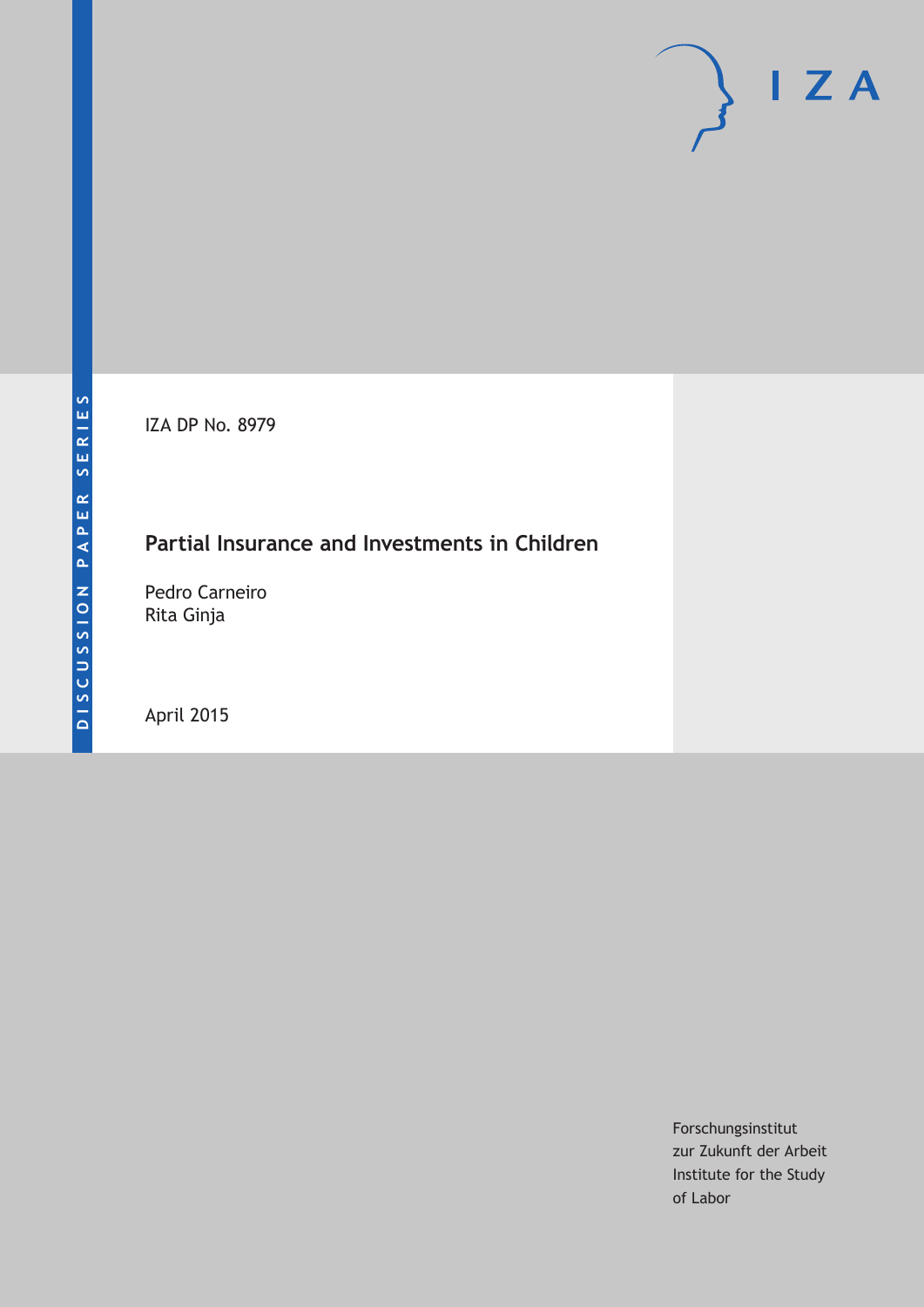# **Partial Insurance and Investments in Children**

### **Pedro Carneiro**

*University College London IFS, Cemmap and IZA*

#### **Rita Ginja**

*Uppsala University, UCLS*

#### Discussion Paper No. 8979 April 2015

IZA

P.O. Box 7240 53072 Bonn **Germany** 

Phone: +49-228-3894-0 Fax: +49-228-3894-180 E-mail: iza@iza.org

Any opinions expressed here are those of the author(s) and not those of IZA. Research published in this series may include views on policy, but the institute itself takes no institutional policy positions. The IZA research network is committed to the IZA Guiding Principles of Research Integrity.

The Institute for the Study of Labor (IZA) in Bonn is a local and virtual international research center and a place of communication between science, politics and business. IZA is an independent nonprofit organization supported by Deutsche Post Foundation. The center is associated with the University of Bonn and offers a stimulating research environment through its international network, workshops and conferences, data service, project support, research visits and doctoral program. IZA engages in (i) original and internationally competitive research in all fields of labor economics, (ii) development of policy concepts, and (iii) dissemination of research results and concepts to the interested public.

<span id="page-1-0"></span>IZA Discussion Papers often represent preliminary work and are circulated to encourage discussion. Citation of such a paper should account for its provisional character. A revised version may be available directly from the author.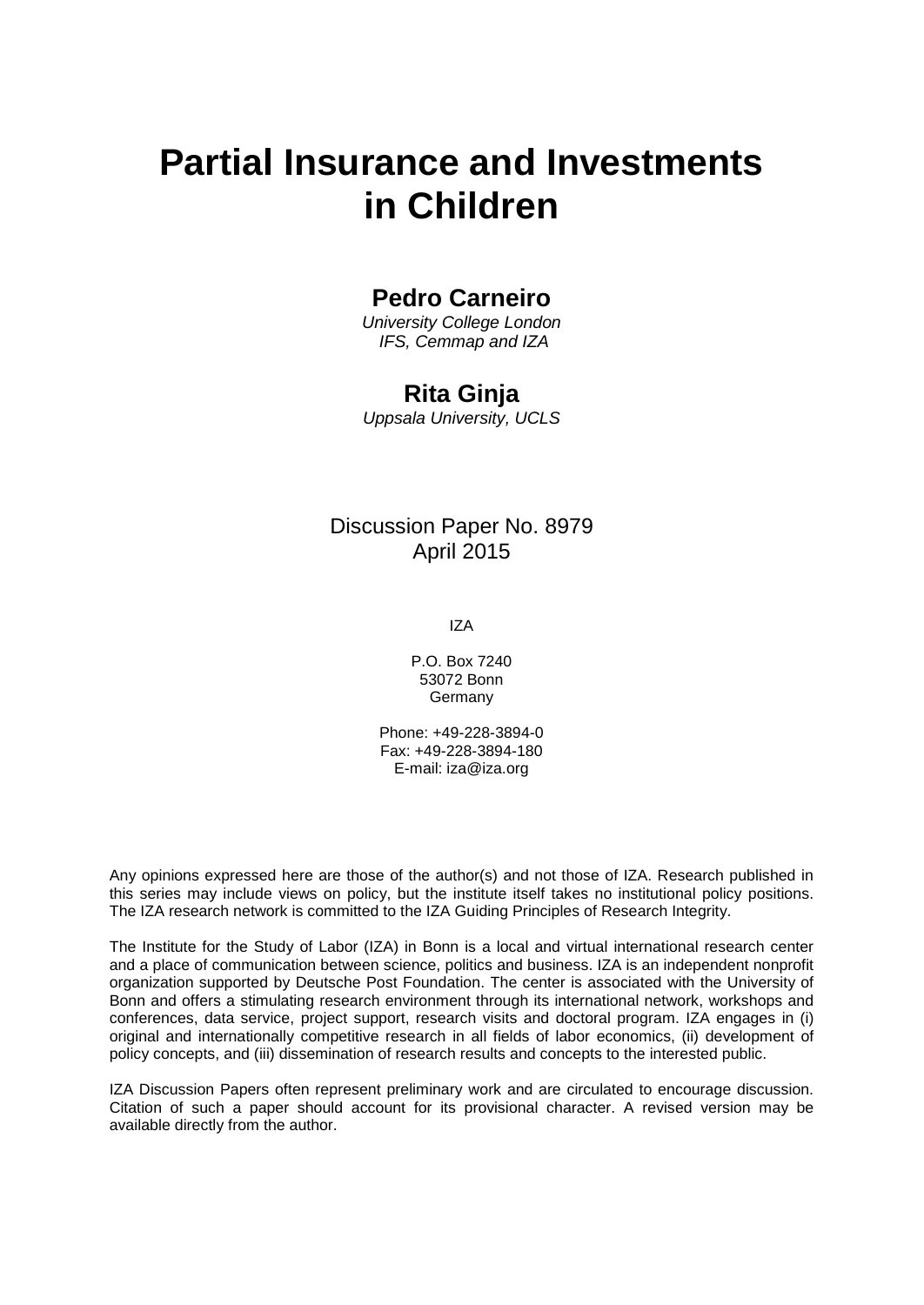IZA Discussion Paper No. 8979 April 2015

## **ABSTRACT**

## **Partial Insurance and Investments in Children[\\*](#page-1-0)**

This paper studies the impact of permanent and transitory shocks to income on parental investments in children. We use panel data on family income, and an index of investments in children in time and goods, from the Children of the National Longitudinal Survey of Youth. Consistent with the literature focusing on non-durable expenditure, we find that there is only partial insurance of parental investments against permanent income shocks, but the magnitude of the estimated responses is small. We cannot reject the hypothesis full insurance against temporary shocks. Another interpretation of our findings is that there is very little insurance available, but the fact that skill is a non-separable function of parental investments over time results in small reactions of these investments to income shocks, especially at later ages.

JEL Classification: D12, D91, I30, J1

Keywords: insurance, human capital, consumption

Corresponding author:

Rita Ginja Uppsala Center for Labor Studies Department of Economics Uppsala University Box 513 SE-751 20 Uppsala Sweden E-mail: [rita.ginja@nek.uu.se](mailto:rita.ginja@nek.uu.se)

Pedro Carneiro gratefully acknowledges the financial support from the Leverhulme Trust and the Economic and Social Research Council (grant reference RES-589-28-0001) through the Centre for Microdata Methods and Practice, and the support of the European Research Council through ERC-2009-StG-240910-ROMETA and ERC-2009-AdG-249612. Rita Ginja acknowledges the support of Fundacao para a Ciencia e Tecnologia and the Royal Economic Society.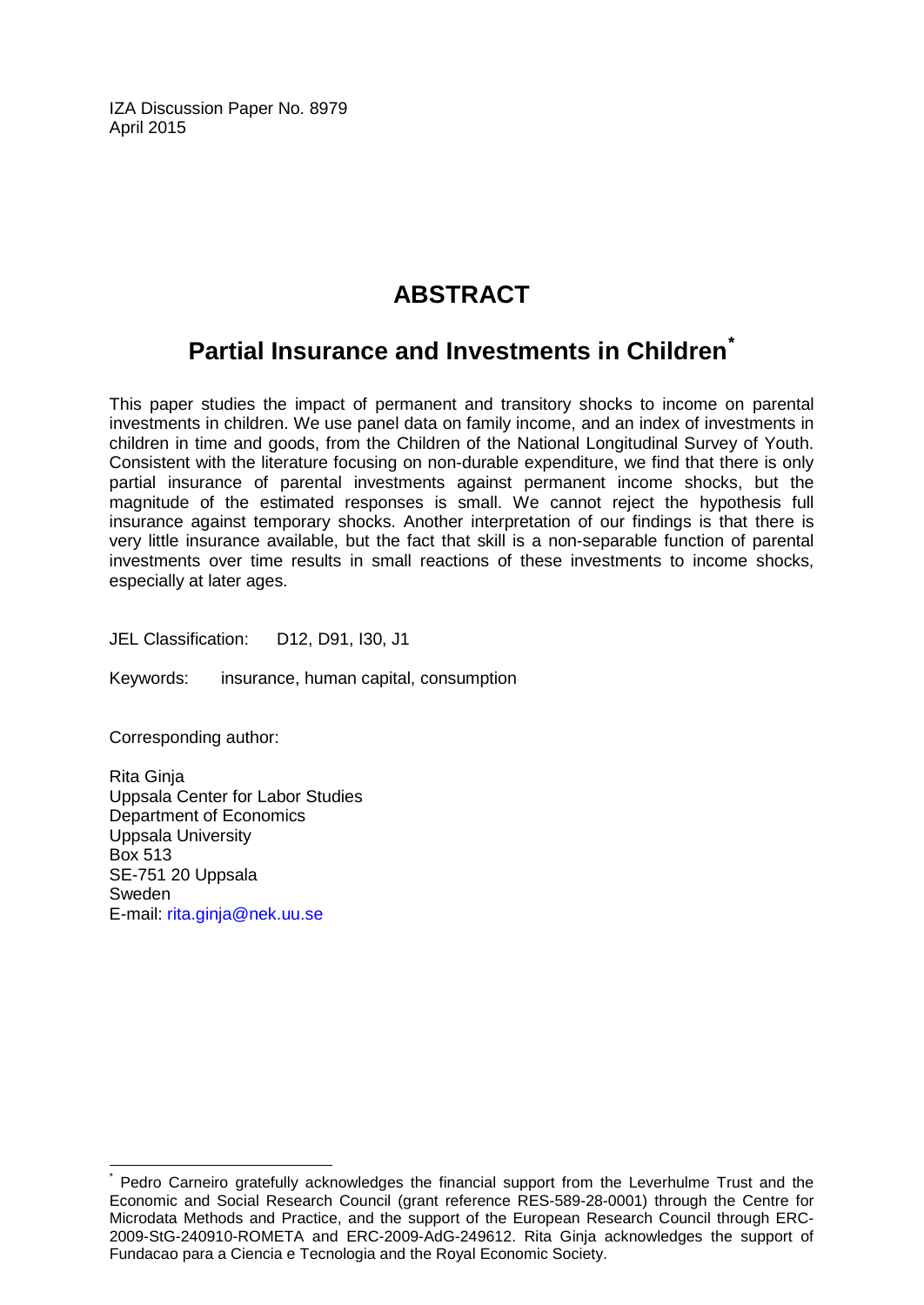#### 1 Introduction

According to the National Center for Children in Poverty at Columbia University, 15 million children in the United States live in families with incomes below the federal poverty line. This means that more than one in every five children is poor. In the United Kingdom, the Office of National Statistics puts the number of children in poverty at 2.3 million (or 18% of all children). Child poverty is at the center of the debate about social policy, and the main reason is that growing up in poverty is strongly associated with future disadvantage.

For many families poverty is not a permanent condition, and we need to distinguish episodic from the much more severe permanent poverty (e.g., Duncan and Brooks-Gunn, 1997). For those experiencing permanent poverty the question is how to address the structural problems behind their permanent condition. But for those going in and out of poverty, a relevant issue is how well they can insure against fluctuations in income. This is especially true because the timing of investments in children could be as important as the total amount invested (e.g., Duncan and Brooks-Gunn, 1997, Cunha, Heckman and Schennach, 2010, Carneiro, Garcia, Salvanes and Tominey, 2014).

Our paper measures the reaction of parental investments in children in time and goods to permanent and transitory income shocks. To construct these measures we use panel data on family income and measures of investments in children from the Children of the National Longitudinal Survey of Youth (CNLSY). We find that parental inputs respond to permanent income shocks, but we cannot reject the hypothesis that they do not respond to temporary income shocks. The estimated response to permanent shocks is smaller in magnitude than some estimates of the response of household consumption to permanent shocks (Blundell, Pistaferri and Preston, 2008). A permanent shock corresponding to 10% of income leads to an increase in parental investments by 2% of a standard deviation of the distribution of parental investments for children who are less than 8 years of age.

When we allow the parents' reaction to vary with the age of the child we find that permanent income shocks have statistically significant effects only on inputs of children between ages 0 and 7. In addition, we only reject the null of no effects of permanent shocks for the sample of non-college mothers, who are likely to be more disadvantaged. With our data, we are not able to say whether the lack of response to income shocks at later ages is due to the household's ability to insure, or due to non-separabilities in the production function of skill, since our estimates of models including shocks in multiple time periods are quite imprecise.

We also note that parental inputs include time and goods, and it is important to account for the interaction between different inputs in empirical applications. Our reliance on indices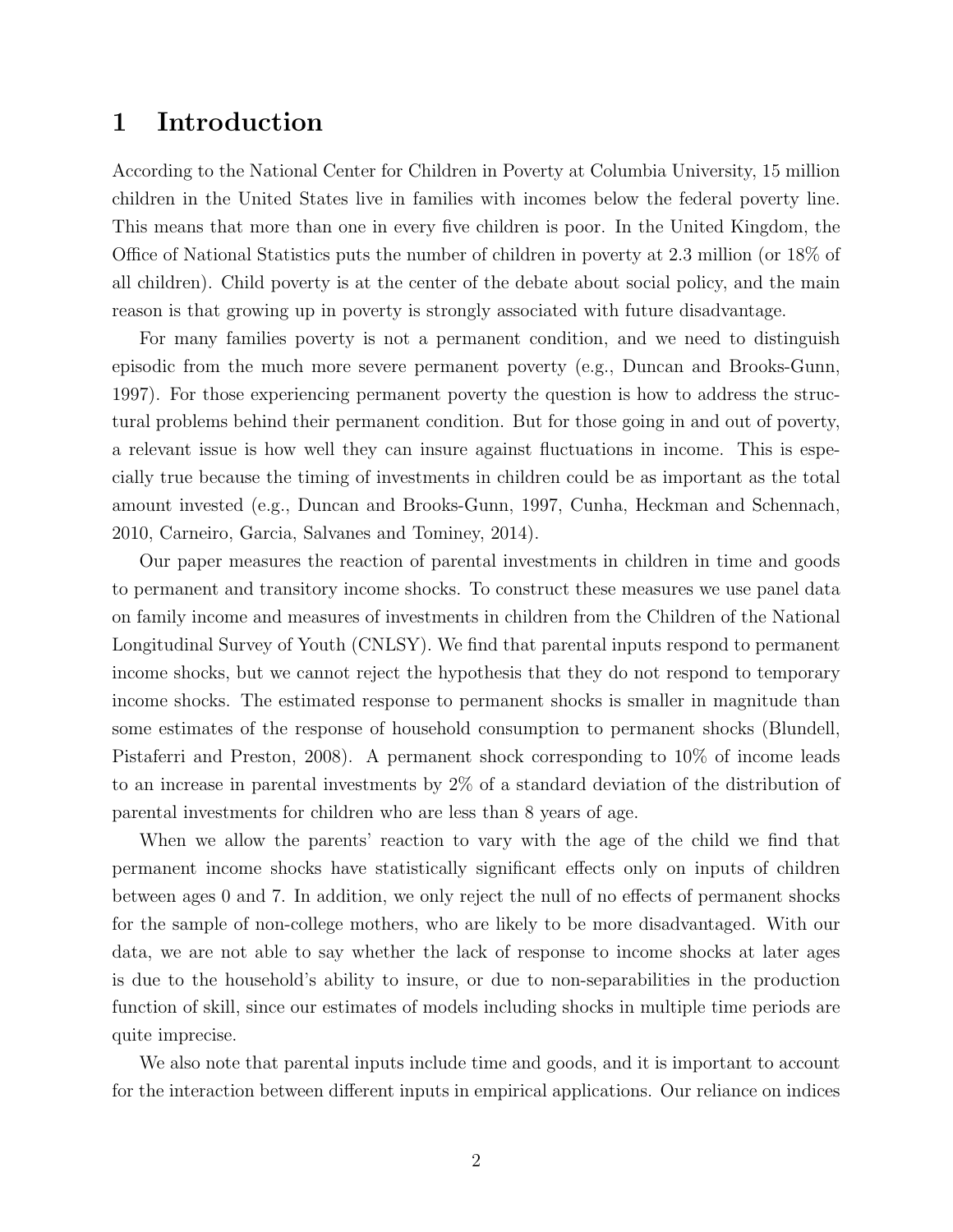which represent time and goods in this paper highlights an important data limitation: the lack of panels which includes simultaneously family income, time diaries (focusing also on parent-child interactions) and detailed family expenditures.[1](#page-4-0)

The role of partial insurance in explaining the relationship between consumption and income inequality is well studied in the literature.<sup>[2](#page-4-1)</sup> However, the addition of parental investments in children to the standard life-cycle model poses new challenges, because investment decisions have important dynamic implications. Forward-looking parents anticipate the effects of current and future spending in time and money on their children's adult behaviors and human capital. Childhood experiences accumulate over the life cycle and evolve into skills, work habits, or engagement in risky behaviors when individuals reach adulthood. Therefore, the relevant framework to study this question should have features of a life-cycle model of consumption with nonseparable utility over time, such as in models with habit persistence and durable goods. Investments which are complements over time have characteristics of habit persistence. Investments which are substitutes have characteristics of durable goods (e.g., Hayashi, 1985, Heaton, 1993, Attanasio, 1999).

Our paper is also related to the literature studying consumption responses to income shocks (e.g., Cochrane, 1991, Mace, 1991, Hayashi et al., 1996, Blundell, Pistaferri and Preston, 2008, Heathcote et al, 2009, Kaplan and Violante, 2009, among others). Consistent with that literature, we find that permanent shocks are transferred into parental inputs.

This paper complements the large literature assessing the impact of income on home environments and child development (e.g., see the reviews in Duncan and Brooks-Gunn, 1997 and Carneiro and Heckman, 2003; see also the recent work by Yeung, Livers and Brooks-Gunn, 2002, Dahl and Lochner, 2012, and Carneiro, Garcia, Salvanes and Tominey, 2014). Several papers in this literature do not find effects of family income on child outcomes (e.g., Mayer, 1997), although this is not true of more recent papers (e.g., Løken, 2010, Løken, Mogstad and Wisall, 2012, Dahl and Lochner, 2012). Relative to this literature, we focus to investments in children, and decompose income shocks into permanent and transitory components. Especially relevant to us are recent papers emphasizing the dynamic nature of the process of skill formation, and the importance of the timing of investments in children

<span id="page-4-1"></span><span id="page-4-0"></span><sup>1</sup>To our knowledge, only the Japanese Panel Survey of Consumers is close to this setup.

<sup>&</sup>lt;sup>2</sup>The hypothesis of complete markets (that consumption is insured against both permanent and transitory shocks) has been rejected for U.S. data (see Attanasio and Davis, 1996, and Hayashi, Altonji and Kotlikoff, 1996). Cochrance, 1991, presents mixed evidence on the rejection of full insurance hypothesis. The permanent income hypothesis assumes that savings are the sole mechanism for income smoothing, thus these can be used to smooth transitory, but not permanent income shocks (Deaton, 1992). More recently, Blundell, Pistaferri and Preston, 2008, uncover the degree of insurance in the U.S. against income shocks of different degree of persistency and they find imperfect insurance against permanent shocks and full insurance of transitory shocks, except among poor households.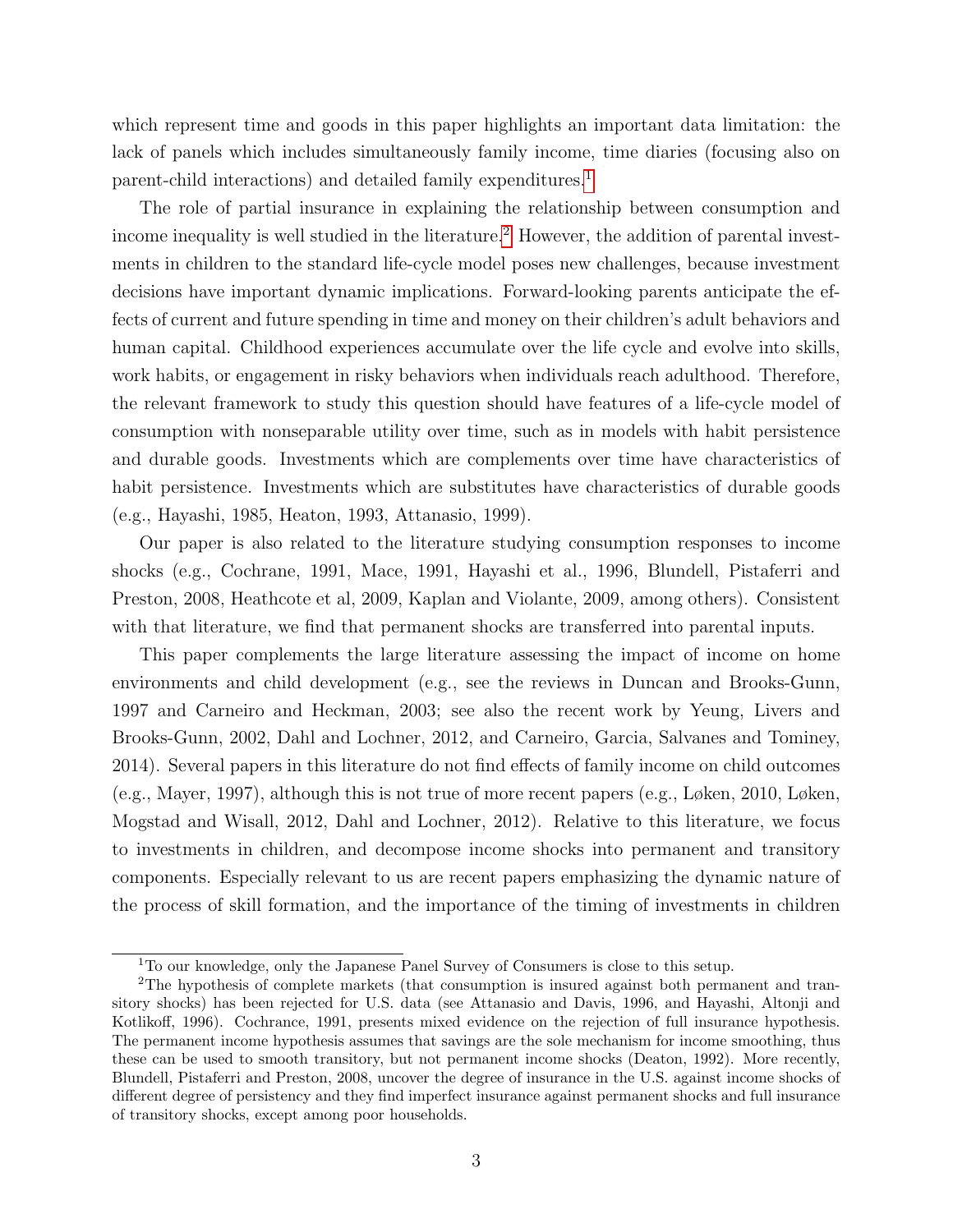(e.g., Carneiro and Heckman, 2003, Cunha, Heckman and Schennach, 2010, Caucutt and Lochner, 2012, Carneiro, Garcia, Salvanes and Tominey, 2014).

Ferreira and Schady (2009) review the large empirical literature on the effects of aggregate shocks on child human capital, and potential mechanisms mediating the results in that literature. They show that, in the United States, child health and education outcomes are counter-cyclical (improving during recessions), but in poorer countries, these outcomes are pro-cyclical (with infant mortality rising, and school enrollment and nutrition falling during recessions). Their idea is that a recession is associated to an income and a substitution effects. The income effect associated with the reduction in resources works toward a deterioration of outcomes (through less child schooling and higher infant mortality). The substitution effect is associated with the decrease in relative wage, which is the opportunity cost of time spent in school (for children) or in health-promoting activities (for parents), and this could work in the opposite direction resulting in improved education and health status. They explain the findings in literature by competing income and price effects, with the income effect associated with pro-cyclical child outcomes dominating in poorer economies.<sup>[3](#page-5-0)</sup>

To the best of our knowledge, we are the first to estimate how parental investments in children respond to income shocks, using data on changes in income, and changes in an index of goods and time dedicated to children. Possible insurance mechanisms are financial markets, social and family networks, labor supply, and welfare transfers.[4](#page-5-1) Therefore, our analysis can potentially inform the design of the welfare system.

We start by removing demographic determinants of parental investments and income changes. We then impose covariance restrictions on these residual inputs and income to identify how permanent and transitory income shocks are transferred to changes in parental inputs.[5](#page-5-2) Our choice to rely on covariance restrictions is driven by our goal to separate the effects of permanent and transitory income changes and by the difficulty to find exogenous

<span id="page-5-0"></span><sup>3</sup>Concerning the US, both Chay and Greenstone, 2003, and Dehejia and Lleras-Muney, 2004, find countercyclical patterns in infant mortality, with more babies dying during economic expansions. Chay and Greenstone, 2003, show that pollution falls during recessions and using variation over time and across counties in pollution levels, they show that lower pollution levels result in fewer infant deaths. Dehejia and Lleras-Muney, 2004, use state-level data to show a decrease in the incidence of low and very low birth-weight babies and in infant mortality during recessions.

<span id="page-5-1"></span><sup>4</sup>Literature has shown that families may resort on several mechanisms of insurance: by changing the timing of durable purchases (Browning and Crossley 2003), government public policy programs, such as unemployment insurance (Engen and Gruber 2001), Medicaid (Gruber and Yelowitz 1999), AFDC (Gruber 2000), and food stamps (Blundell and Pistaferri 2003). Recent work by Blundell, Preston and Pistaferri (2008) present evidence on the role of welfare transfers and assets; Blundell, Pistaferri and Saporta-Eksten (2012) focus on family labor supply.

<span id="page-5-2"></span><sup>&</sup>lt;sup>5</sup>Examples of permanent income shocks are those to long-term unemployment, health shocks, promotions or demotions. Transitory shocks include overtime labor supply, piece-rate compensation, bonuses and premia, which have not lasting effects.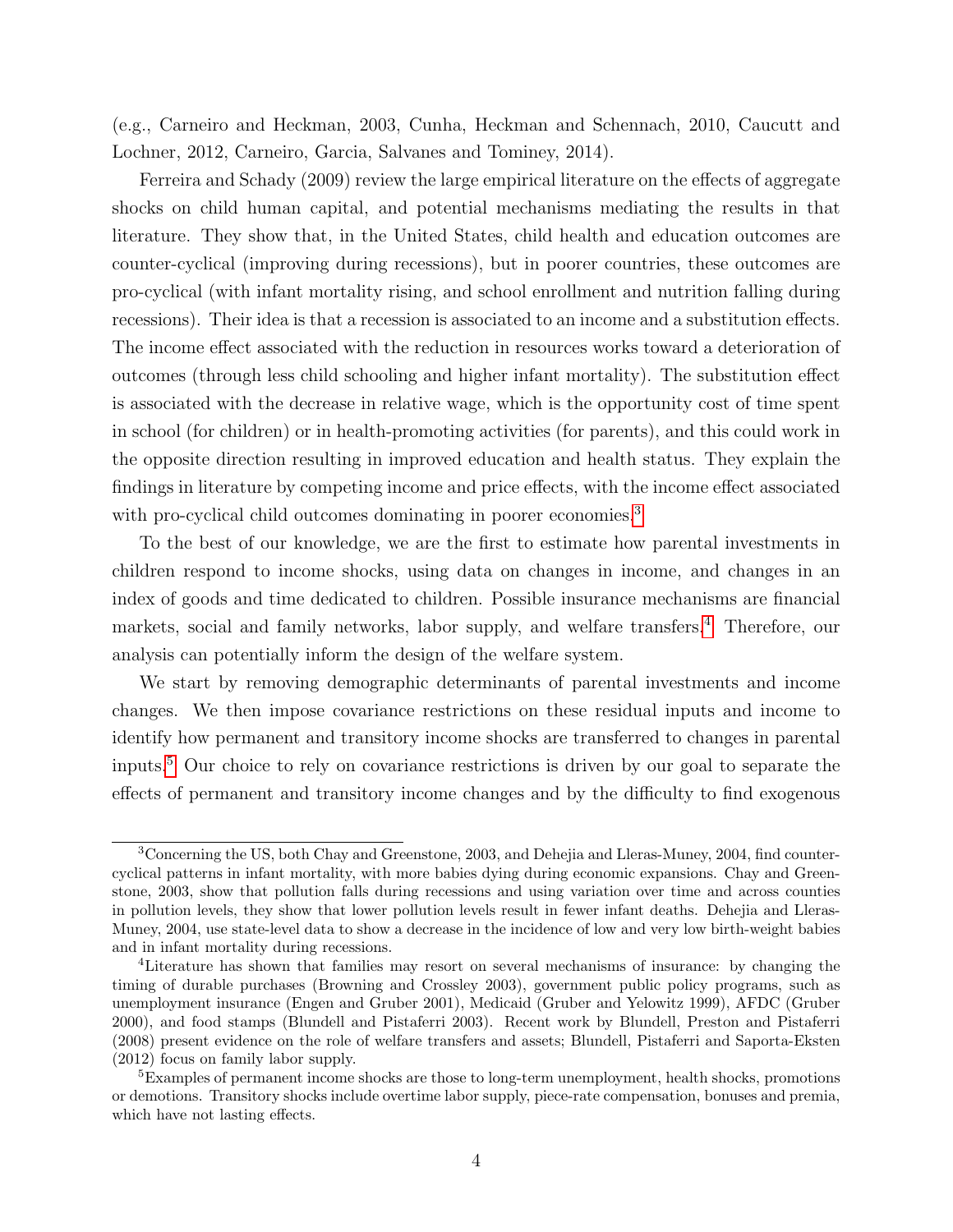permanent and transitory income shocks. Moreover this approach has also been extensively used in the consumption literature (see the review by Meghir and Pistaferri, 2011). We show the bias in estimates of parental inputs from ignoring two types of nonseparabilities: nonseparabilities across periods and between different types of inputs within periods.

Unfortunately we cannot be sure of the exogeneity of the permanent and temporary income shocks we identify from the data. This is a common problem in the insurance literature relying on this type of approach. Our assumption is that, conditional on the child fixed effects and the remaining time varying controls, the remaining fluctuations in income are exogenous, but we realize this is a strong assumption.

This paper proceeds as follows. In the next section we present the simple theoretical framework that guides our thinking on the topic and also our empirical strategy. Section [3](#page-14-0) describes the data set used in our analysis. Section [4](#page-17-0) includes our results and in section [5](#page-27-0) we conclude.

#### <span id="page-6-0"></span>2 Theoretical and Empirical Frameworks

Evidence on the extent to which family income affects child development is mixed (see the reviews by Duncan and Brooks-Gunn, 1997, and Mayer, 1997; and Løken, 2010, Løken, Mogstad and Wiswall, 2012, and Dahl and Lochner, 2012). Family income might affect child development because poverty is associated with increased levels of parental stress, depression, and poor health which are conditions that might adversely affect parents' ability to nurture their children (see, e.g., Haushofer and Fehr, 2014). Thus, the level of family income affects the quality of interactions between a parents and children, and it might also matter for the development of a child if parents use the money to acquire child specific goods as books, quality daycare or preschool programs, for better health care, or to move to a better neighborhood.

In this paper we are interested not in the effects of income on child achievement, but in understanding to which extent income fluctuations transfer to changes in the quality of interactions between parents and their children and changes in acquisition of child-specific goods. We are faced with two potential challenges in such study: one is conceptual and the other is empirical.

The conceptual challenge can be divided into two. First, child achievement depends on her ability, as well as past and present child inputs. Therefore, the cumulative nature of this process induces non-separabilities across the child's life cycle, in which income at an earlier age affects not only the resources devoted to the child in that period, potentially her skills, but also in subsequent periods (see Todd and Wolpin, 2003, and Cunha, Heckman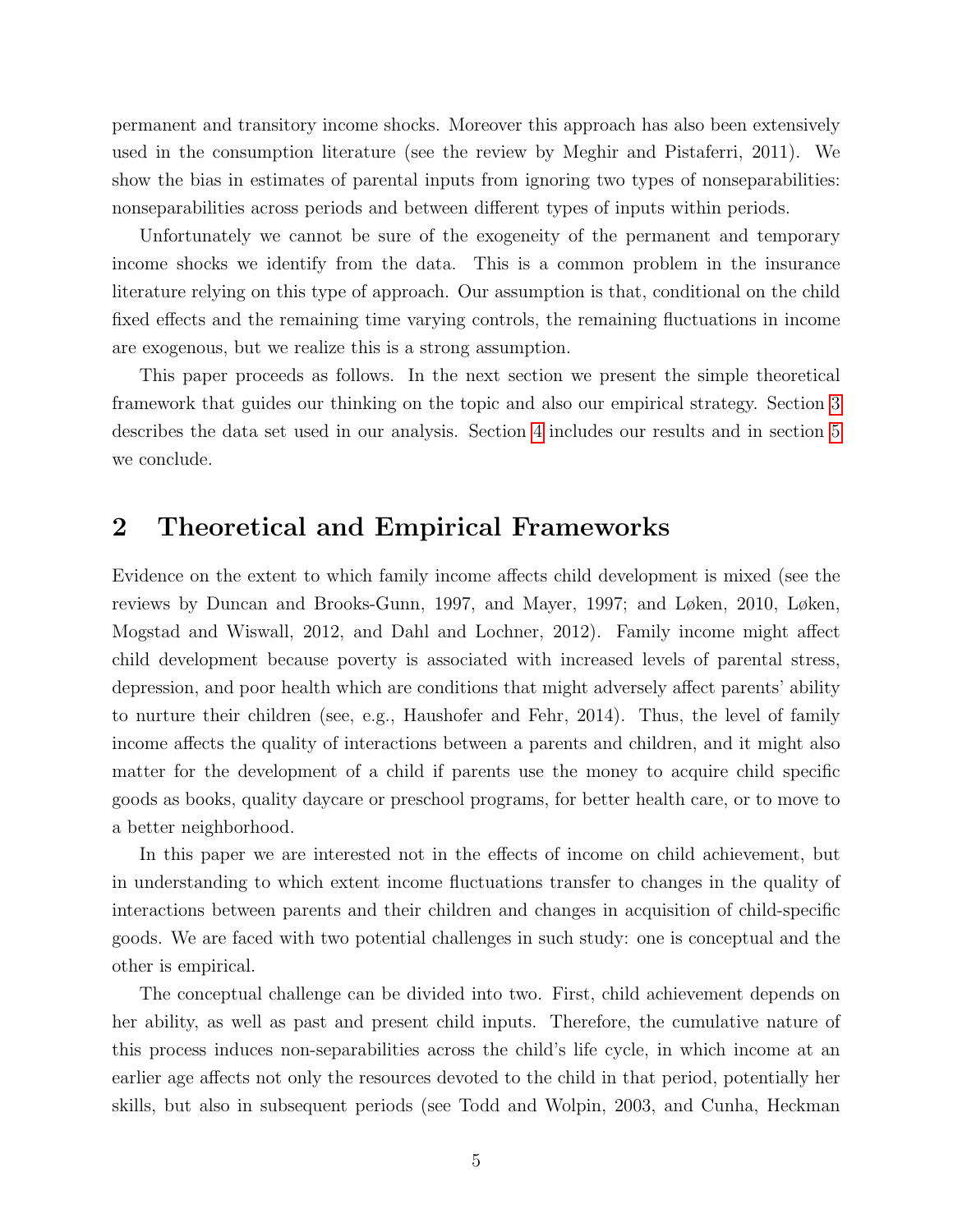and Schennach, 2010). We explain below the implications of such interdependence when estimating the impacts of income on the allocation of inputs to children.

Second, understanding how changes in family income affect the use of resources has been widely studied in consumption literature (see the reviews by Jappeli and Pistaferri, 2010, and Meghir and Pistaferri, 2011). To understand what are the effects of income changes one must distinguish between whether the interest lies on anticipated or unanticipated income changes, since the theory predicts different responses in the allocation of resources depending on the type of change. We study here the effects of unanticipated income changes. The life-cycle and permanent income models posit that people use saving to smooth income fluctuations, and that they should respond little or nothing to changes in income that are anticipated. The theoretical predictions to the responses to unanticipated income shocks depend on the degree of persistence of the shock. According to the theory transitory income shocks should have a small impact on consumption and permanent shocks should lead to major revisions in consumption. However, as we describe in below, the framework used to study the response of changes in (nondurable) consumption to changes in current income may lead to biased estimates of parental responses to income shocks.

On the empirical side, it is hard to identify situations in which income changes in a unpredictable way. Furthermore, to understand if parents react differently to shocks of different persistence, we need to identify both temporary and permanent shocks to income. Two complications can lead to omitted variables bias when estimating the effects of permanent and temporary income changes on parents' reaction. First, the income shock can be endogenous if a parent becomes depressed or ill, since both their earnings and the quality of parent-child interactions will be affected, which bias the estimates for the effects of income. Second, as mentioned above the process of accumulation of human capital introduces non-separabilities across and within periods which affect the interpretation of the estimates of the coefficients on income.

Another empirical issue is of course the measurement of parental investments. The dataset we use is one of the richest datasets available with regard to these measures. Nevertheless, we are still limited in what we can observe. For example, the quality of the time spent with the child may be very dificult to capture with any survey instrument (other than, say, frequent observation of the parent-child interaction).

#### 2.1 Theoretical Framework

The standard model As a benchmark, it is useful to start by abstracting from parental investents, and present the standard life-cycle model of consumption and savings, where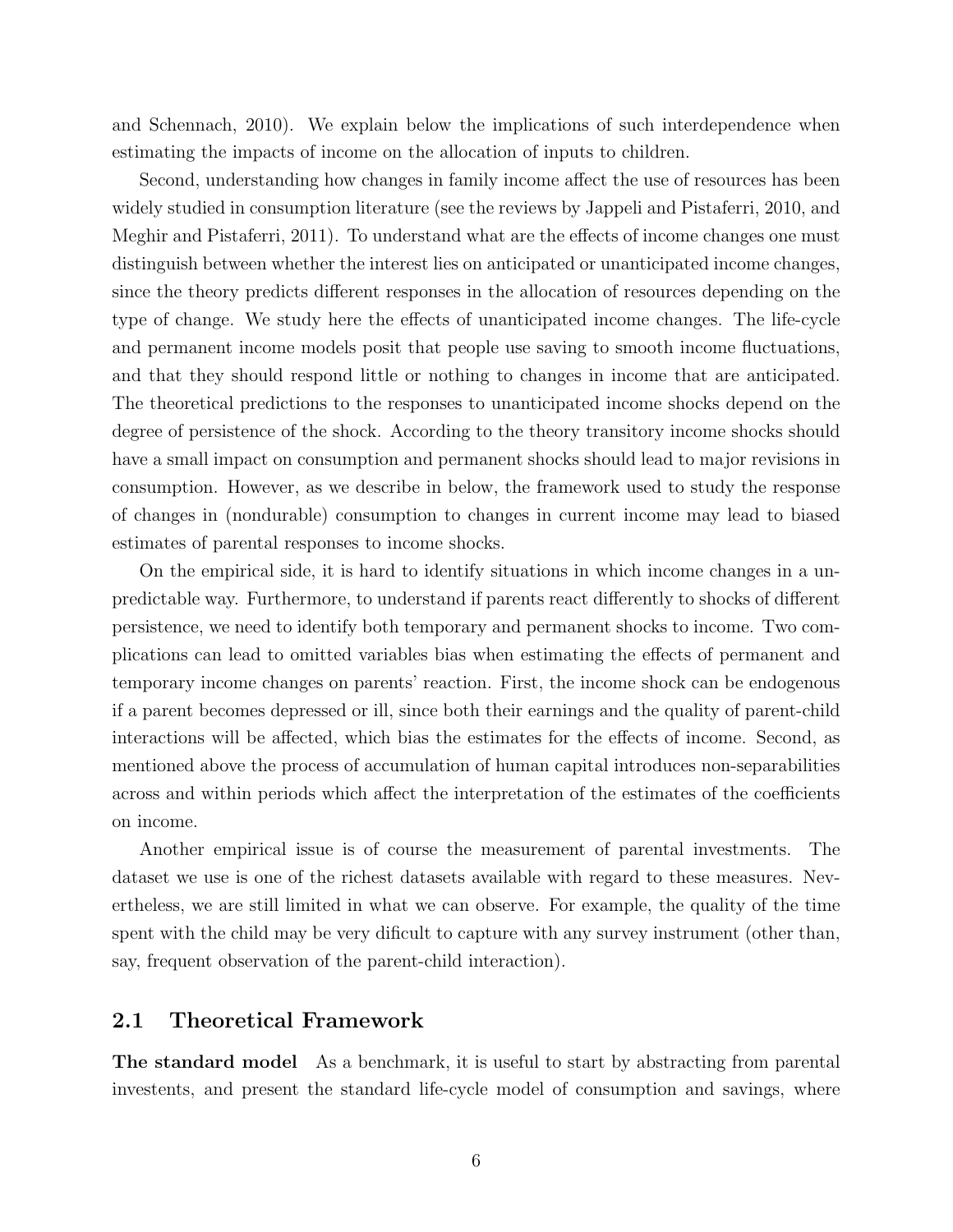consumers have access to a single risk-free bond. The individual's problem is:

<span id="page-8-4"></span>
$$
V^{t}(A_{t}) = \max_{c_{t}, A_{t+1}} u(c_{t}) + \beta E_{t} V^{t+1}(A_{t+1})
$$
  
s.t.  

$$
A_{t+1} = (1+r) [A_{t} + y_{t} - c_{t}]
$$
 (1)

where  $c_t$  is consumption in period t,  $A_t$  is assets,  $y_t$  is income, and r is the interest rate.

The Euler equation for this model is:

$$
\beta(1+r) E_t\left\{\frac{u_c(c_{t+1})}{u_c(c_t)}\right\} = 1.
$$
\n(2)

Log income,  $y$ , can be decomposed into a permanent component,  $p$ , and a transitory shock,  $v$  (assuming for the time being that income is measured without error):

<span id="page-8-2"></span>
$$
y_{it} = p_{it} + v_{it}.\tag{3}
$$

Throughout the paper we assume that the permanent component  $p_{it}$  follows a martingale process of the form

<span id="page-8-0"></span>
$$
p_{it} = p_{it-1} + \eta_{it} \tag{4}
$$

where  $\eta_{it}$  is serially uncorrelated, and the transitory component  $v_{it}$  follows an  $MA(q)$  process, where the order  $q$  is established empirically:

<span id="page-8-1"></span>
$$
v_{it} = \sum_{j=0}^{q} \theta_j \varepsilon_{it-j} \tag{5}
$$

with  $\theta_0 = 1$ . Substituting [\(4\)](#page-8-0) and [\(5\)](#page-8-1) into [\(3\)](#page-8-2) and taking first differences, income growth is given by

$$
\Delta y_{it} = \eta_{it} + \Delta v_{it}.\tag{6}
$$

Although in general one cannot obtain analytical expressions for the solution to this problem, Blundell, Pistaferri and Preston (2008) show that under the absence of credit constraints, it is possible to obtain the following approximation to the relation between consumption and income changes:

<span id="page-8-3"></span>
$$
\Delta c_{it} = \phi_{it} \eta_{it} + \psi_{it} \varepsilon_{it} + \xi_{it} \tag{7}
$$

where  $\xi_{it}$  includes, for example, measurement error or preference shocks, that is, changes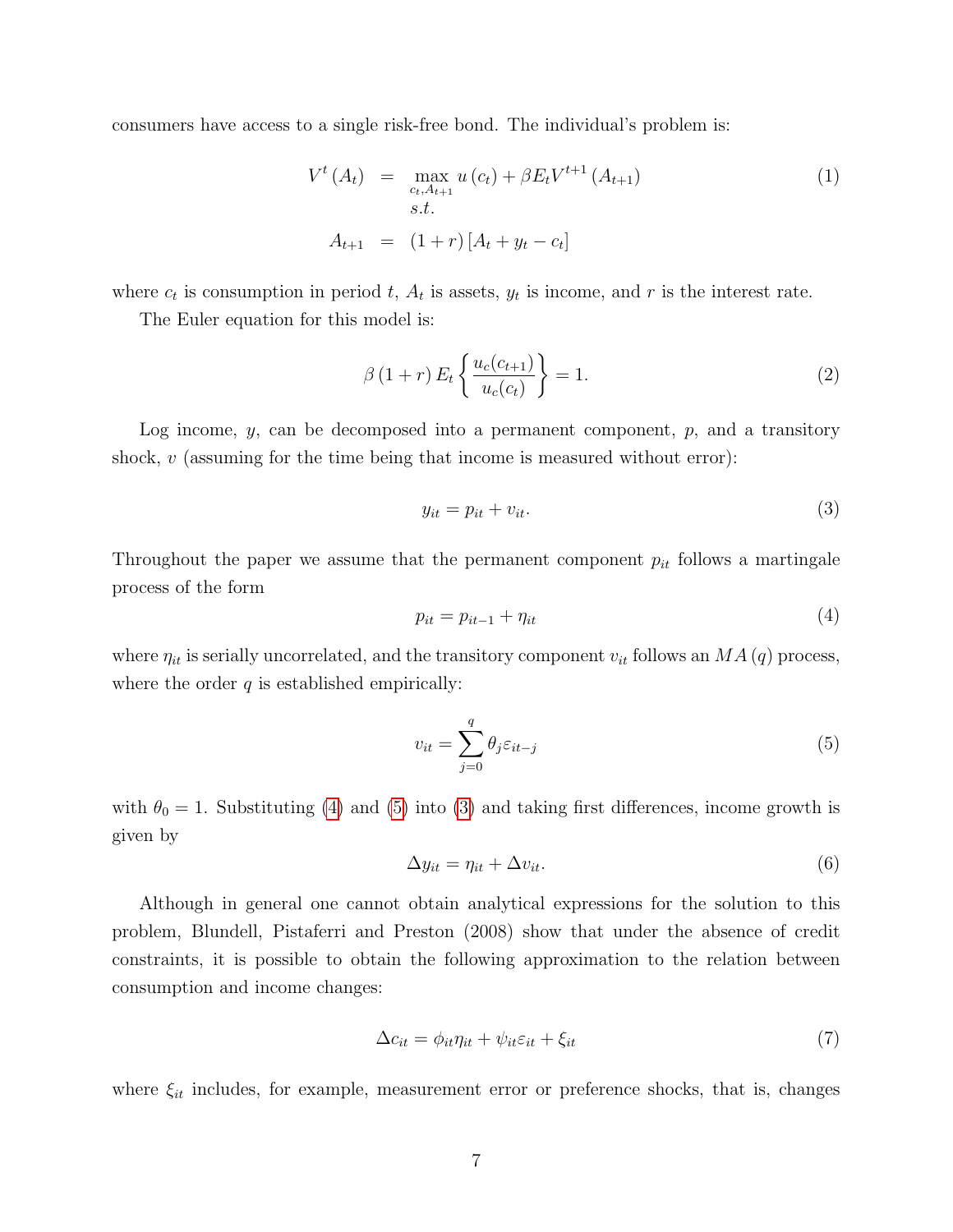in investments which are independent of income changes. We start by estimating  $\phi$  and  $\psi$ , which Blundell, Pistaferri and Preston, 2008, call partial insurance parameters.<sup>[6](#page-9-0)</sup> Equation [\(7\)](#page-8-3) is extremely useful since it nests the two extreme cases of insurance to income shocks: the case of complete markets which assumes that  $\phi_{it} = \psi_{it} = 0$ , and no insurance  $(\phi_{it} = \psi_{it} = 1)$ . Empirically, it can exist some degree of insurance, in which case  $\phi_{it}$  and  $\psi_{it}$  would take some value between 0 and 1. The closer the coefficient to zero, the higher is the degree of insurance. This is the case since families have access to several insurance mechanisms, such as financial markets, welfare programs, progressive taxation, within family labor supply and help of relatives and/or neighbors.

Notice that we estimate insurance parameters after conditioning on observable time varying demographics. In addition, we also allow the effect of some time invariant demographics on income to vary over time. We then remove all time invariant determinants of investment (as ability and invariant differences across families) by taking differences within child. Our goal is to make sure that our measures of shocks are truly unpredictable from the point of view of the household.

Model with parental investments in children Consider now an extension of the model [\(1\)](#page-8-4) where each individual has a child and he/she chooses how to allocate income between consumption  $(c_t)$ , assets  $(A_{t+1})$ , and investments in the human capital of his/her child. Let  $h_t$  be the stock of the child's human capital at time t,  $g_t$  be investments in children, and  $q_t$ be the price of investments  $(c_t$  is numeraire). While living with parents, the child does not make any decision. Then, one can write the decision problem of the individual as:

$$
V^{t}(A_{t}, h_{t-1}) = \max_{\substack{c_{t}, g_{t}, A_{t+1} \\ s.t.}} u(c_{t}, h_{t}) + \beta E_{t} V^{t+1}(A_{t+1}, h_{t})
$$
\n
$$
s.t.
$$
\n
$$
A_{t+1} = (1+r) [A_{t} + y_{t} - c_{t} - q_{t}g_{t}]
$$
\n
$$
h_{t} = f(g_{t}, h_{t-1})
$$
\n(8)

where  $f(.)$  is the production function of skill (which is assumed to depend only on  $g_t$  and  $h_{t-1}$ , although this assumption could be relaxed).<sup>[7](#page-9-1)</sup> In this specification  $h_t$  is allowed to directly affect utility at time  $t$ , as well as future utility through the production of future human capital. After some manipulations and simplifying assumptions (see Appendix [B\)](#page-54-0)

<span id="page-9-0"></span><sup>6</sup>This framework is extended to include labor supply in Blundell, Pistaferri and Saporta-Eksten (2012). In contrast, Kaplan and Violante (2009) solve the model numerically.

<span id="page-9-1"></span><sup>&</sup>lt;sup>7</sup>In principle the production function at time t could depend on the whole history of investments (and shocks to the technology) up to that period.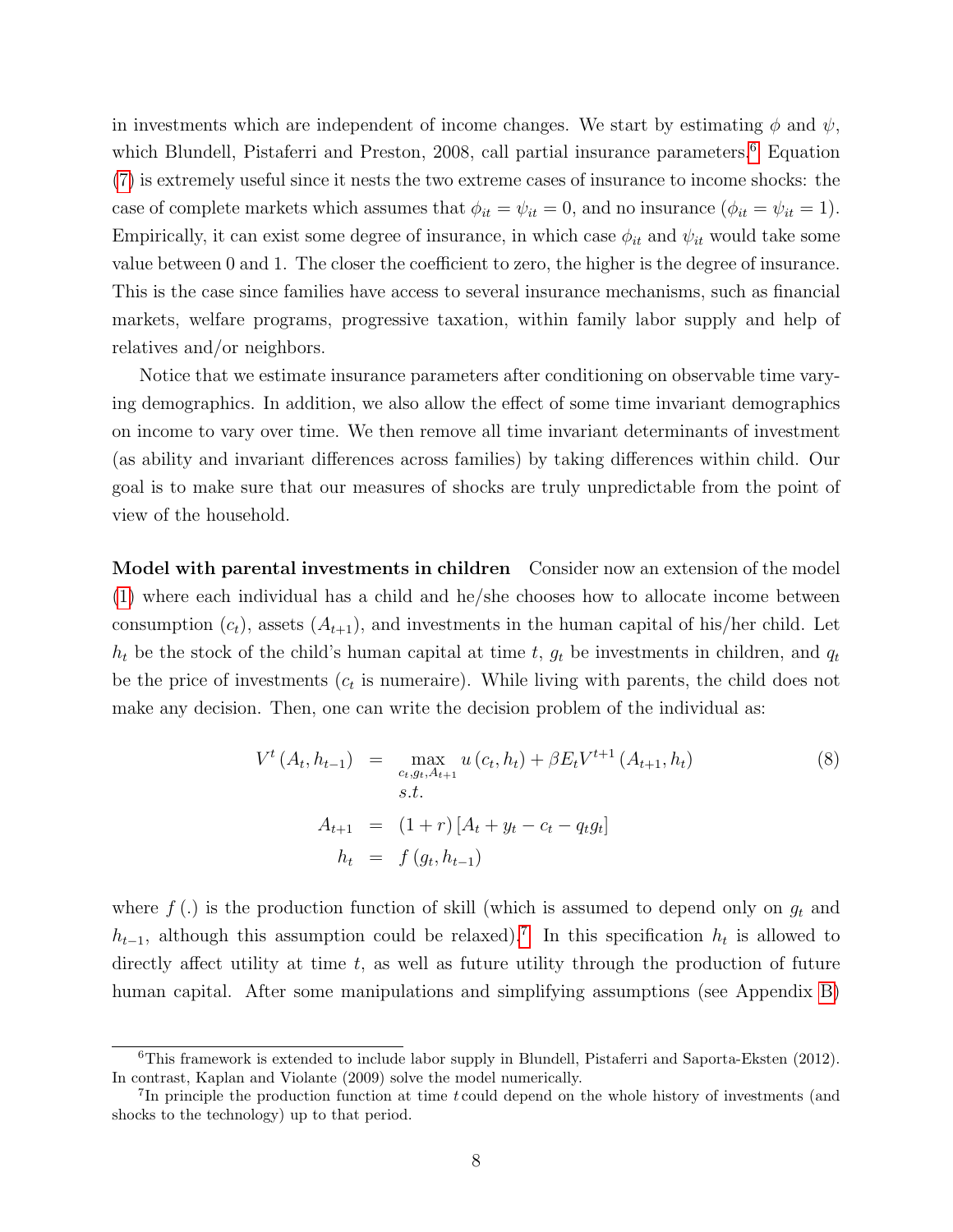one can write the Euler equation for this problem as:

<span id="page-10-0"></span>
$$
\beta(1+r) E_t\left\{\frac{u_h(h_{t+1})\frac{\partial h_{t+1}}{\partial g_{t+1}}}{u_h(h_t)\frac{\partial h_t}{\partial g_t}}\right\} = 1.
$$
\n(9)

This expression is obtained considering a deviation from the optimal trajectory analogous to the deviation used to price capital (see Deaton and Muellbauer, 1980), in which the parent may defer investment by one period in moment  $t$ , such that neither his/her consumption and the child's human capital after  $t + 1$  are not affected by postponing investment one period. Three assumptions are imposed to derive the expression above. First, this oneperiod deviation can only be constructed under the assumption that investments are not perfect complements across periods, so that the production function exhibits at least some degree of substitutability between periods, which may vary by age. Thus, such expression is obtained under mild assumptions for the shape of the production function of child's human capital. Second, we assume that the parent can predict the future (real) prices and interest rates between any periods,  $q$  and  $r$ , and that parents perfectly forecast the marginal return of investment human capital. The last assumption requires that parents have perfect knowledge of the production function of the child's human capital (this is a debatable assumption, see Cunha, Elo, Culhane, 2013). Finally, the last assumption necessary to obtain the condition  $(9)$  requires that the savings from deviating from the optimum in period t are equal to the savings from waiting one period to deviate (that is, deviations can be built between any two adjacent periods).[8](#page-10-1)

One important difference between the model just presented and the standard life cycle model described above, is that it is no longer possible to derive a simple equation such as equation [\(7\)](#page-8-3) (as in Blundell, Pistaferri and Preston, 2008). Nevertheless, the model just presented can still inform us about what we should expect from the relationship between income shocks and investments in children.

In particular, condition [\(9\)](#page-10-0) is useful to understand how one needs to be cautious about the interpretation of estimates of  $\phi$  and  $\psi$  from equation [\(7\)](#page-8-3) when  $\Delta c_{it}$  refers to measures of parental inputs rather than typical measures of consumption. In  $(9)$ ,  $h(.)$  can be written as function of the past inputs, so that,  $h_t = f(g_t, g_{t-1}, ..., g_1, g_0)$ . In turn, we can write h as a function of past income shocks. Thus, if past shocks are not accounted for estimates of  $\phi$ and  $\psi$  will be biased, unless past inputs do not matter, which is not likely to be the case (see Cunha, Heckman and Schennach, 2010). If inputs are complements across periods and this

<span id="page-10-1"></span><sup>&</sup>lt;sup>8</sup>This derivation assumes that the parent care about the child's human capital,  $h_t$ , in each period t. In Appendix [B,](#page-54-0) we also show how a similar condition can be written if parents care about the child's human capital when she reaches adulthood.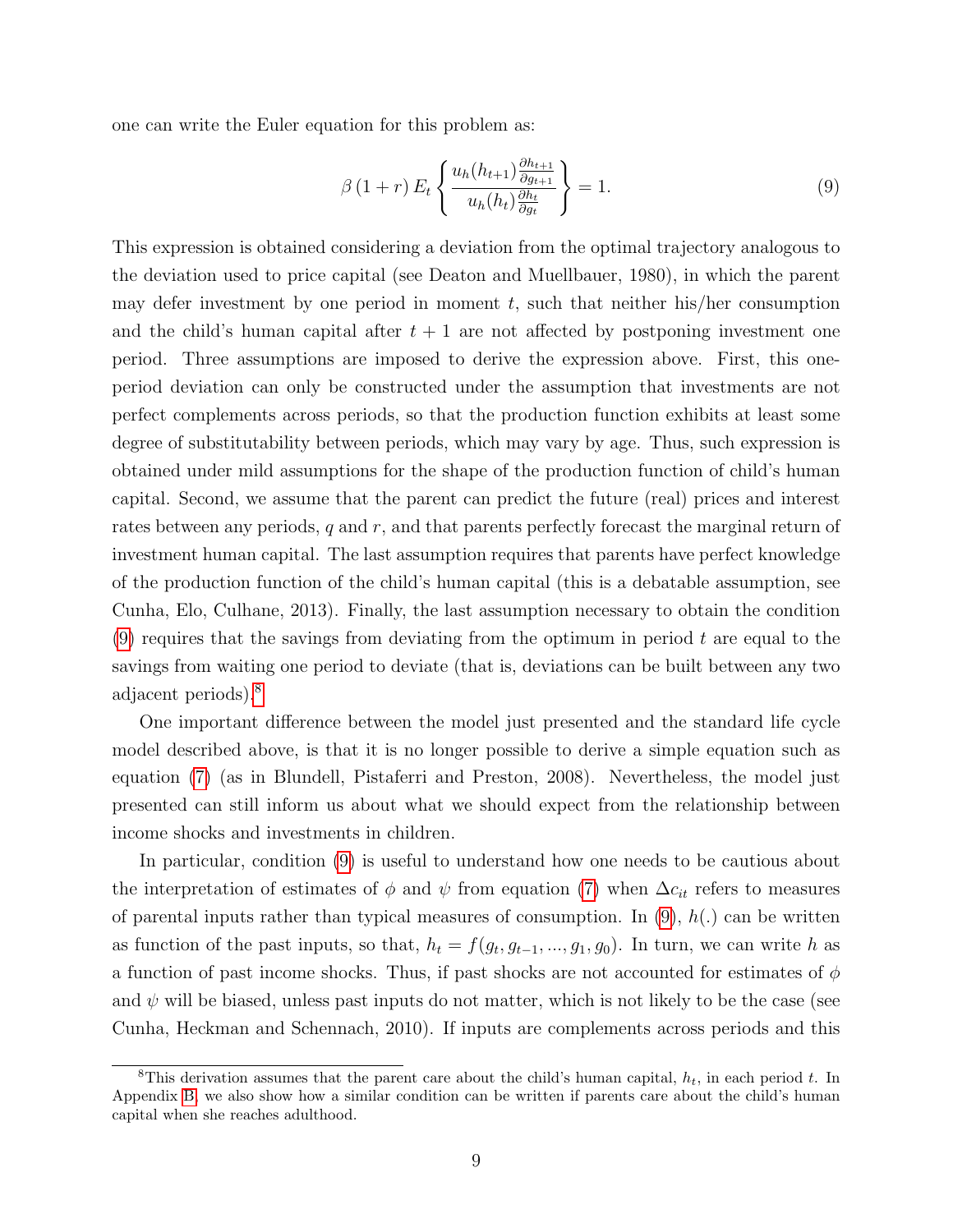is not accounted for, the response to shocks is potentially underestimated (if  $\phi^1$  and  $\psi^1$  are positive and omitted from the model).<sup>[9](#page-11-0)</sup> Thus, in addition to equation  $(7)$ , we also estimate:

<span id="page-11-2"></span>
$$
\Delta c_{it} = \phi^0 \eta_{it} + \psi^0 \varepsilon_{it} + \phi^1 \eta_{t-1} + \psi^1 \varepsilon_{t-1}.
$$
\n(10)

In principle, we should include many more lags of permanent and temporary shocks in the model, but unfortunately our panels are not long enough for us to do this (notice that, for most of the observation period, we only have data every two years, as we explain below).<sup>[10](#page-11-1)</sup>

Finally, we consider two types of parental inputs within period: time and goods. Then we estimate the following system

<span id="page-11-3"></span>
$$
\Delta y_{it} = \eta_{it} + \Delta v_{it}
$$
\n
$$
\Delta e_t = \phi_e \eta_t + \psi_e \varepsilon_t + \varphi_e \Delta g_t
$$
\n
$$
\Delta g_t = \phi_g \eta_t + \psi_g \varepsilon_t + \varphi_g \Delta e_t
$$
\n(11)

where e and g represent time and goods inputs, respectively. Parameters  $\varphi_e$  ( $\varphi_q$ ) captures how parental time (goods) responds to changes in investment goods (time). Positive estimates for  $\varphi_e$  and  $\varphi_g$  indicate complementarity between the two types of inputs. This system can be solved to write  $\Delta e_t$  and  $\Delta g_t$  as functions of the permanent and persistent shocks and the degree of substitution/complementarity between the two sets of inputs. We assume that the parameter of complementarity/substitution is the same on both equations, since the system above is under-identified without further restrictions (see Appendix [C\)](#page-59-0). We realize this is a strong assumption. One appeal of this assumption is that it makes the cross responses to different types of investments to be somewhat symmetric, so it is a reasonable starting point. In Appendix [C](#page-59-0) we present the proof of identification of variances, of the coefficients of permanent and transitory shocks, and of the degree of substitution/complementarity between indices of time and goods.

#### 2.2 Empirical Framework

We assume that real  $(log)$  income,  $logY$ , can be decomposed into a permanent component,  $p$ , and a mean-reverting transitory component,  $v$ . Thus, we can write the income process of

<span id="page-11-0"></span><sup>9</sup>See also Cerletti and Pijoan-Mas, 2012, who estimate how households adjust the acquisition of durable goods when facing permanent and transitory shocks.

<span id="page-11-1"></span> $10$ When we attempted to do this empirically our results where very imprecise. This problem is especially acute when we allow the effect of shocks,  $\phi$  and  $\psi$ , to vary with the age of the child.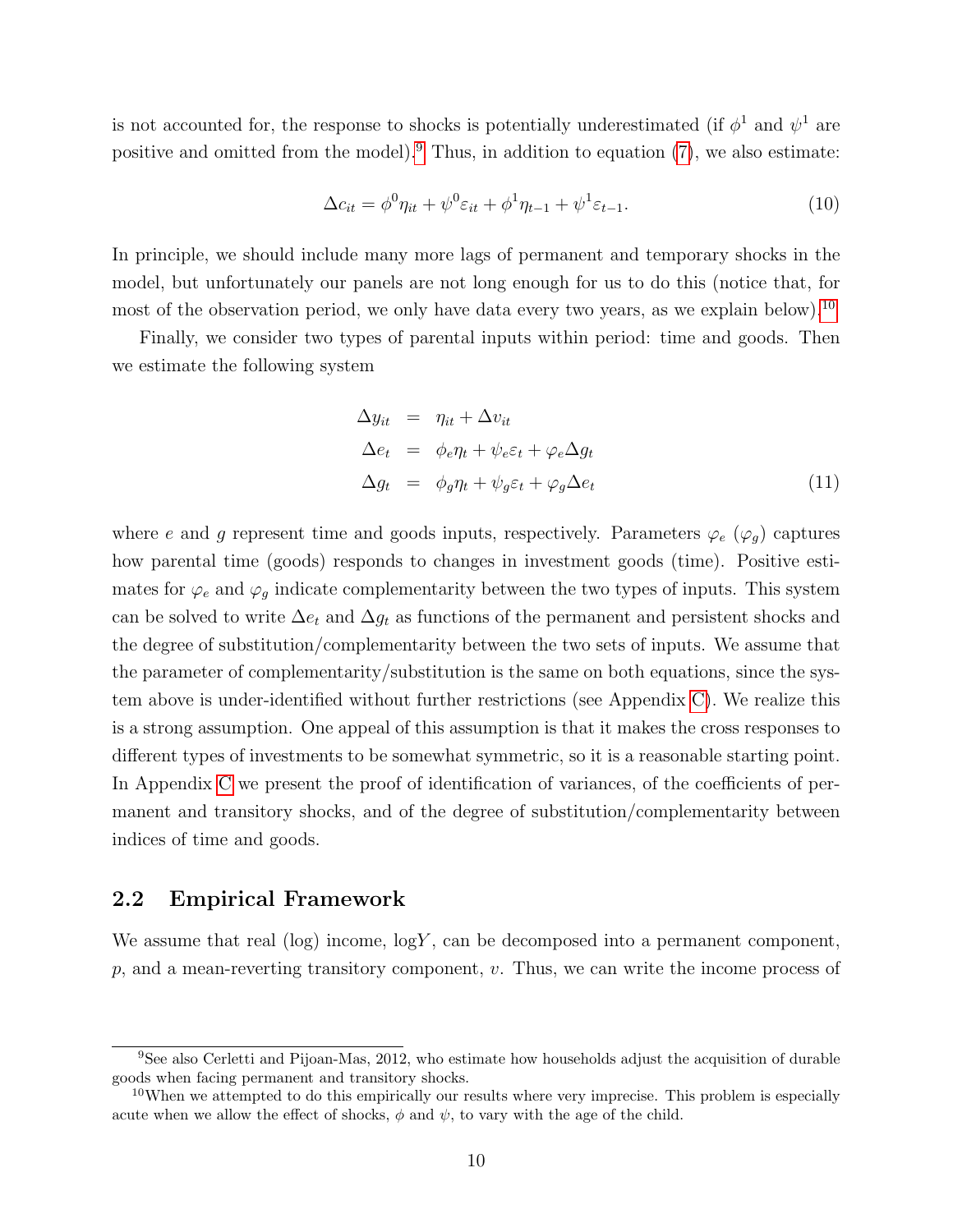each family of child  $i$  at age  $a$  as

<span id="page-12-3"></span>
$$
logY_{it} = \mathbf{Z'_{it}}\varphi_t + p_{it} + v_{it}
$$
\n(12)

where  $t$  is the child's age and  $\bf{Z}$  is a set of observable characteristics which affect income, including demographics, education of parents, ethnicity, common shocks to all families and place of residence. We allow the effects of most of these characteristics to vary with calendar year (see section [4\)](#page-17-0).

The Children of the NLSY79 (the main data set used in our analysis) only records information on parental involvement biannually, implying that we can only construct second differences for inputs, that is,  $\Delta^2 c_t$ . Additionally, our interest lies on the child's life cycle, which implies that our time reference is the age of each child. Thus, starting at age 0 we can construct the following pairs of ages at which we observe both family income and parental inputs: 0-1, 2-3, 4-5, 6-7, 8-9, 10-11, 12-13 and 14-15, as measures of parental investments are only available up to age 14. Since, we difference both income and parental inputs, the panels we construct have at most  $T = 8$ , that is, we can construct at most seven first differences (although this will be the case only for a small group of children who are observed during their whole childhood).<sup>[11](#page-12-0)</sup> Therefore, we can write the equation that relates changes in (residual of) parental inputs to permanent and transitory income changes as:

<span id="page-12-1"></span>
$$
\Delta^2 c_t = \phi \left( \eta_t + \eta_{t-1} \right) + \psi \left( \varepsilon_t + \varepsilon_{t-1} \right) + \xi_t^g + \xi_{t-1}^g. \tag{13}
$$

We start by estimating equation [\(13\)](#page-12-1) assuming that all parental inputs are subsumed into one index measure for quality of the home environment. Then, the parameters for partial insurance are identified by the following moments (see Appendix [C\)](#page-59-0):

$$
\frac{E\left[\Delta^2 c_t \left(\Delta^2 y_{t-2} + \Delta^2 y_t + \Delta^2 y_{t+2}\right)\right]}{E\left[\Delta^2 y_t \left(\Delta^2 y_{t-2} + \Delta^2 y_t + \Delta^2 y_{t+2}\right)\right]} = 2\phi
$$
\n(14)

$$
\frac{E\left[\Delta^2 c_t \Delta^2 y_{t+2}\right]}{E\left[\Delta^2 y_t \Delta^2 y_{t+2}\right]} = \psi.
$$
\n(15)

In our empirical application we also account for measurement error in parental inputs. The need to account for the measurement error on the measures of parental inputs is discussed in section  $4^{12}$  $4^{12}$  $4^{12}$ 

<span id="page-12-0"></span><sup>11</sup>Dahl and Lochner, 2012, also use this data and proceed also with second differences of family income. Information on family income is retrieved annually from 1979 to 1994 and biannually after this year.

<span id="page-12-2"></span><sup>&</sup>lt;sup>12</sup>We should add two important remarks: one about measurement error in income and other about the measurement error in parental inputs. Regarding measurement in income, Meghir and Pistaferri, 2004, show that the variance of measurement error in income cannot be separately identified from the variance of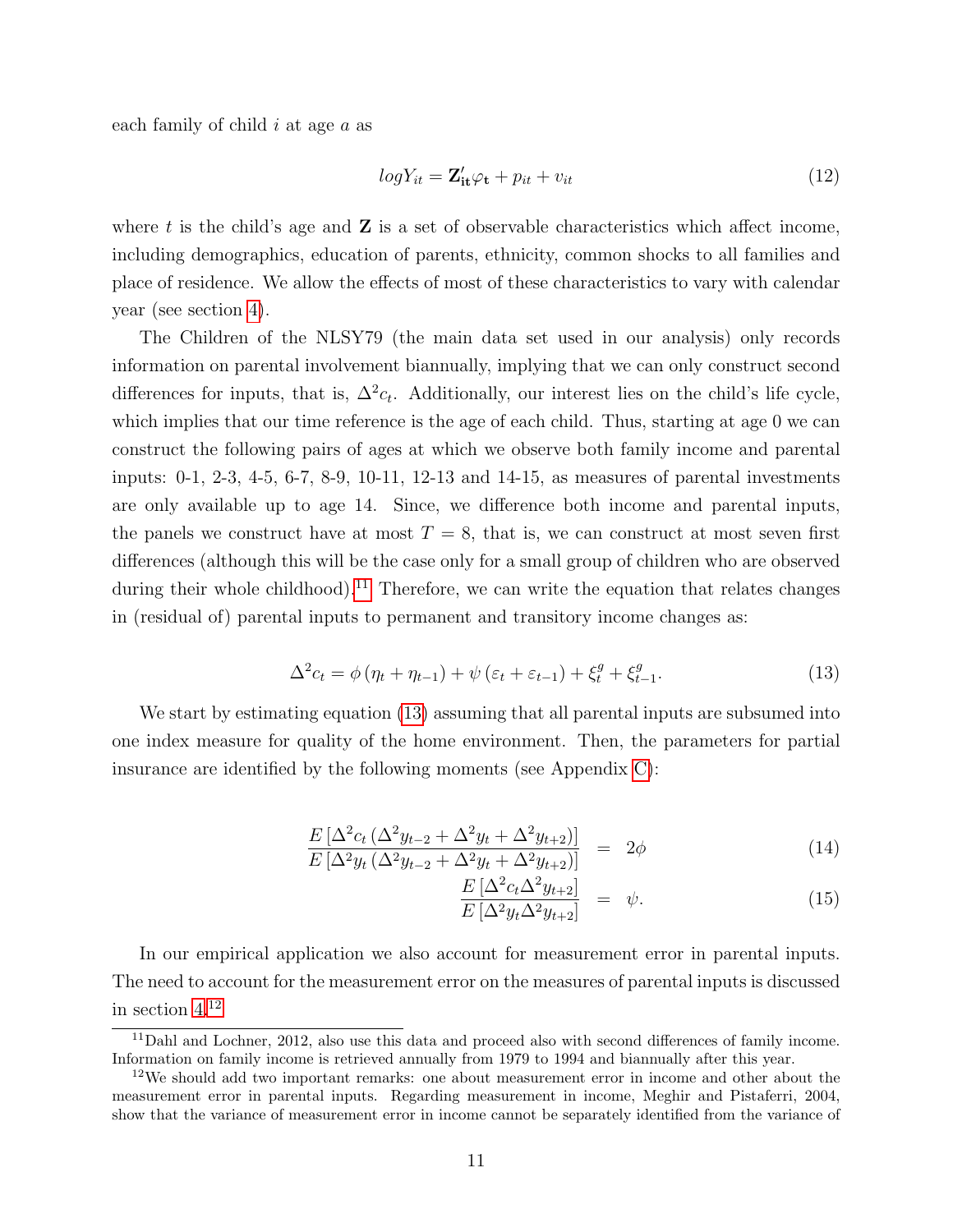The basic model of equation [\(13\)](#page-12-1) can be extended to allow the response of parental inputs to permanent and transitory income shocks to vary with the age of the child. In practice, when we allow for  $\phi$  and  $\psi$  to vary across three (or more) age groups (instead of two) we experienced convergence problems, therefore we can only allow the response to shocks to vary for two age groups: 0-7 and 8-15 (we also present sensitivity analysis presenting effects allowing the effect to vary for ages 0-5 and 6-15 and 0-9 and 10-15; see table [A.8](#page-52-0) in Appendix [A\)](#page-39-0). This is likely to reflect the fact that, when we limit age ranges, we are using much less information to identify the parameters of interest. Allowing parental responses to shocks to vary according to the child's life cycle is important, since the timing of investments matters in the production function of child achievement. If investments are complement over time and if parents are more sensitive to shocks when children are younger, parental response to negative shocks early in the life of a child may explain part of the inequalities found later in life.

The model just described corresponds to the standard model in Blundell, Pistaferri and Preston, 2008, but adapted to bi-annual data, and replacing consumption by parental investment as the main dependent variable. However, this corresponds to a very restrictive model, which does not allow for time non-separabilities in parental investments in children (which would arise naturally in the production function of human capital).

Therefore, we then turn to the estimation of models where we allow for non-separability across periods by allowing parental inputs to respond to past shocks in equation [\(10\)](#page-11-2) (although with some empirical limitations, as described below). We show in Appendix [C](#page-59-0) that the variance of shocks and the effect of transitory shocks,  $\psi_0$ , are identified as before.

Finally, we present results where we allow for two types of parental inputs: time and goods aggregates, which we construct using individual components of the HOME score available in the CNLSY. We allow these two types of investment to be nonseparable from each other and estimate the degree of substitution/complementarity between them.

Our empirical strategy is implemented in two steps. First, we construct the differences for income and parental inputs,  $\Delta^2 y_{it}$  and  $\Delta^2 c_{it}$ , after regressing them on observable characteristics. Second, we estimate the variances of the permanent and transitory income shocks,

transitory shocks, thus the estimates presented for the coefficient on transmission of transitory shocks are a lower bound of the true value. Additionally, we assume, as most of the literature, that permanent and transitory shocks to income are i.i.d. This assumption is not without controversy, and Meghir and Pistaferri, 2004, show that modelling the conditional variance of shocks through an ARCH(1) structure with observed and unobserved heterogeneity requires at least 8 income periods for identification. This is in principle feasible in the data we currently use since we have 7 differences in income (and 8 income periods), however the estimates would be unstable for such an augmented model. In the empirical application, whenever stated, we allow the variance of income shocks to vary with the age of the child, and our estimates are not sensitive to this assumption. Concerning measurement error in inputs, in the empirical application, we allow measurement error in it to vary by age of children.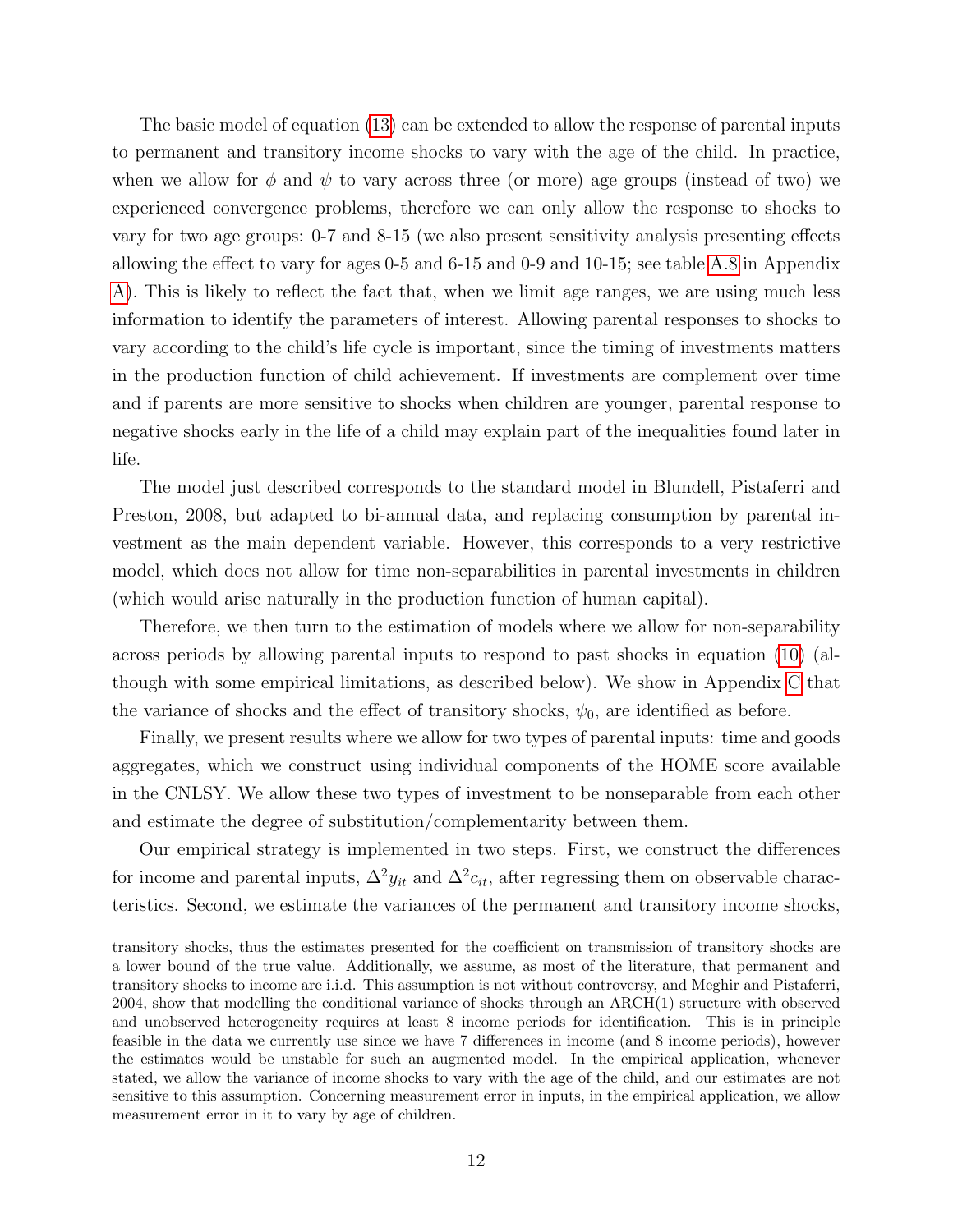and parameters  $\phi$  and  $\psi$ . We use a GMM strategy, in particular, we use diagonally weighted minimum distance.<sup>[13](#page-14-1)</sup>

#### <span id="page-14-0"></span>3 Data

The main data used in our analysis comes from female respondents in the National Longitudinal Survey of the Youth of 1979 (NLSY79) and their children, the Children of the National Longitudinal Survey of Youth of 1979 (CNLSY), for the period 1986-2008. The NLSY79 is a panel of individuals whose age was between 14 and 21 by December 31, 1978 (of whom approximately 50 percent are women). The survey has been carried out annually since 1979 and interviews have become biannual after 1994. The CNLSY is a biannual survey which began in 1986 and contains information about cognitive, social and behavioral development of individuals (assembled through a battery of age specific instruments), from birth to early adulthood. The original NLSY79 comprises three subsamples (1) a representative sample of the US population, (2) an oversample of civilian Hispanic, black, and economically disadvantaged non-black/non-Hispanic youth, and (3) a subsample of respondents enlisted in one of the four branches of the military (which is not included in the analysis).

The CNLSY is the best dataset to study how changes in parental inputs react to fluctuations in family income, since it is a panel and it includes demographic characteristics, education and labor market information for parents of a child, together with information on home environments, and children's education, health, cognitive and behavioral outcomes.

Our main measure of income is disposable family income. In particular, the NLSY79 reports many components of family income, including (1) respondent and her spouse's wages, commissions, or tips from all jobs, income from farm and non-farm business or income from military services received in past calendar year (before taxes and other deductions; annual measure); (2) transfers from the government through programs such as unemployment compensation, AFDC payments, Food Stamps, SSI, and other welfare payments, (3) transfers from non-government sources such as child support, alimony, and parental payments, (4) income from other sources such as scholarships, V.A. benefits, interest, dividends, and rent. We, then, obtain the family's disposable income by adding these four groups of income sources and subtracting federal income taxes. To impute each family's federal tax payments we use the TAXSIM program (version 9a) maintained by the NBER (see Feenberg and Coutts, 1993, and [http://www.nber.org/taxsim\)](http:// www.nber.org/taxsim)).<sup>[14](#page-14-2)</sup>

<span id="page-14-2"></span><span id="page-14-1"></span><sup>&</sup>lt;sup>13</sup>We obtain similar results if we use an identity matrix as weighting matrix.

<sup>&</sup>lt;sup>14</sup>All monetary values are deflated to 2000 US dollars, using CPI-U (see Economic Report of the President, 2009).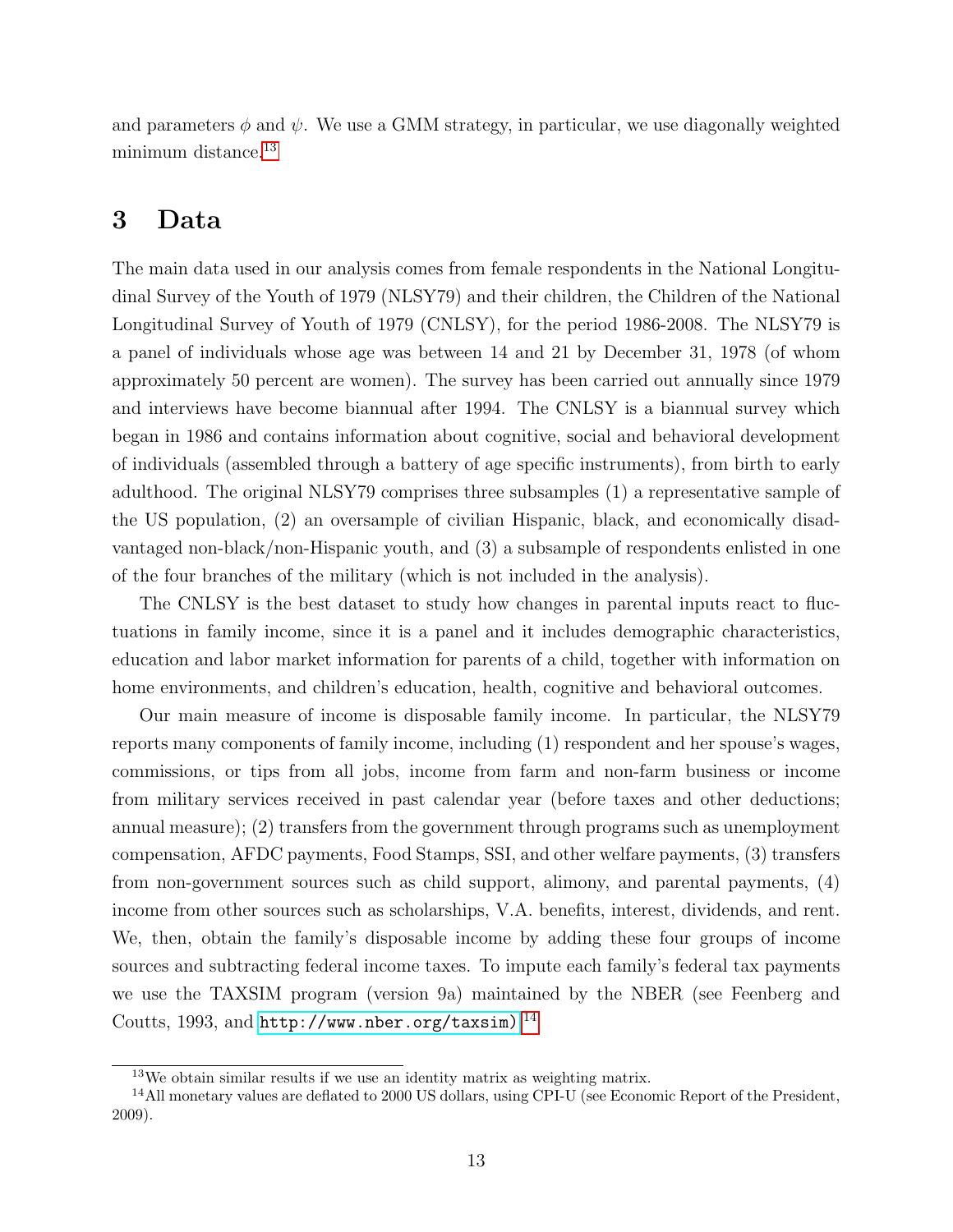In our analysis, we focus on measures of parental inputs, most of which are gathered under the HOME - Home Observation Measurement of the Environment (Short Form). These measures are used to assess the cognitive stimulation and emotional support children receive through their home environment and are applied between ages 0 and 14. Table [1](#page-32-0) includes the measures of parental inputs used throughout the paper. Notice that not all components are surveyed at every age of the child, and due to the sample restrictions and to the CNLSY's biannual nature, each child has these measures collected at most 8 times. We measure parental inputs by the HOME score, and its individual components<sup>[15](#page-15-0)</sup>. Finally, a few of the items in this table are not part of the HOME score, and these have the letters NH ("not part of HOME score") in front of their description, but we also used them as individual outcomes (since they represent parent-child interactions), and to construct indices which represent parental inputs in terms of time and goods.

The grouping of the measures into indices of goods and time is presented in table [1.](#page-32-0) In order to construct these two indices we first recoded those individual outcome variables which take multiple values into indicator variables (using the same recoding that the Bureau of Labor Statistics (BLS) uses when constructing the HOME score; see CHRR, 2002), and then we average them. Each index is then re-standardized to have mean zero and standard deviation one for a clearer interpretation of results. The number of variables used to construct the time and goods indices we use in the paper varies by the age of children, and the exact components used at each age are presented in table [1.](#page-32-0)[16](#page-15-1)

To ensure that the same sample is used throughout the paper, a number of selection criteria are imposed. Out of the 11495 children data we exclude 1174 children who faced throughout their sampling period extreme changes in income  $(\Delta ln Y)$  above 6 or less than -3). We further drop 1607 children for whom a HOME score was never constructed<sup>[17](#page-15-2)</sup>, and for whom it was not collected information on family income. Finally, we drop 1309 children without at least two consecutive observations of HOME score and income (we impose this data restriction because we will construct below measures of income and outcomes in differences). We are then left with a final sample of 7404 children who are observed at least twice.

We now turn to clarify the exact timing of family income (which is recorded by the NLSY79) and parental inputs measures (obtained from the CNLSY). Individuals are asked

<span id="page-15-0"></span> $^{15}$ In the data, the total raw score for the HOME is simply a summation of the individual item scores, which varies by age group, as the number of individual items varies according to the age of the child. Then, the scores were standardized by age, having a mean of 100 and a standard deviation of 15. In practice, we used these values to normalize the HOME to have mean 0 and standard deviation 1.

<span id="page-15-1"></span><sup>&</sup>lt;sup>16</sup>The mean and standard deviation of each of the individual components is presented in table [A.4](#page-43-0) in Appendix [A.](#page-39-0)

<span id="page-15-2"></span> $17$ Of these 1607 children, 1039 were born before 1986, which is the first year in which HOME is collected.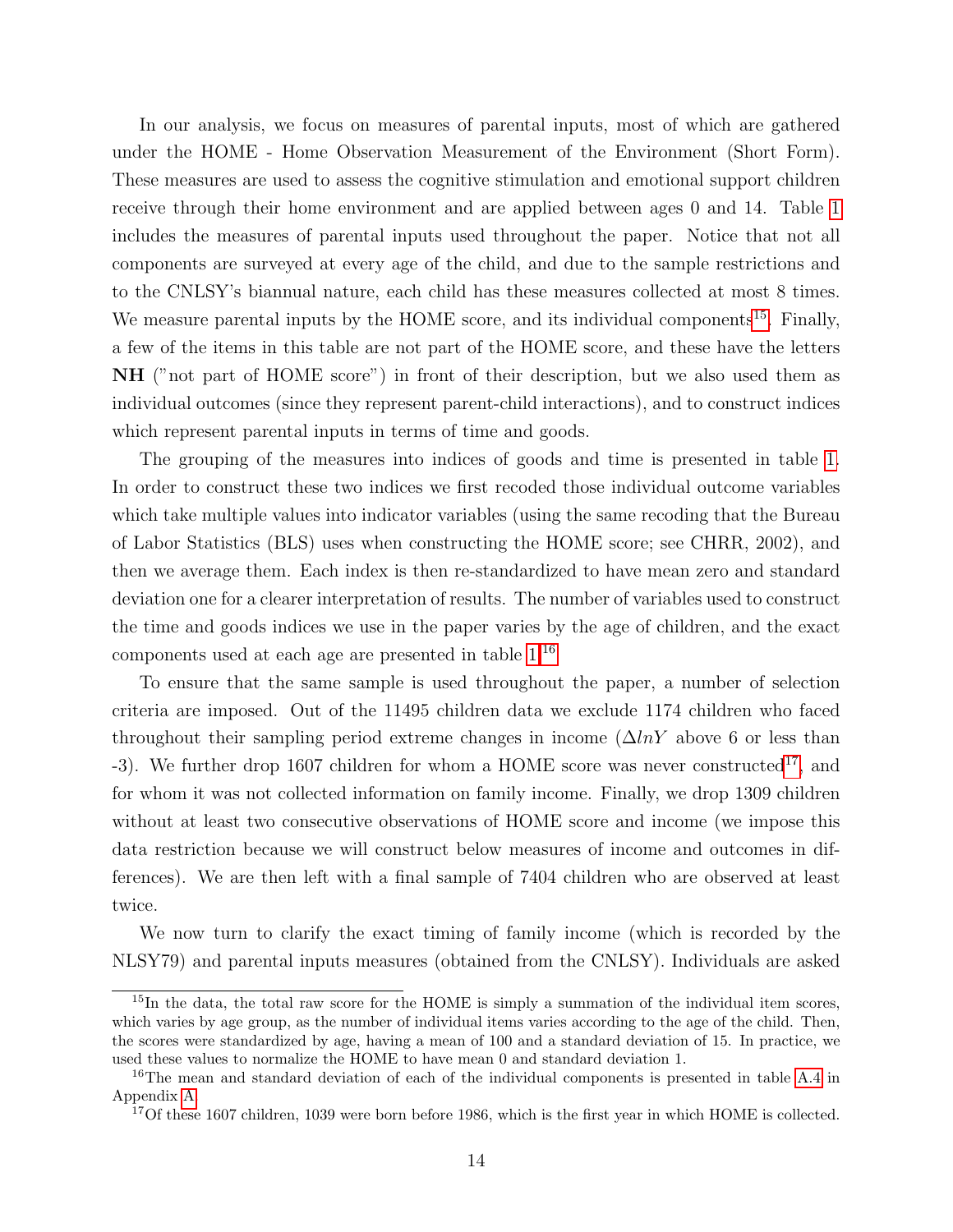about their income in the year prior to the survey. Income measures collected in year t refer to year t−1. The timing of parental inputs, measured by the HOME score, is less clear. Some of the components of the home refer to the year prior to the survey (for example, "how often was the child taken to museum last year?", "how often was the child taken to any performance last year?"), and some refer instead to behaviors in which the household engages frequently (for example, "about how many magazines does your family get regularly?"). Under the assumption that these frequent behaviors are also there the year prior to each survey round, we can say that the HOME score collected at time  $t$  concerns parental investments at time  $t-1$ .

#### 3.1 Descriptive Statistics

Table [2](#page-33-0) shows the mean and standard deviations of the variables used in our analysis. The table consists of three panels. The first panel includes our measures of parental inputs; the second panel includes characteristics of children which we use as controls in our specification (gender, race, age of child, age of mother at child's birth and number of siblings in each period). Finally, the third panel includes characteristics of families, some of which are related to the mother's background, such has maternal education, ability measured by the AFQT (Armed Forces Qualification Test), whether mother lived with both parents at age 14, education of maternal grandparents, others relate to characteristics that vary over time, as mother marital status, number of children, family size, disposable income, residence in a big city, mother's (and her spouse, if present in household) labor market participation, and an indicator for whether the family receives welfare income.

The table includes four columns (number of observations, the mean for the whole sample and the mean separately for the samples of children whose mother is a high school dropout or graduate, and for those whose mother attended at least some college). The average HOME score for the children present our sample is -0.19 (which is below the mean HOME score of a nationally representative sample of children, which is equal to zero). About half of the sample are boys, a third are Black, and the remaining are Hispanic children. The low value for the mean of the HOME score, and the high proportion of Black and Hispanic children in our sample, are due to an oversample of disadvantaged individuals in the NLSY79.[18](#page-16-0) Mothers of children were around 25 years old at birth, and the mean age of children in our sample is 7.6 years old. Most children in the data have 2 or more siblings.

<span id="page-16-0"></span><sup>&</sup>lt;sup>18</sup>Note that about half of the children in the sample used in the analysis are part of the over-sample of Hispanic, Black, and economically disadvantaged white.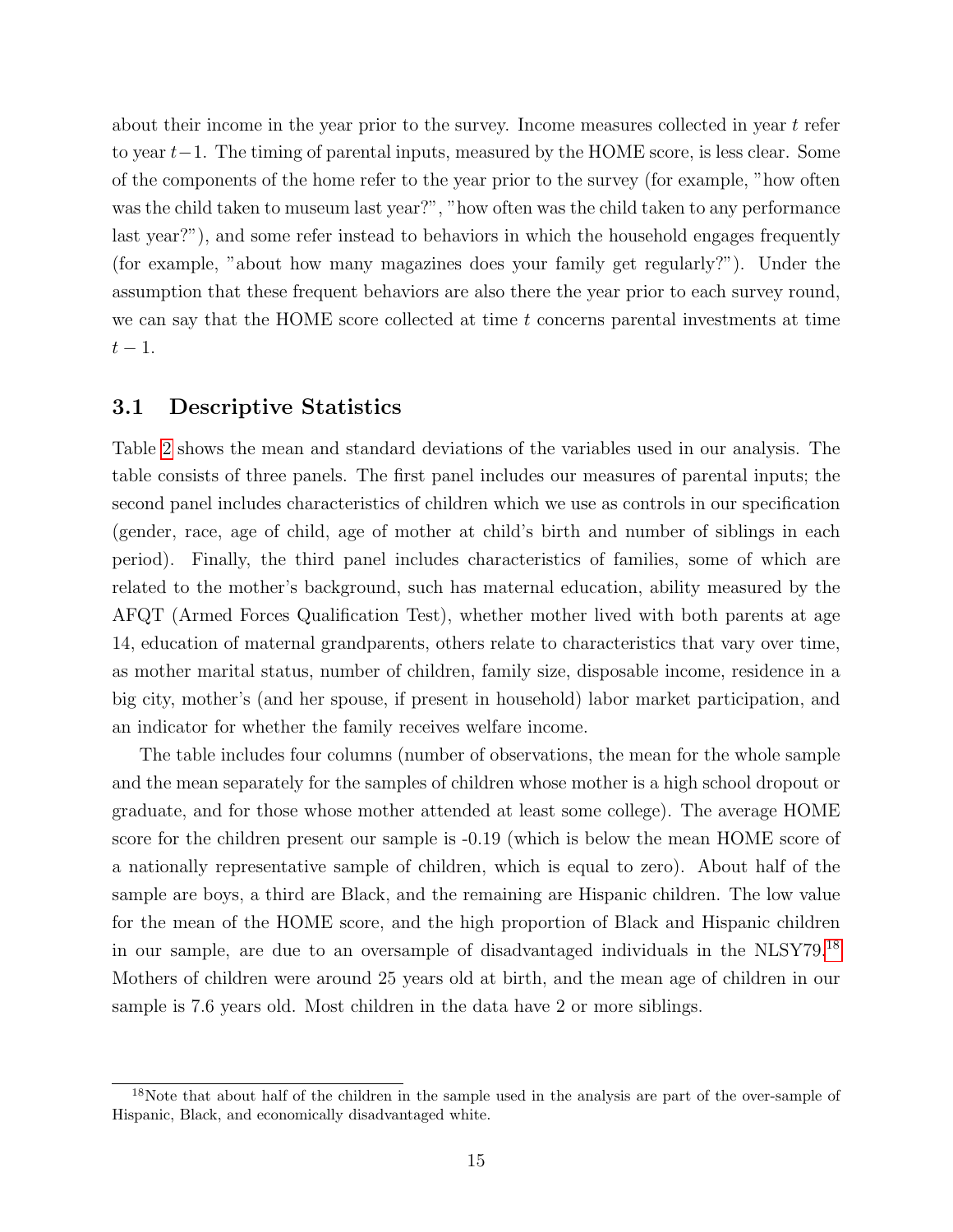#### <span id="page-17-0"></span>4 Results

In this section, we discuss the impact of (unexpected) changes in family income on parents' inputs. Before reporting estimates for the partial insurance parameters in equations [\(7\)](#page-8-3), [\(10\)](#page-11-2) and [\(11\)](#page-11-3), we discuss our choice for measures of parental inputs, based on the literature and inspection of the data used. We next present OLS estimates of regressions of parental inputs on current and past family (disposable) income. We then turn to estimate the impacts of permanent and transitory shocks to income. We present estimates of the insurance parameters under different assumptions on parental credit constraints and under different assumptions on the dynamics of income transmission to inputs, in particular, whether there is inertia in the reaction to shocks, and whether different types of investments available to parents are complements or substitutes. We also analyze whether the effects of income shocks vary across different demographic groups (child's gender and race), and whether income differentially affects younger versus older children.

#### 4.1 Parental inputs and child development

In this paper we do not attempt to build an explicit empirical model of the process of child development (see Cunha, Heckman and Schennach, 2010, and Del Boca, Flinn and Wiswall, 2014). However, before presenting estimates of the extent to which parental inputs responde to income fluctuations, it is useful to discuss how parental inputs are expected to contribute to child development.

Table [1](#page-32-0) presents the measures of individual parental inputs we use in the analysis. The CNLSY includes three aggregate indices (constructed by the BLS) capturing the quality of the home environment (HOME, Cognitive Stimulation and Emotional Support), which we use in our empirical work. However, we also study how some individual components of these indices (described in the table) react to income changes. In addition, we use them to construct additional indices: one including time related inputs, and another including inputs more related to goods.

The components used to construct measures of time inputs closely relate to measures of time available in time use surveys (the ATUS and the Time Use Survey of PSID), and are typically used in the literature on child development (see, for example, Guryan, Hurst and Kearney, 2008, Carneiro, Meghir and Parey, 2013, Bharadwaj, Løken, and Neilson, 2013, and Del Boca, Flinn and Wiswall, 2014).

Our measures of parental inputs are also commonly used in the literature. Relative to Cunha, Heckman and Schennach, 2010, we exclude only two of their measures ("How often the child is praised" and "How often child gets positive encouragement"), but we also add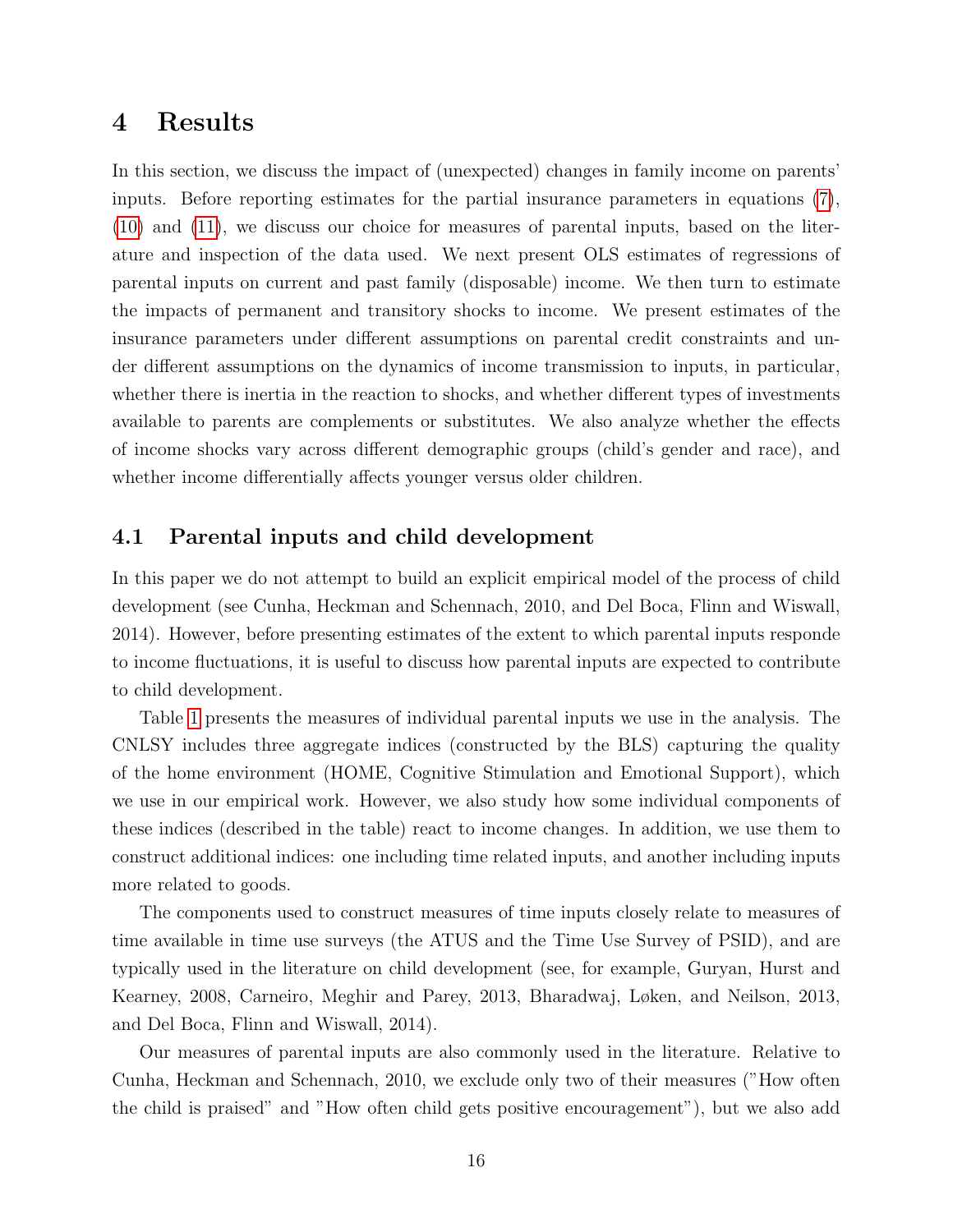several indicators.<sup>[19](#page-18-0)</sup> Todd and Wolpin, 2007, use the measure of HOME. Carneiro, Meghir and Parey, 2013, study the effect of maternal education on child achievement and they use only a selected set of measures of parental inputs as possible mediators for the impact of increasing maternal education on test scores and child behaviors.

In order to understand whether the indices of quality of the home environment (HOME, Cognitive Stimulation and Emotional Support) measure parental interactions, we perform the following exercise. In the CNLSY there are no measures of parental use of time or expenditures in children's goods. However, the Child Development Supplement (CDS) of the Panel Study of Income Dynamics (PSID), which was applied in 1997 and 2002 to children under 13 years of age, contains time diaries for children. The data includes not only time diaries of children, but also information about who participated on a given activity the child was undertaking. This makes it possible to capture the number of hours a day a child spends actively interacting with the mother and the father. In addition, the CDS contains also the same measure of home environment, the HOME score, available in the CNLSY.<sup>[20](#page-18-1)</sup> We can then use the CDS to correlate the indices HOME, Cognitive Stimulation and Emotional Support, with the time children spend engaging in activities with parents.

This is reported in table [A.1](#page-40-0) in Appendix  $A^{21}$  $A^{21}$  $A^{21}$ . The table presents regressions of index measures of quality of the home environment (HOME, Cognitive Stimulation and Emotional Support) on the child's time with the mother (Panels A-C) or the father (Panel D). We consider two possible measures of time use: total minutes per day with mother or father and in leisure activities. We include the following controls not displayed in the table: indicators for the education of the head of household (high school graduate, some college, college degree; high school dropout is the omitted category), permanent income, indicators for wether the head of household is black or male, indicators for the number of children in household, dummies for the age of child (in years) and year fixed effects.<sup>[22](#page-18-3)</sup> The main message of this table is that, even after including such a rich set of controls, the time children spend with mothers or fathers is positively correlated with home scores. In particular, keeping constant

<span id="page-18-0"></span><sup>19</sup>In particular, we add: "child attends private school or preschool care", "Child taken at least once/week to grocery", "Child sees the father(-figure) daily", "Mother helps child learning numbers", "Mother helps child learning alphabet", "Mother helps child learning colors", "Mother helps child learning shapes", "Child spends time with father/father-figure at least once a week", "Child spends time with his/her father/fatherfigure in outdoor activities once a week", "When family watches TV, mother discusses programs with child", "Parents when shopping for child at least once last month", "Child and parents go on outings together at least once last month", "Child worked with mother on schoolwork last week", "Child went to movies with parents last month", "Child went for dinner out with parents last month", "Child did things together with parents last month".

<span id="page-18-1"></span><sup>20</sup>See Appendix [D](#page-65-0) for details about the CDS.

<span id="page-18-2"></span><sup>&</sup>lt;sup>21</sup>We only use the 1997 wave of the CDS since in 2002 children in date are already 6 years or over.

<span id="page-18-3"></span><sup>&</sup>lt;sup>22</sup>The measure of permanent income is the average of family's disposal income before the child turns 17.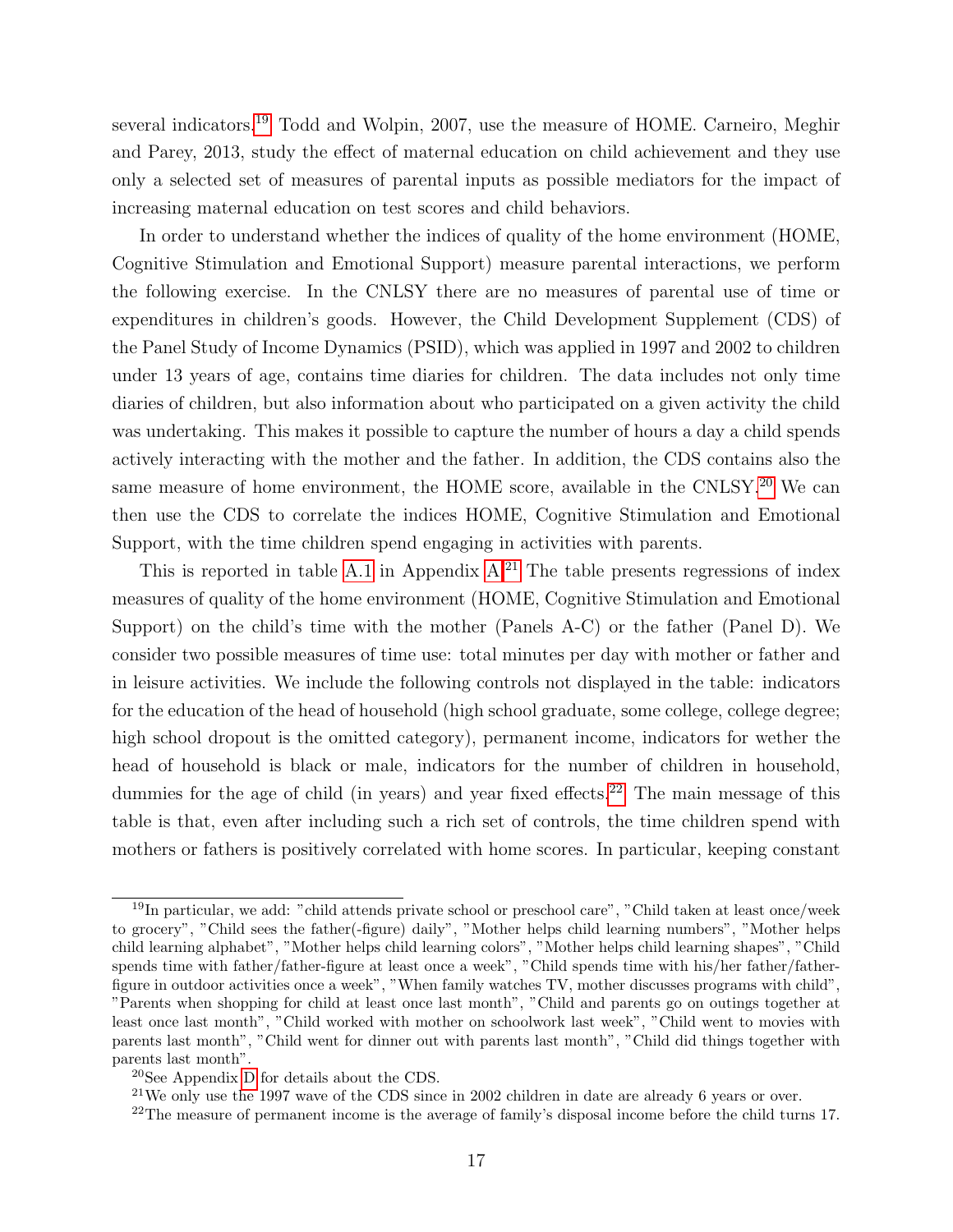the set of observable characteristics included in the estimation, increasing time with mothers by 1 minute per day is associated with an increase in the HOME score of 0.02% of a SD, whereas increasing time with fathers by 1 minute per day is associated with an increase in the HOME score of 0.04% of a SD. Unfortunately, there is no dataset for the US which includes simultaneously measures of home environment and expenditures in children, so we cannot replicate the same type of analysis using with the measures of parental inputs.

When examining measures of parental investments in children one may be concerned about measurement error. Cunha, Heckman and Schennach, 2010, use the same data set than we do and they decompose the variance of several parental inputs into signal and noise. They find that investment measures are substantially contaminated with noise, and that these inputs are noisier when taken at earlier ages than when taken at later ages of children. For example, for the measure "Number of Books" the signal to noise ratio more than doubles between ages 5-6 and 11-12. They report that, in most cases, more than 70% of the variance in these inputs is noise. The high noise share of the variance of these inputs makes it important to control for measurement error, which we account for when estimating equations [\(7\)](#page-8-3), [\(10\)](#page-11-2) and [\(11\)](#page-11-3).<sup>[23](#page-19-0)</sup>

As mentioned above, the goal of this paper is not to model child achievement, but to which extent shocks to parental income are transmitted to parental investments in children. We now show that changes in parental inputs are associated with changes in measures of child (cognitive and noncognitive) achievement, although there is substantial literature on this already (Todd and Wolpin, 2007, Cunha, Heckman and Schennach, 2010, Del Boca, Flinn and Wiswall, 2014).

Tables [A.2](#page-41-0) and [A.3](#page-42-0) in Appendix [A](#page-39-0) present estimates of correlations between the HOME score and measures of children's achievement in math and reading, which are standardized scores on the Peabody Individual Achievement Tests (PIAT), and measures of behavior problems (measured by the Behavioral Problems Index, BPI, and indicators for high school enrolment and arrestments or convictions by age 17-18). PIAT assessments measure ability in mathematics, oral reading, and word recognition ability (reading recognition), and the ability to derive meaning from printed words (reading comprehension).<sup>[24](#page-19-1)</sup> In order to make the PIAT test scores easier to interpret, we normalize test scores to have a mean of zero and a standard deviation of one based on the sample of test takers. To reduce the number of outcome measures, we create a combined math-reading score, which is the average of the normalized math and reading PIAT scores for each child. This score is then normalized

<span id="page-19-0"></span><sup>&</sup>lt;sup>23</sup>In the empirical application, we allow for measurement error in inputs in equations [\(7\)](#page-8-3), [\(10\)](#page-11-2) and [\(11\)](#page-11-3); see Appendix [C.](#page-59-0)

<span id="page-19-1"></span> $24$ From 1986 to 2008, the tests were administered biennially to children ages 5 and older. Children took each individual test at most five times due to the age restrictions.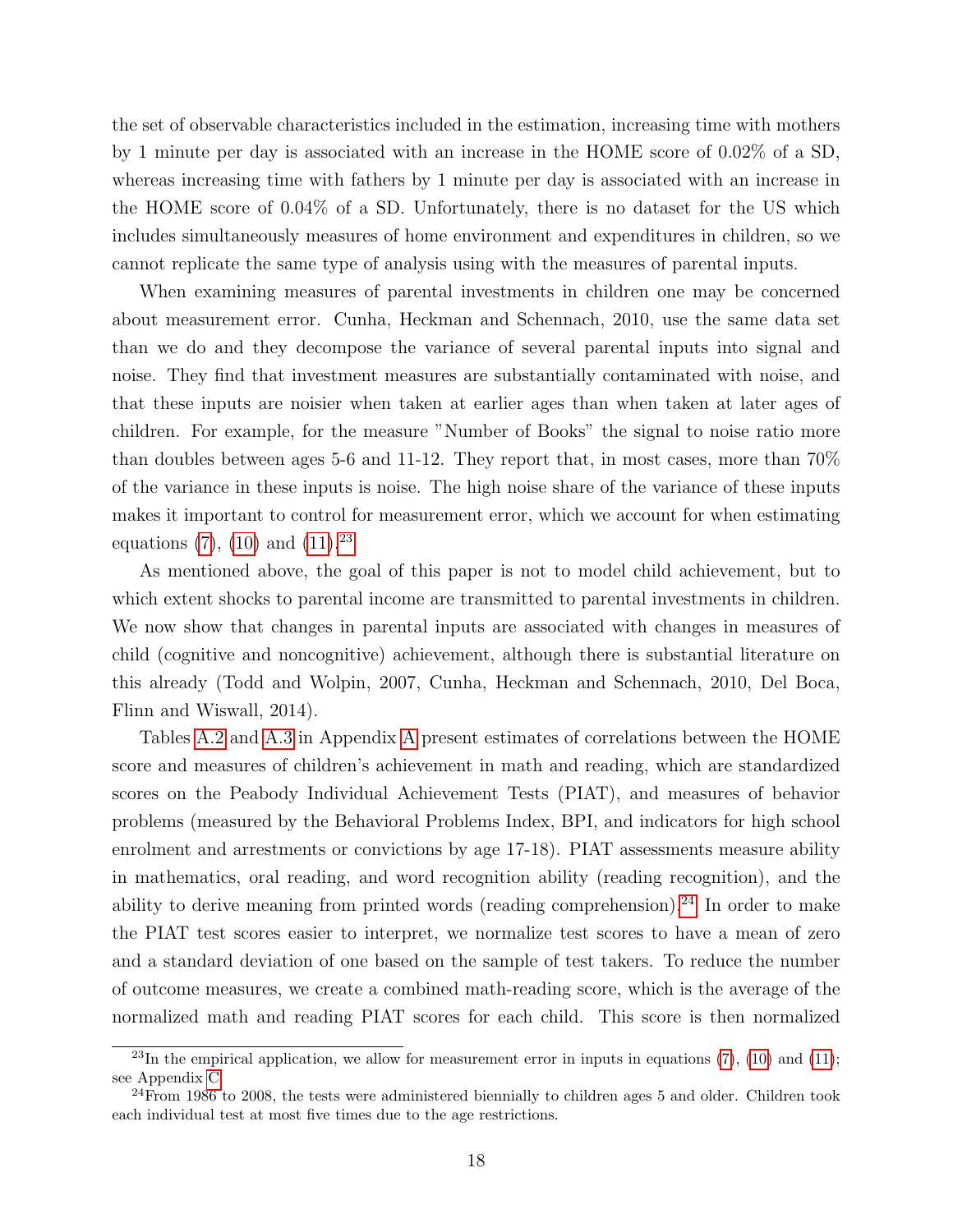again to have a mean of zero and standard deviation of one in the sample.

Table [A.2](#page-41-0) presents estimates measured at one point of the children's life. Columns (1)-(4) include children ages 13 or 14, and columns (5) and (6) present estimates for adolescents ages 17 or 18. The table controls additionally by child's gender, dummies for the age of the child, number of siblings, race and year fixed effects. We control also for mothers' characteristics such as age, completed education (high school, some college or college), the Armed Forces Qualification Test (AFQT) score, and whether the mother lived with both her natural parents at age 14. Our list of control variables includes in addition the mother's marital status in the previous year (corresponding to the year income is measured), household composition variables such as age and education of spouse (when present), and the education of the mother's parents. Finally, we include the (log) of permanent income, which is the average of family's disposable income before the child turns 17.

Table [A.2](#page-41-0) shows that after controlling for measures of maternal background and permanent income, a increase of 1 SD in current HOME score is associated with a .18 SD higher PIAT score (column 1) and .25 SD lower incidence of behavioral problems (column 3). Since cognitive and noncognitive skills accumulate over time, we also include in columns (2) and (4) past home scores, and we still find a positive association between HOME (as early as ages 0-2) and PIAT and BPI. Measures of HOME score are still associated with high school enrolment (column 5) and the likelihood of arrests/convictions at ages 17-18. An increase in HOME score of 1SD between ages 11-14 is associate with a decrease in 2.1% in the likelihood of any arrests/convictions by ages 17-18.[25](#page-20-0)

Estimates presented in table [A.3](#page-42-0) use the fact that in the CNLSY there are multiple measures of PIAT and BPI per child, as well of as HOME, which allows to control for time invariant unobserved characteristics of children. Using the same children than in table [A.2,](#page-41-0) table [A.3](#page-42-0) also shows that lagged inputs are associated to child's achievement.<sup>[26](#page-20-1)</sup> The estimates in [A.3](#page-42-0) have a smaller magnitude than those in table [A.2.](#page-41-0) Nevertheless, a 1SD increase in HOME in  $t - 4$  is associated with a 2.6% SD increase in PIAT.

#### 4.2 Income changes and parental inputs

OLS Estimates Before we present estimates for the coefficients of partial insurance in equations  $(7)$ ,  $(10)$  and  $(11)$ , we start with simple OLS estimates of the relationship between

<span id="page-20-0"></span><sup>&</sup>lt;sup>25</sup>Since the latest age at which HOME is constructed is 14, columns  $(5)$  and  $(6)$  do not include current score.

<span id="page-20-1"></span> $^{26}$ We do not present versions of tables [A.2](#page-41-0) and [A.3](#page-42-0) using individual components of the indexes since the large number of components and the high correlation between them means that the estimates are very noisy, but the results are available from the authors.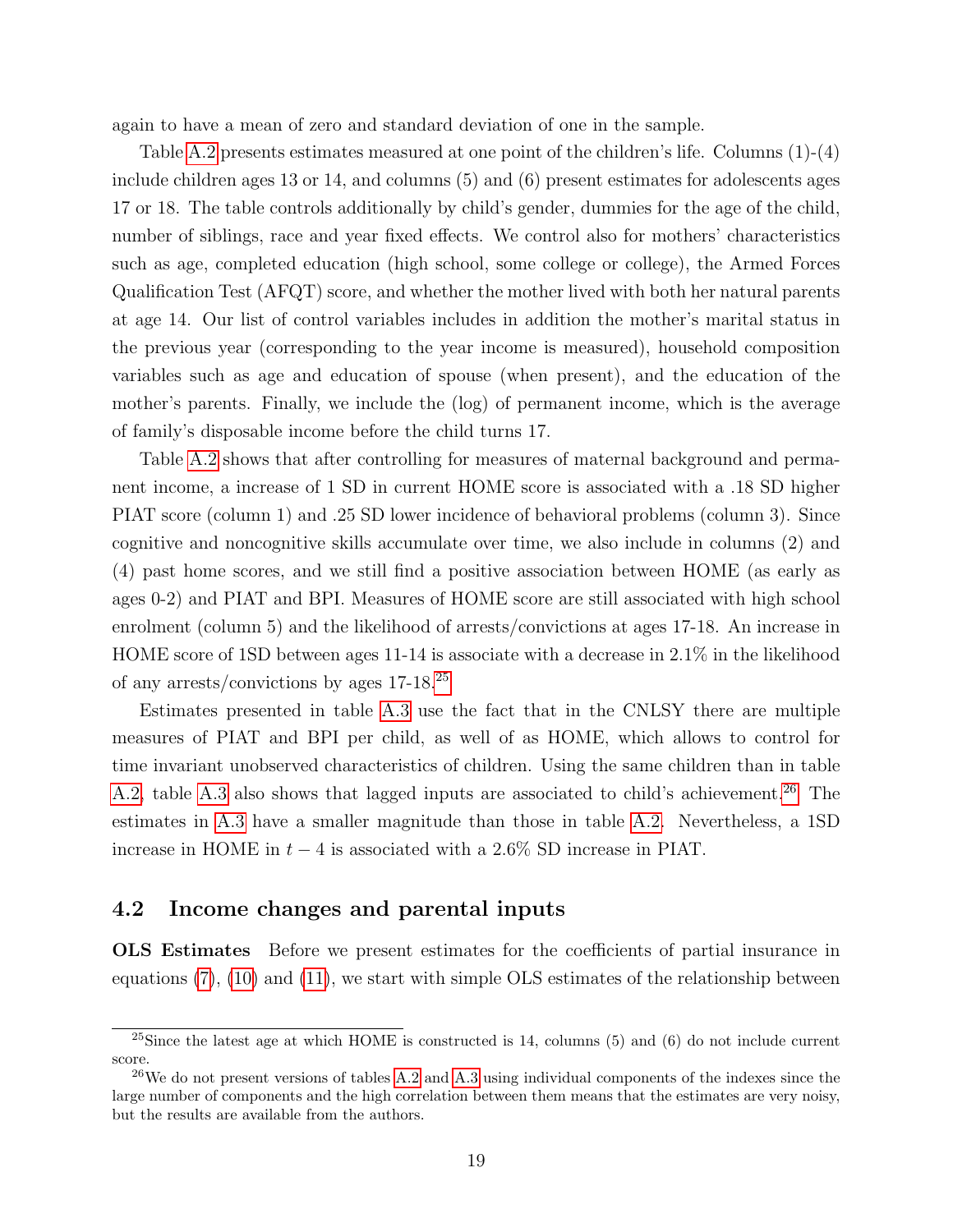income fluctuations and investments in children. In particular, we estimate associations between changes in income and changes in investments in children using the following equation:

<span id="page-21-2"></span>
$$
G_{it} = \gamma \ln Y_{it} + Z_{it}\beta + \alpha_i + \varepsilon_{it} \tag{16}
$$

 $Z_{it}$  is a vector of controls for child i at year t,  $\alpha_i$  is an individual fixed effect that captures all time invariant determinants of investment specific to the child or the family (such as child's ability), and  $\varepsilon_{it}$  is the residual, which is independent of everything else in the model.  $G_{it}$  is measured by the HOME score, its two subcomponents (cognitive stimulation and emotional support), and by indices of inputs which represent time and goods. The vector  $Z_{it}$ includes controls for maternal characteristics, such as mother's education, race, highest grade completed of the mother's mother and father (the maternal grandparents of the child), and maternal AFQT. These variables are time invariant, and therefore colinear with the child fixed effect. However, in our specification we interact them with year effects. We also control for other family characteristics such as: family size, current state of residence, an indicator for whether the family lives in a big city (we allow the effect of these two variables to vary with year), mother's marital status, indicators for the number of sibling the child has, and for the total number of children in family. Finally, we control for indicators for the age of the child and race (which again we interact with the year effects). $27$ 

 $Y_{it}$  is disposable family income for individual i in year t, as defined in section [3.](#page-14-0)  $\gamma$ measures the association between changes in log income and changes in parental investments in children. As mentioned above, we control for an extensive set of demographics and other observable determinants of income. Therefore, the association between income changes and changes in parental inputs is not driven by changing demographics, nor by changes in the impact of demographics over time.

The results are presented in table [3.](#page-34-0) The table includes three sets of estimates: one set for the whole sample, and separate estimates for children whose mothers have different levels of education (measured by a binary variable indicating whether the mother attended at least some college, or whether she completed high school or less). We present results by maternal education to capture long term credit constraints faced by families (see Carneiro and Heckman, 2002). In columns (2), (4) and (6) we also allow the results to vary depending on whether the child is between ages 0 and 7, or between ages 8 and 15.[28](#page-21-1) Each panel of table [3](#page-34-0) corresponds to one outcome variable.

We start by focusing on Panel A of table [3,](#page-34-0) which presents estimates for the HOME

<span id="page-21-1"></span><span id="page-21-0"></span> $27$ These are the same controls used to estimate equation [12,](#page-12-3) with the exception of the child fixed effect.

<sup>&</sup>lt;sup>28</sup>We do not present results with a finer division by age for consistency with the estimates presented for equation [\(7\)](#page-8-3), since when we estimate these models we encounter stability problems.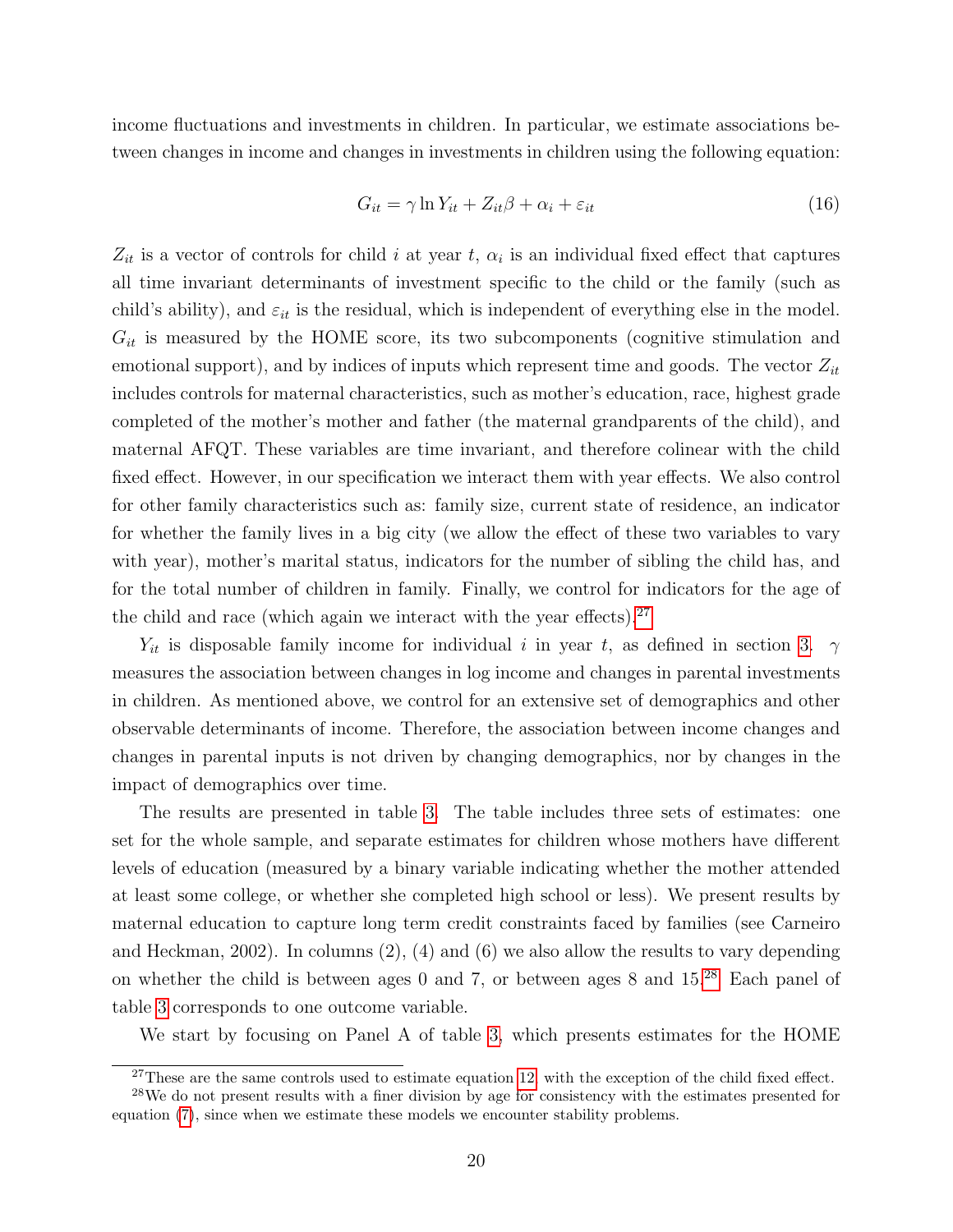score. Column 1 shows that, for the whole sample, we reject the hypothesis that  $\gamma = 0$ . In particular, a 1% increase in income is associated with a 2.6% of a SD increase in the HOME score. When we disaggregate the estimates by maternal education, in column (3), we cannot reject that the coefficient is equal to zero for the sample of college mothers, but column (5) presents a positive association between changes in income and parental inputs for mothers who never went to college. Panels B to E present estimates for the other four outcomes we analyze. Across these panels, we reject the hypothesis that  $\gamma = 0$  for the whole sample, and for the sample of non-college mothers (columns 1 and 5). One explanation for our results is that families in which mothers with some college education or above are able to fully insure their investments in children against income shocks.

The patterns in this table can be observed with a simple OLS regression of change in investments on changes in income. Since we cannot reject the hypothesis that  $\gamma = 0$  for the college sample, when we estimate equation [\(7\)](#page-8-3) we do not expect  $\phi$  and  $\psi$  to be different from zero in this subsample.

In columns (2), (4) and (6), where we allow for differential effects based on children's age, there is, in general, a stronger association between changes in income and changes in the quality of the home environment for the younger age group (ages 0-7), driven by the sample of non-college mothers.<sup>[29](#page-22-0)</sup>

In table [4](#page-35-0) we present estimates under a more flexible model, where current inputs may respond to shocks with a lag, as suggested in section [2.](#page-6-0) The results in this table show that when we consider the cumulative effect of shocks in current period and in the two previous periods, the cumulative effects of income changes in three consecutive periods are not associated to significative changes to parental inputs for any sample.<sup>[30](#page-22-1)</sup> Only current changes in income seem to matter.

Insurance We now focus on estimates for the parameters in models  $(7)$ ,  $(10)$  and  $(11)$ : the variances of the permanent and the transitory shock,  $\sigma_{\eta}^2$  and  $\sigma_{\varepsilon}^2$ , and the coefficients for the permanent shock  $(\phi)$  and for the transitory shock  $(\psi)$ . Due to the noisy nature of parental inputs in our estimates we allow investments to be measured with error. We allow the variance of the measurement error in parental inputs to vary with the child's age in

<span id="page-22-0"></span> $29$ Table [A.4](#page-43-0) in Appendix includes estimates for model [\(16\)](#page-21-2) for the individual components. Out of the 31 components included in the table, we can only reject the null of no effect of income changes for four items: on whether the family receives daily newspaper, whether the child eats with both parents at least once a day, whether the child see father(-figure) daily, and whether the child has a music instrument at home she can play. We also include in columns (4)-(6) estimates that include lagged log income. The conclusions remain largely unchanged relative to columns (1)-(3).

<span id="page-22-1"></span><sup>30</sup>The lack of significance of the cumulative effects of income changes for the three consecutive periods can be due to the decrease in sample size, since the cumulative effect is significant with just one lagged income measure (results available from the authors).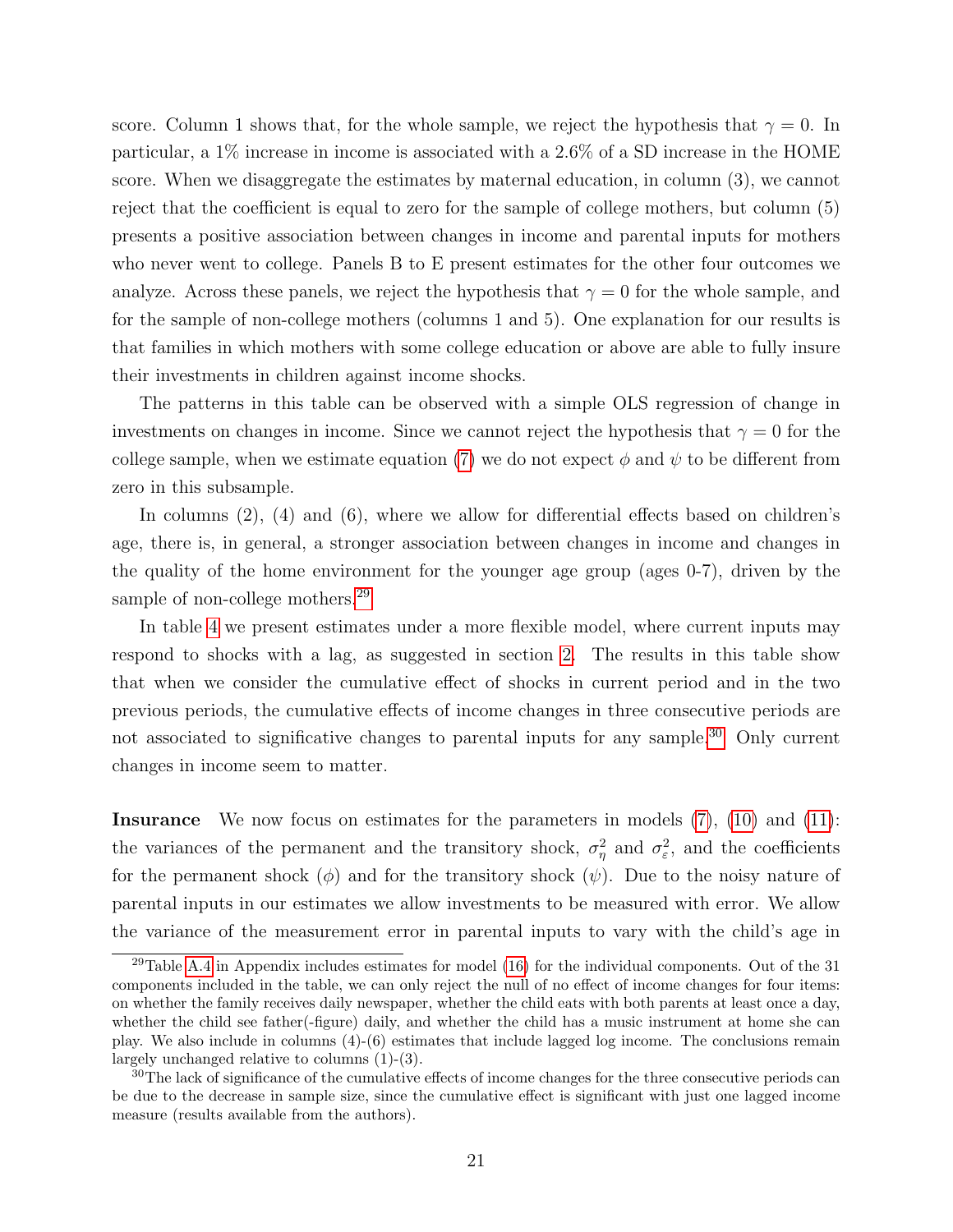most of the results we present, to capture the fact that the components used to construct the indices used as dependent variable vary with the child's age, and also the signal to noise ratio (as mentioned above) of the measurements used at different ages.<sup>[31](#page-23-0)</sup>

We present results for the whole sample, and separately by maternal education (college versus no college mothers). We start by focusing on parameters  $\phi$  and  $\psi$  for the five main outcomes measures, and the estimates for equation [\(7\)](#page-8-3) are presented in table [5.](#page-36-0) We then discuss the estimated variances of the permanent shock and the estimated variances of the transitory shock and compare our estimates to those in the literature. Starting by column (1) of table [5](#page-36-0) for the HOME score: we cannot reject the null that  $\phi$  and  $\psi$  (the partial insurance coefficient for the permanent and transitory shocks, respectively) are equal to zero (Panel A). The point estimates are also smaller than those found in the (non-durable) consumption literature. To put the point estimates of Panel A - column (1) in perspective, we compare them with those in Blundell, Pistaferri and Preston (2008). We find that a 10% permanent increase in income is associated with an increase of 0.6% SD in the HOME score. They find that a 10% permanent increase in income is associated to an increase of 6.4% in consumption, which corresponds to 11% of a SD in consumption.

The point estimates presented in Panels B and C of table [5](#page-36-0) are remarkably different for the sample of college and non-college mothers. Although we cannot reject the null that the estimates in Panel C for the sample of children of non-college mothers are equal to zero, estimates of the insurance parameters for both the permanent and transitory shocks are larger than those for the whole sample. This suggests that the sample of non-college mothers is more sensitive to income shocks.

To broaden our understanding of the estimates in column (1), we present in columns (2)- (5) results for the four other measures of parental inputs: cognitive stimulation, emotional support, time and goods. Estimates in columns  $(2)-(5)$  of Panel A show that cognitive stimulation, time and goods react to permanent shocks. The coefficients on insurance to transitory shocks in columns (2)-(5) are not statistically different from zero and are small in magnitude. When we disaggregate the sample by maternal education in Panels B and C, the estimates for both  $\phi$  and  $\psi$  are small for the sample of college mothers (Panel B), but the results in Panel C suggest that children in families with non-college mothers are more likely to be vulnerable to permanent income changes. In particular, column (2) of Panel C shows that a 10% permanent increase in income is associated to an increase of 2.2% SD in cognitive stimulation by parents (see also columns 4 and 5). In table [A.5](#page-49-0) in the Appendix

<span id="page-23-0"></span><sup>&</sup>lt;sup>31</sup>As Blundell, Pistaferri and Preston, 2008, we allow for i.i.d. unobserved heterogeneity in the individual inputs gradient, and estimate its variance  $(\sigma_{\xi}^2)$ . In most results we present, the variance of measurement error in inputs,  $\sigma_{ug}^2$ , is allowed to vary with the age of the child (the exception are the results in tables [5](#page-36-0) and [6,](#page-37-0) and tables [A.5](#page-49-0) and [A.6](#page-50-0) in Appendix [A.](#page-39-0) See Appendix [C](#page-59-0) for the details on identification).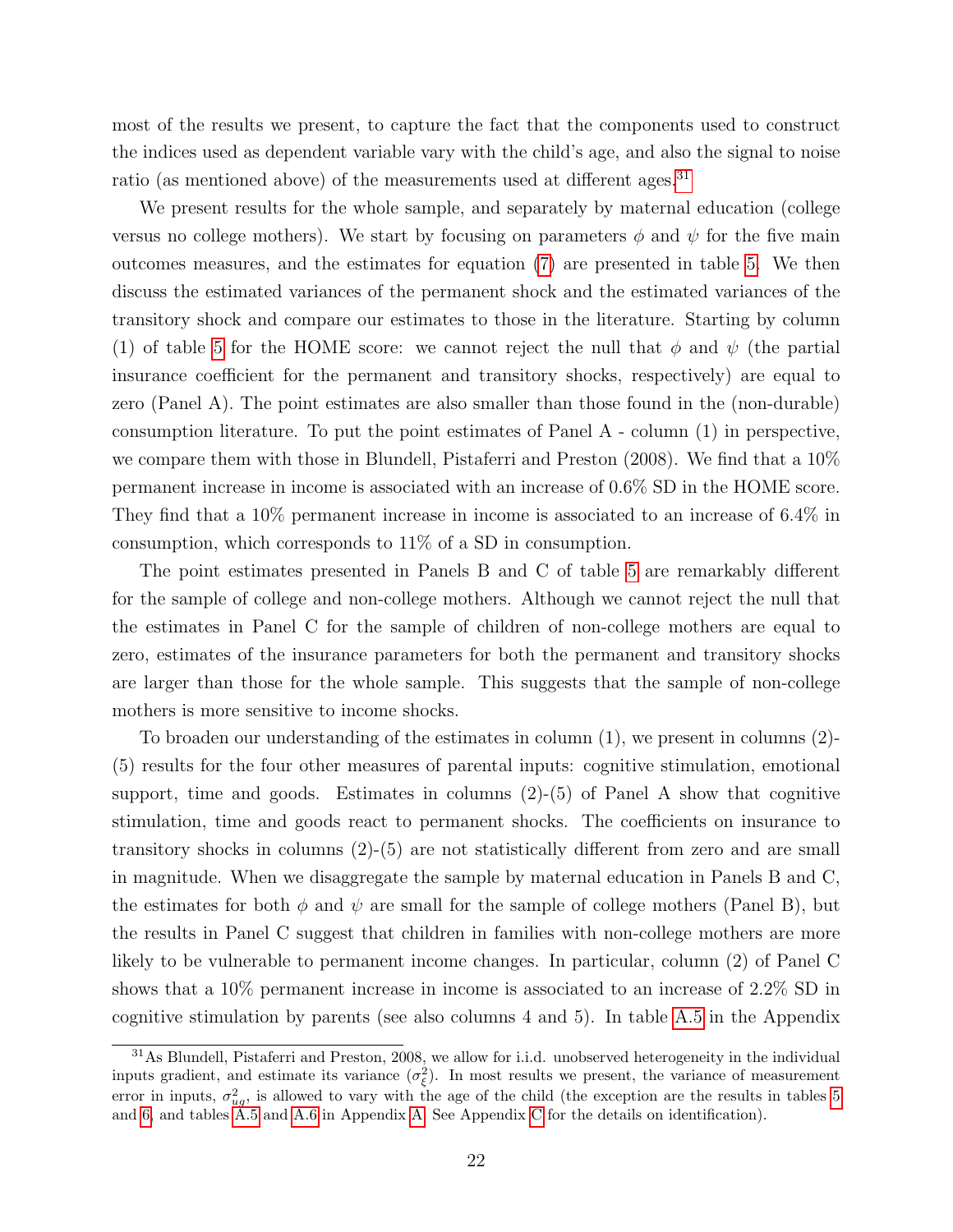we show how estimates vary by race (non-Black vs. Black) and child's gender. We find that parents react to permanent income shocks regardless of their race (Panels A and B), but we cannot reject the null that parents of boys do not react to income shocks (Panel C).

We now turn to a brief discussion of the estimated variances of the permanent  $(\sigma_{\eta}^2)$  and of the transitory  $(\sigma_{\varepsilon}^2)$  shocks. We keep the discussion short since the main goal of this paper is not to provide a detailed understanding of the income dynamics in this sample. Nevertheless, it is important to learn what are the implications of the estimated variances for the transmission of income shocks to parents inputs. The estimates for variances of shocks are presented in table [A.6](#page-50-0) in Appendix [A.](#page-39-0) The estimates for  $\sigma_{\eta}^2$  and  $\sigma_{\varepsilon}^2$  in the table are substantially larger than those presented by Meghir and Pistaferri, 2004, and Blundell, Pistaferri and Preston, 2008. This results from two differences in the sample used in those papers relative to ours. First, we do not restrict our sample to continuously married couples led by a male. Instead, we control for mother's marital status. We do not impose this restriction in our sample since it would cause a drop in sample size to 3685 children (see results using the sample of married mothers in table [A.9](#page-53-0) in Appendix [A\)](#page-39-0). Second, as in the papers mentioned above, we also drop income outliers. However, we are not as strict in the definition of outliers, since the families in our sample are on average younger than the families in those papers, and thus are more likely to face larger income fluctuations which we want to capture in our analysis.<sup>[32](#page-24-0)</sup>

Non-separability of parental inputs across the life cycle In table [6](#page-37-0) we present estimates that allow for a more flexible dependence between changes in current inputs and income shocks: we allow current inputs to depend on current and lagged shocks  $(t-2)^{33}$  $(t-2)^{33}$  $(t-2)^{33}$ . Unfortunately, the estimates are too imprecise and unstable. Overall, the estimates in the table are imprecise, but two general patterns emerge. First, from Panels A and C (whole sample and non-college sample, respectively) there is a sluggish reaction to permanent shocks, with similar coefficients on current and lagged shocks, which suggests interdependence of investments across periods. Second, all the coefficients on Panel B (college sample) are

<span id="page-24-0"></span><sup>&</sup>lt;sup>32</sup>The mean age of mothers in our sample is 33, varying between 22-51; the mean age of heads in Blundell, Pistaferri and Preston, 2008 is 43-45 years old - similar age range to the sample used in Blundell, Pistaferri and Saporta, 2012. Additionally, the mother of children in the NLSY79 are drawn from a younger cohort (born between 1957-1964 vs. 1921-1959 in Meghir and Pistaferri, 2004, and Blundell, Pistaferri and Preston, 2008).

When we estimate the variances of permanent and transitory shocks imposing sample restrictions closer to Blundell, Pistaferri and Preston, 2008, we obtain the following variances: 0.036 (0.024) and 0.053 (0.018) for the permanent and transitory shocks, respectively (standard errors in parenthesis). To estimate these variances we use just the males from the NLSY79 who are continuously married between 1985 and 2008 and drop those with an income growth above 500 percent, below -100 percent (they use -80 percent), or with a level of income below \$50 in a given year.

<span id="page-24-1"></span><sup>33</sup>See equation [C.13](#page-62-0) in Appendix [C.](#page-59-0)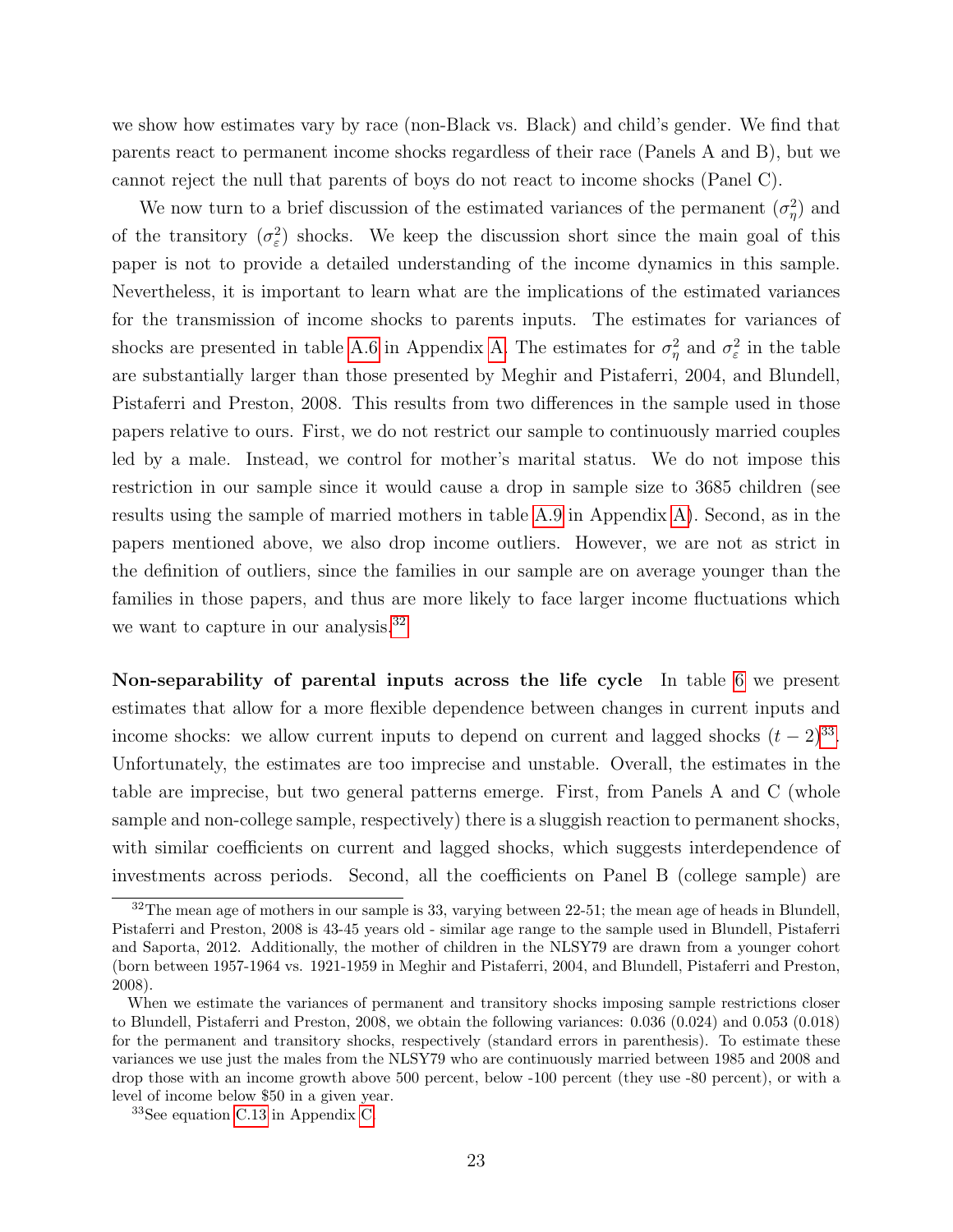statistically indistinguishable from zero and, importantly, precisely close to zero. Attempts to include additional lags of shocks in the model resulted in very imprecise estimates.

In table [7](#page-38-0) we allow the coefficient on insurance parameters  $\phi$  and  $\psi$  to vary by child's age. Since demographic characteristics are removed by the first stage estimation, which includes controls for fixed effects for the age of children, we expect that  $\phi$  and  $\psi$  capture differences in the insurance possibilities of families for children at different ages. We also allow for time nonstationarity in estimation of the variance of permanent and transitory shocks<sup>[34](#page-25-0)</sup> As for the partial insurance coefficients for the permanent shock  $(\phi)$  and for the transitory shock  $(\psi)$ , we assume that they take on two different values, for ages 0-7 and 8-15 (see table [A.8](#page-52-0) in Appendix [A](#page-39-0) for sensitivity to these estimates when we allow the effect to vary instead by ages: (1) 0-5 and 6-15 and (2) 0-9 and 10-15). The estimates in the table show that unexpected changes in income significantly affect parental inputs before age 8. For the whole sample (column 1) a 10% permanent income increase is associated with a 2% SD increase in inputs (HOME) for younger children. We cannot reject the null of no reaction to permanent shocks for older children, and for transitory shocks. The effects detected for the whole sample are driven by the non-college sample (column 3), where estimates of  $\phi$  are statistically significant for both age groups, but larger among the youngest.[35](#page-25-1)

Two types of parental inputs: time and goods In table [8](#page-38-1) we present estimates for model [\(11\)](#page-11-3). Since we want to examine empirically the complementarity/subsititution between inputs which represent predominantly time and goods, we only use these two indices. Comparing the estimates in table [8](#page-38-1) with those for the restricted model in table [5,](#page-36-0) it seems that ignoring the interdependence between time and goods related investments underestimates only slightly the transmission of income shocks to changes in parental inputs. In particular, estimates in column (1) show that a 10% permanent income increase is associated with 1.2% SD increase in goods-inputs and 0.9% SD in time-inputs, which is comparable to the figures in Panel A of table [5.](#page-36-0) Again, these estimates are driven by the sample of non-college mothers. Finally, for all three samples the estimate for the degree of interdependence between time and goods is positive  $(\varphi)$ , suggesting complementarity between the two types of inputs. In Appendix [C](#page-59-0) we show that model [\(11\)](#page-11-3) is under-identified if  $\varphi_e \neq \varphi_g$ . Therefore, we choose

<span id="page-25-0"></span><sup>&</sup>lt;sup>34</sup>When we let the variances of the permanent and the transitory shock to vary with the age of child we obtain variances of income shocks similar for all age groups. For the permanent shock we obtain: ages 0-7 0.174(0.024), ages 8-9 0.185 (0.032), ages 10-15 0.138 (0.022). For the transitory shock we obtain: ages 0-5 0.187 (0.018), ages 6-7 0.175 (0.024), ages 8-9 0.198 (0.020), ages 10-11 0.219 (0.023), ages 12-15 0.229 (0.015); standard errors in parenthesis.

<span id="page-25-1"></span><sup>&</sup>lt;sup>35</sup>Table [A.7](#page-51-0) in [A](#page-39-0)ppendix A presents a version of table [7](#page-38-0) using the five outcomes used throughout the paper.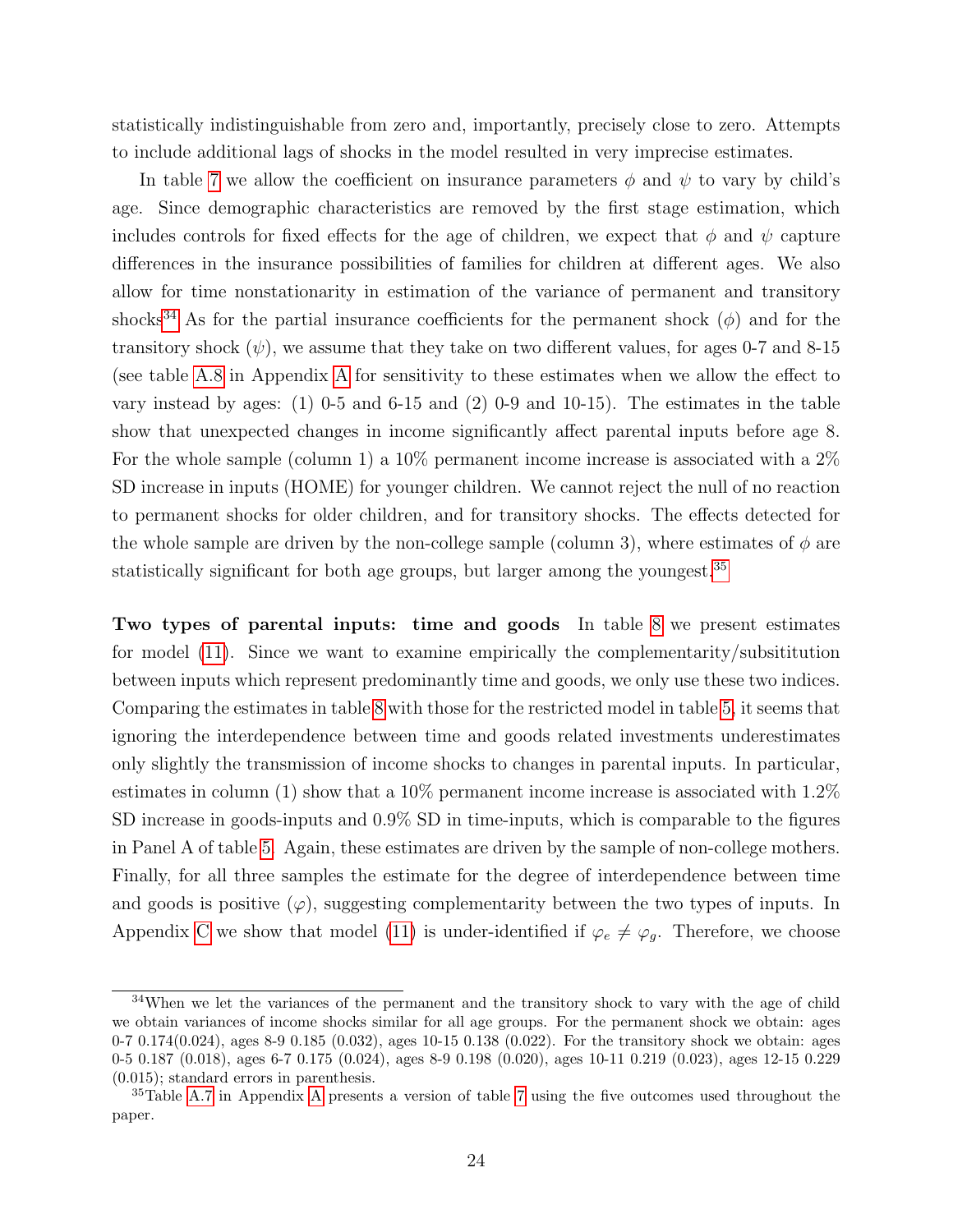to present in the main text estimates that restrict  $\varphi_e = \varphi_g^{36}$  $\varphi_e = \varphi_g^{36}$  $\varphi_e = \varphi_g^{36}$ .

#### 4.3 Sensitivity Analysis

We now turn to some sensitivity analysis. All results are included in table [A.9](#page-53-0) in Appendix [A,](#page-39-0) but we briefly discuss them here because they have some relevance for the understanding of our main results presented above. The table has two panels. In the estimates in panel A we consider that the effect of shocks is the same regardless of the age of the child, whereas in the panel B we allow the effect to vary for children according to their age (0-7 and 8-15). To keep the analysis simple we only present estimates using the HOME score.

We first analyze how the estimates in tables [5](#page-36-0) and [7](#page-38-0) are affected when we impose a more stringent sample restriction. In particular, in columns  $(1)-(3)$  we include the sample of children in families where the mother was married at least part of the period in which we observe the child in the sample. In columns  $(4)-(6)$  we include the sample of children whose mother was never married during the sampling period. In general, the coefficients of both permanent and transitory shocks are larger in columns (4)-(6) (not married sample) than in columns  $(1)-(3)$  (married sample). When the effect of shocks is allowed to vary according to the age of the child (panel B), we reject the null that permanent income shocks do not affect parental investments for the sample of never married mothers. This result suggests that father's labor supply could be an important insurance mechanism for families.

Second, one large parental input missing is the location of residence, which affects the social network available to families. Therefore, we re-estimate tables [5](#page-36-0) and [7,](#page-38-0) but dividing the state of residence into "high" and "low" insurance states. We divide states into "high" and "low" insurance using the maximum benefit (per capita) that families are potentially entitled for the  $AFDC/TANF<sup>37</sup>$  $AFDC/TANF<sup>37</sup>$  $AFDC/TANF<sup>37</sup>$  A state is "high" insurance type if it frequently has an average per capita transfer above the median for most years since 1979. As expected, the effects of (permanent) shocks are only present for those living in "low" insurance states. Finally, although we control for fixed effects for the state of residence in our first step estimates, one large parental input missing is the neighborhood where the parent chooses to live in.[38](#page-26-2) This affects not only the school the child attends, but his peers and the parental inputs of his peers that might spillover. Thus, if this investment makes up the bulk of the parental investments, there may exist few scope for parental response to income shocks. To account for this possibility we re-estimated the first step controlling not for state but county

<span id="page-26-1"></span><span id="page-26-0"></span><sup>&</sup>lt;sup>36</sup>Estimates with  $\varphi_e \neq \varphi_q$  proved to be too unstable, but the results are available from the authors.

<sup>37</sup>AFDC stands for Aid to Families with Dependent Children, which was replaced in 1996 by TANF (Temporary Assistance for Needy Families).

<span id="page-26-2"></span><sup>38</sup>We thank an anonymous referee for this point.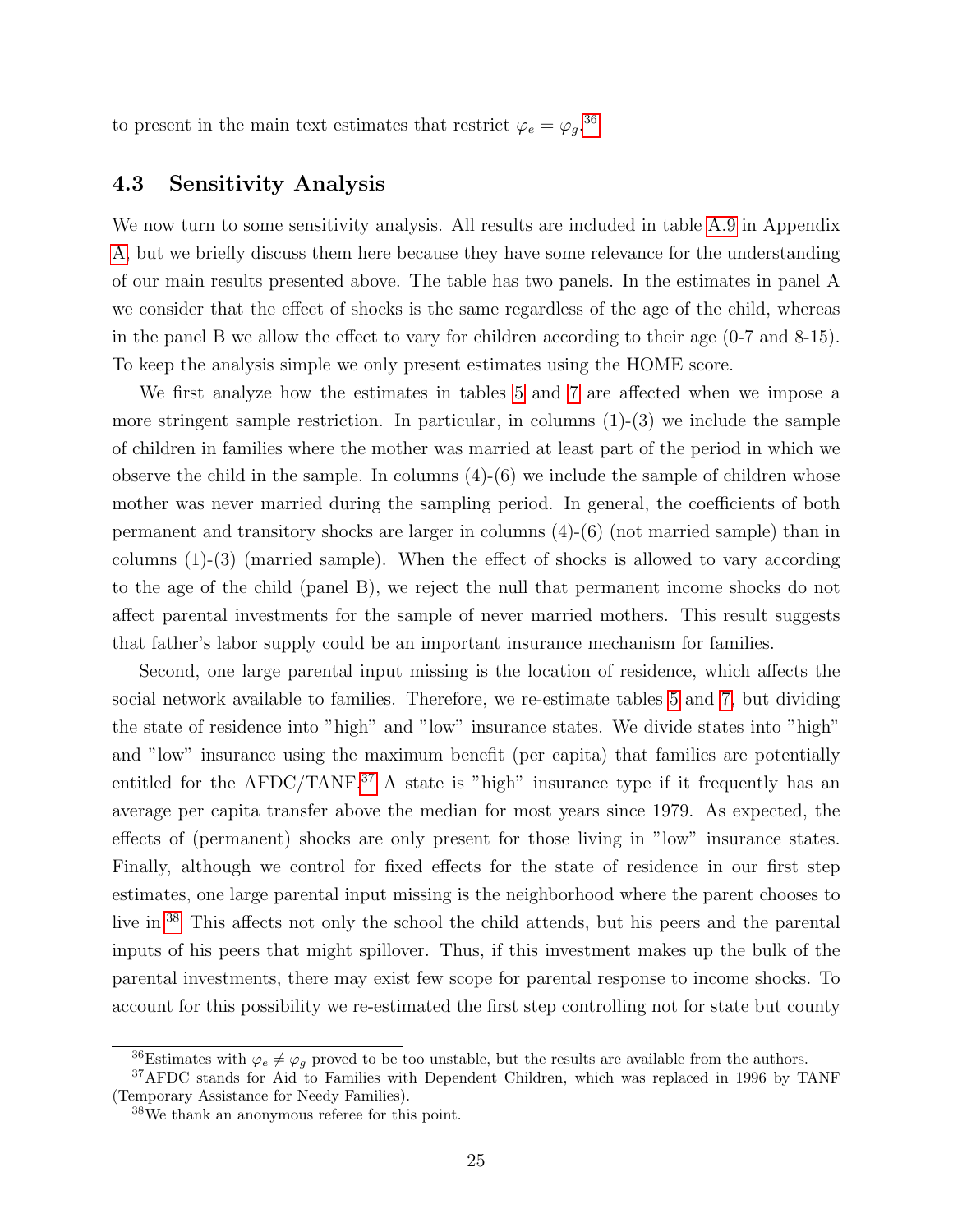of residence fixed effects (and these interacted with year effects). Once this dimension is accounted for the estimates are very similar to those reported on tables [5](#page-36-0) and [7,](#page-38-0) but more imprecise due to the large number of fixed effects added. Thus, we report here only the estimates for the non-college sample and for the model where we allow the effects to vary by age of children (this where we find the strongest effects). The coefficient estimate (standard errors in parenthesis) for  $\phi$  for ages 0-7 is equal 0.284 (0.210); and for ages 8-17 it is equal to 0.180 (0.172). The estimates fo  $\psi$  for ages 0-7 is equal to -0.024 (0.130); and for ages 8-15 it is equal to 0.042 (0.054).

## <span id="page-27-0"></span>5 Conclusion

This paper presents the first estimates of the response of parental investments in children to permanent and transitory shocks to income. We find that investments react to permanent fluctuations in family income. This is true whether we look at the raw data in a simple way, with within child regressions, or if we decompose income fluctuations into permanent and transitory components. This decomposition allows us to learn that investments in children react to the permanent but not to the transitory component of family income, especially when the child is younger than 8 years of age and in families of non-college mothers. Although the literature measuring the impact of income on child development is still controversial (e.g., Mayer, 1997, Dahl and Lochner, 2012), our results suggest that, if income fluctuations affect child outcomes, it is possibly through the reaction of parents to permanent income shocks.

It is important to insure families against these income fluctuations. The case for public insurance is perhaps stronger here than in the standard literature looking at overall household consumption, because investments in children can have long term negative (and potentially irreversible) consequences. The effects we estimate suggest that income fluctuations may explain part of the differences in the adolescent and adult outcomes between individuals who are otherwise equal.

There is, however, still a tremendous amount of work to do in this research area. Our paper is quite simple because it gives us a first approach to this problem. Nevertheless it produced very interesting and novel results. What we did here was just to mainly borrow the methodology used for the study of non-durable consumption (Blundell, Preston and Pistaferri, 2008). We tried to extend it by adding lagged income shocks but the results were imprecise. We also show that how extending their setup to account for two types of parental inputs (goods and time) is important to capture the degree of sensitivity to income shocks.

What is required is a better study of the theory laid out in section [2,](#page-6-0) possibly even with the inclusion of time explicitly in the model. A whole other set of issues regard the measurement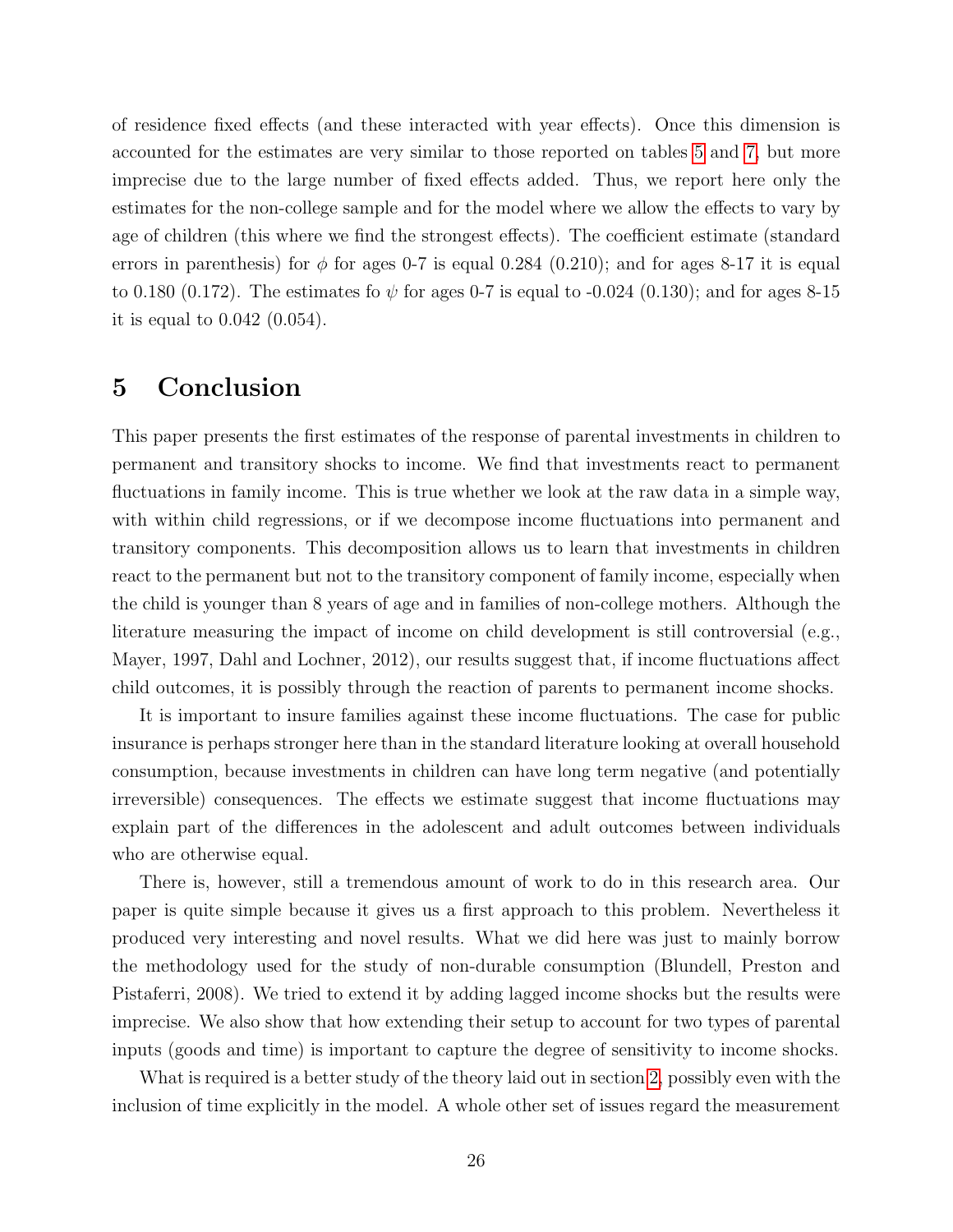of investments in children, and the distinction between time and money investments, which can only be solved by gathering data on these dimensions. Finally, we need a better study of dynamics, the role of the timing of different types of shocks, and the possible interactions between shocks taking place in different time periods.

#### References

- [1] Attanasio, Orazio and Steven J. Davis (1996), Relative Wage Movements and the Distribution of Consumption, The Journal of Political Economy, Vol. 104, No. 6. (Dec., 1996), pp. 1227-1262.
- [2] Bharadwaj, Prashant Katrine Vellesen Løken and Christopher Neilson, 2013. "Early Life Health Interventions and Academic Achievement", American Economic Review, American Economic Association, vol. 103(5), pages 1862-91, August.
- [3] Blundell, Richard, and Luigi Pistaferri, 2003, "Income Volatility and Household Consumption: The Impact of Food Assistance Programs", Journal of Human Resources, 38(S): 103250.
- [4] Blundell, Richard, Luigi Pistaferri, and Ian Preston, 2008, "Consumption Inequality and Partial Insurance", American Economic Review, 98(5): 1887–1921.
- [5] Blundell, Richard, Luigi Pistaferri and Itay Saporta-Eksten, 2012, "Consumption Inequality and Family Labor Supply", NBER Working Paper 18445.
- [6] Browning, Martin, and Thomas Crossley, 2003, "Shocks, Stocks and Socks: Consumption Smoothing and the Replacement of Durables", Unpublished.
- [7] Carneiro, Pedro, and James J. Heckman, 2002, "The evidence on credit constraints on post-secondary schooling", The Economic Journal, 112 (October), 989–1018.
- [8] Carneiro, Pedro, Italo Lopez Garcia, Kjell Salvanes and Emma Tominey, 2014, "Intergenerational Mobility and the Timing of Parental Income", Mimeo.
- [9] Carneiro, Pedro, Costas Meghir and Mattias Parey, 2013, "Maternal Education, Home Environments, And The Development Of Children And Adolescents", Journal of the European Economic Association, European Economic Association, vol. 11, pages 123- 160, 01.
- [10] Caucutt, Elizabeth and Lance Lochner, 2012, "Early and Late Human Capital Investments, Borrowing Constraints, and the Family", NBER Working Paper 18493.
- [11] Cerletti and Pijoan-Mas, 2012, "Durable Goods, Borrowing Constraints And Consumption Insurance," Working Papers wp2012-1206, CEMFI.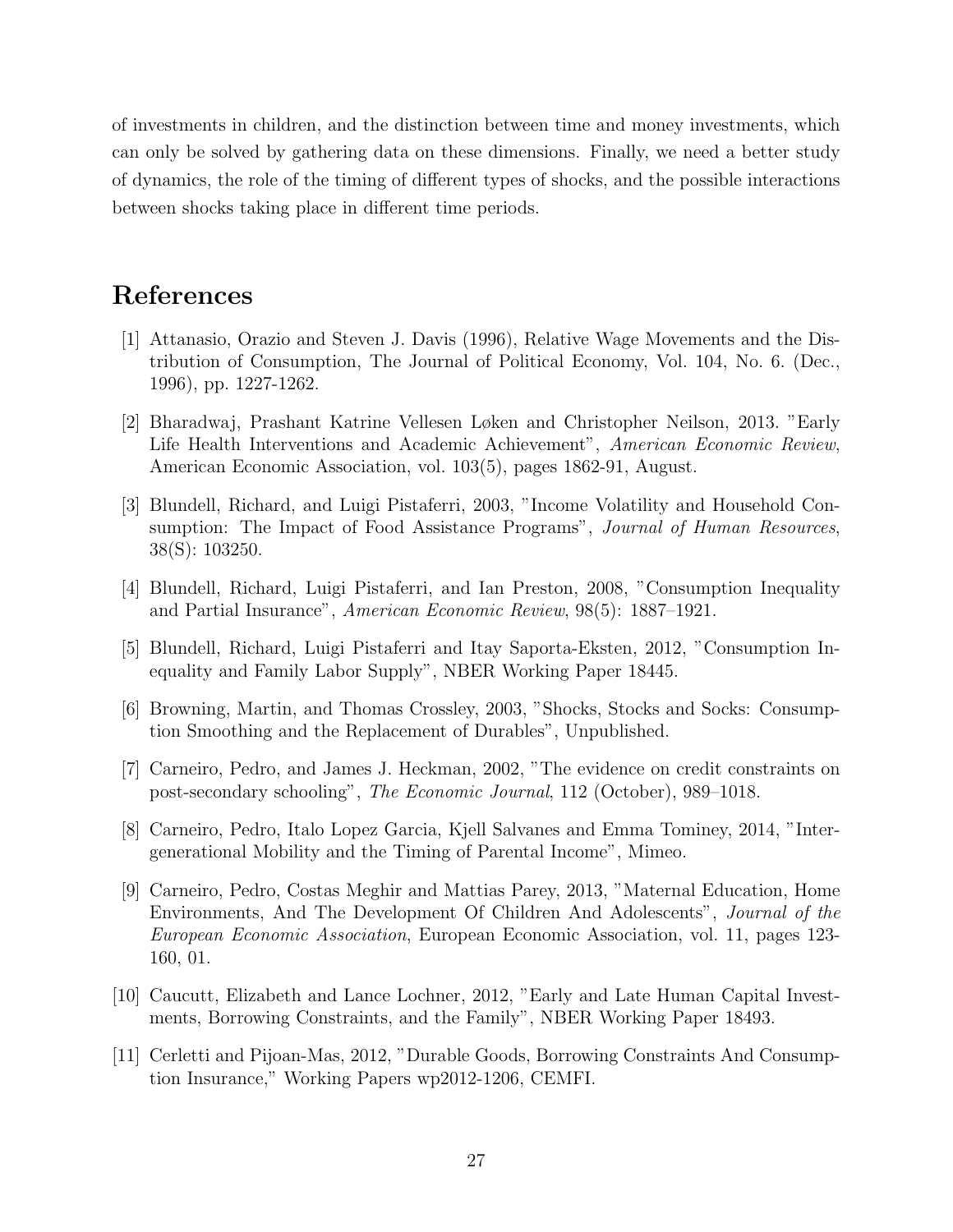- [12] Chamberlain, Gary, 1984, "Panel Data", In Handbook of Econometrics, Vol. 2, ed. Zvi Griliches and Michael D. Intriligator, 12471318. Amsterdam: North-Holland.
- [13] Chay, Kenneth Y., and Michael Greenstone, 2003, "The Impact of Air Pollution on Infant Mortality: Evidence from Geographic Variation in Pollution Shocks Induced by a Recession", The Quarterly Journal of Economics, 118(3):112167.
- [14] CHRR, 2002, "NLSY79 Child and Young Adult Data Users Guide: A Guide to the 19862006 Child Data and 19942006 Young Adult Data", Center for Human Resource Research, The Ohio State University Columbus, Ohio.
- [15] Cochrane, John, 1991, "A simple test of consumption insurance", The Journal of Political Economy 99, 957-976.
- [16] Cunha, Flvio, James J. Heckman and Susanne M. Schennach, 2010. "Estimating the Technology of Cognitive and Noncognitive Skill Formation," Econometrica, Econometric Society, vol. 78(3), pages 883-931, 05.
- [17] Cunha, Flvio, Irma Elo and Jennifer Culhane, 2013. "Eliciting Maternal Expectations about the Technology of Cognitive Skill Formation," NBER Working Papers 19144, National Bureau of Economic Research, Inc.
- [18] Dahl, Gordon and Lance Lochner, 2012. "The Impact of Family Income on Child Achievement: Evidence from the Earned Income Tax Credit," American Economic Review, American Economic Association, vol. 102(5), pages 1927-56, August.
- [19] Deaton, Angus and Muellbauer,John, 1980, "Economics and Consumer Behavior," Cambridge Books, Cambridge University Press, number 9780521296762, April.
- [20] Dehejia, Rajeev H., and Adriana Lleras-Muney, 2004, Booms, Busts, and Babies Health. The Quarterly Journal of Economics 119(3):1091130.
- [21] Del Boca, Daniela, Christopher Flinn and Matthew Wiswall, 2014. "Household Choices and Child Development", Review of Economic Studies, Oxford University Press, vol. 81(1), pages 137-185.
- [22] Duncan, Greg and Jeanne Brooks-Gunn, 1997, Consequences of Growing up Poor, New York: Russell Sage Foundation.
- [23] Dynan, Karen E. (2000): "Habit Formation in Consumer Preferences: Evidence from Panel Data", American Economic Review, 90(3).
- [24] Engen, Eric M., and Jonathan Gruber, 2001, "Unemployment Insurance and Precautionary Saving", Journal of Monetary Economics, 47(3): 54579.
- [25] Feenberg, Daniel, and Elisabeth Coutts, 1993, An Introduction to the TAXSIM Model. Journal of Policy Analysis and Management 12 (1): 18994.
- [26] Ferreira, Francisco H. G. and Schady, Norbert (2009) Aggregate Economic Shocks, Child Schooling, and Child Health World Bank Research Observer (2009) 24(2): 147-181.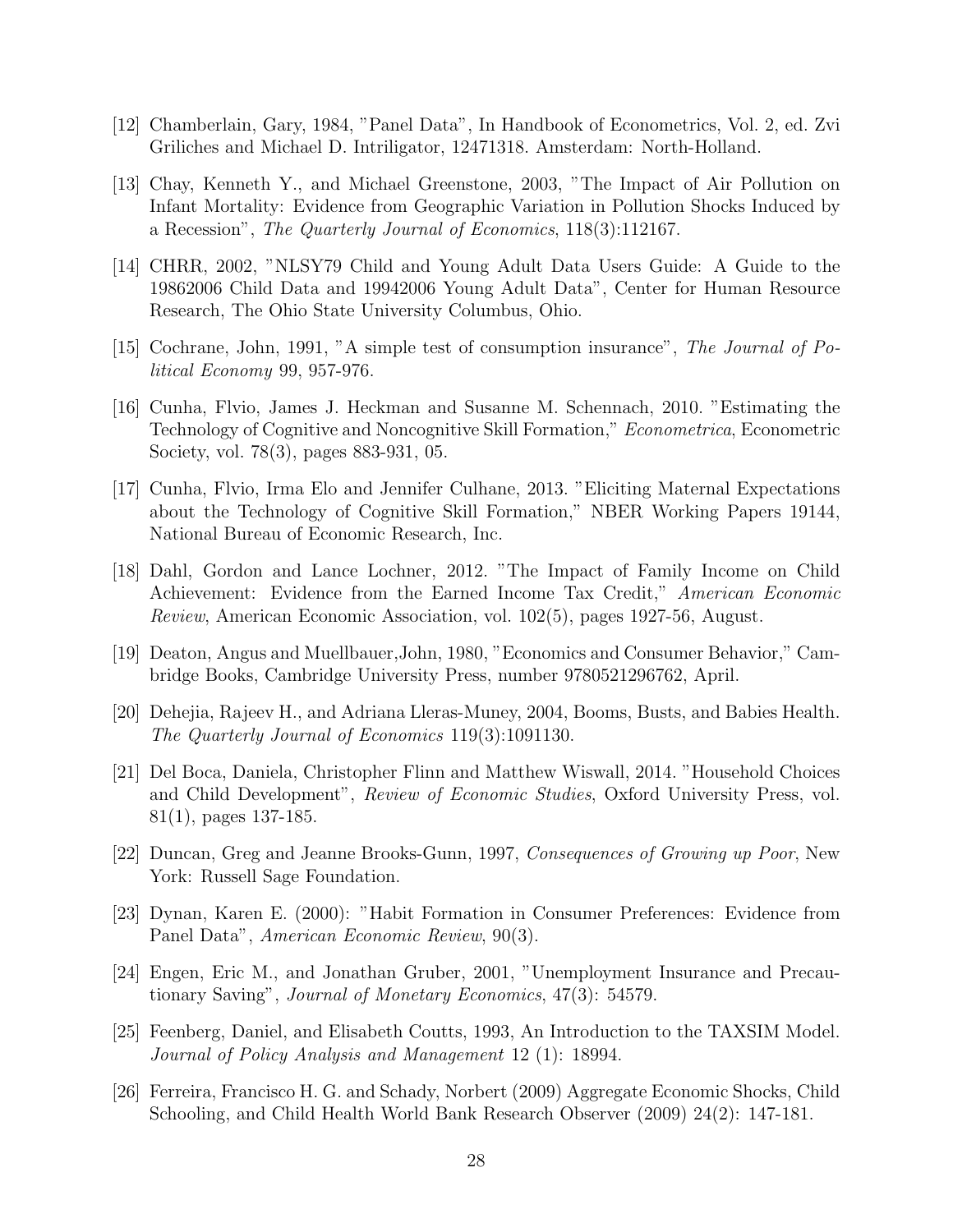- [27] Gruber, Jonathan, 2000, "Cash Welfare as a Consumption Smoothing Mechanism for Divorced Mothers", *Journal of Public Economics*, 75(2): 15782.
- [28] Gruber, Jonathan, and Aaron Yelowitz, 1999, "Public Health Insurance and Private Savings", *Journal of Political Economy*, 107(6): 124974.
- [29] Guryan, Jonathan, Erik Hurst and Melissa Kearney, 2008, "Parental Education and Parental Time with Children," *Journal of Economic Perspectives*, American Economic Association, vol. 22(3), pages 23-46, Summer.
- [30] Haushofer, Johannes and Ernst Fehr, 2014, "On the psychology of poverty", Science, 23 May 2014: Vol. 344 no. 6186 pp. 862-867.
- [31] Hayashi, F., 1985, The Permanent Income Hypothesis and Consumption Durability: Analysis Based on Japanese Panel Data, The Quarterly Journal of Economics, 100:1083- 113.
- [32] Hayashi, Fumio, Joseph Altonji, and Laurence Kotlikoff, 1996, "Risk-Sharing between and within Families", Econometrica, 64(2): 26194.
- [33] Heaton, John, 1993, "The interaction between time-nonseparable preferences and time aggregation", Econometrica, 61, 353-386.
- [34] Jappelli, Tullio and Luigi Pistaferri, 2010, "The Consumption Response to Income Changes", Annual Review of Economics, Annual Reviews, vol. 2(1), pages 479-506, 09.
- [35] Kaplan, Greg and Giovanni L. Violante, 2010. "How Much Consumption Insurance beyond Self-Insurance?," American Economic Journal: Macroeconomics, American Economic Association, vol. 2(4), pages 53-87, October.
- [36] Løken, Katrine, 2010. "Family income and children's education: Using the Norwegian oil boom as a natural experiment," Labour Economics, Elsevier, vol. 17(1), pages 118-129, January.
- [37] Løken, Katrine, Magne Mogstad and Matthew Wiswall, 2012. "What Linear Estimators Miss: The Effects of Family Income on Child Outcomes," American Economic Journal: Applied Economics, American Economic Association, vol. 4(2), pages 1-35, April.
- [38] Mace, Barbara, 1991, "Full insurance in the presence of aggregate uncertainty", Journal of Political Economy, 99, 928-956.
- [39] Mayer, Susan, 1997, "What Money Can't Buy Family Income and Children's Life Chances", Harvard University Press.
- [40] Meghir, Costas and Luigi Pistaferri, 2004, "Income Variance Dynamics and Heterogeneity", Econometrica, Econometric Society, vol. 72(1), pages 1-32, 01.
- [41] Meghir, Costas and Pistaferri, Luigi, 2011, "Earnings, Consumption and Life Cycle Choices", Handbook of Labor Economics, Elsevier.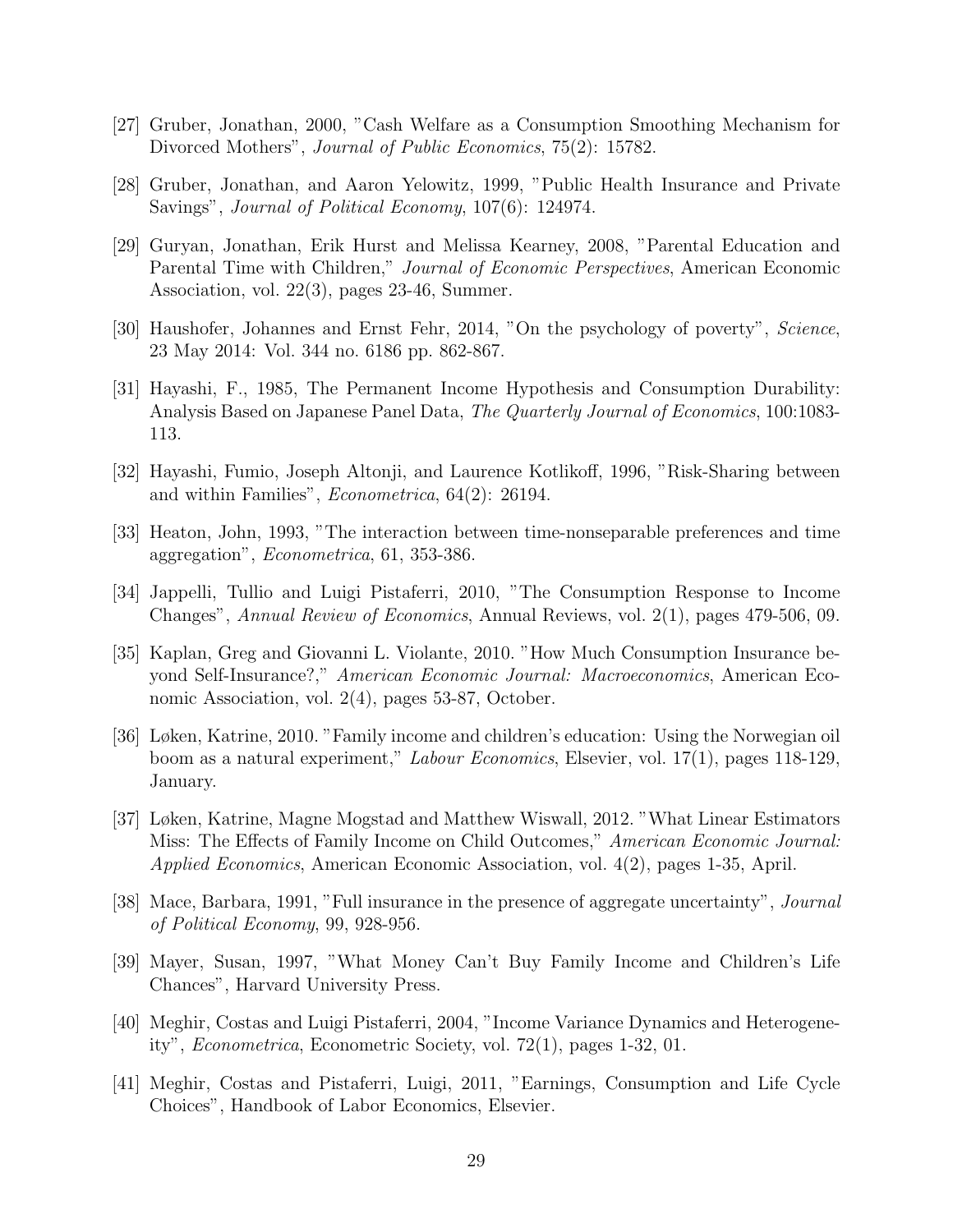- [42] Meghir, Costas and Weber, Guglielmo, 1996, "Intertemporal Nonseparability or Borrowing Restrictions? A Disaggregate Analysis Using a U.S. Consumption Panel," Econometrica, Econometric Society, vol. 64(5), pages 1151-81, September.
- [43] Todd, Petra and Kenneth I. Wolpin, 2003. "On The Specification and Estimation of The Production Function for Cognitive Achievement", Economic Journal, Royal Economic Society, vol. 113(485), pages F3-F33, February.
- [44] Todd, Petra and Kenneth I. Wolpin, 2007. "The Production of Cognitive Achievement in Children: Home, School, and Racial Test Score Gaps," Journal of Human Capital, University of Chicago Press, vol. 1(1), pages 91-136.
- [45] Yeung, J., Linver, M., and Brooks-Gunn, J., 2002, "How money matters for young children's development: Parental investment and family processes", Child Development, 73, 1861-1879.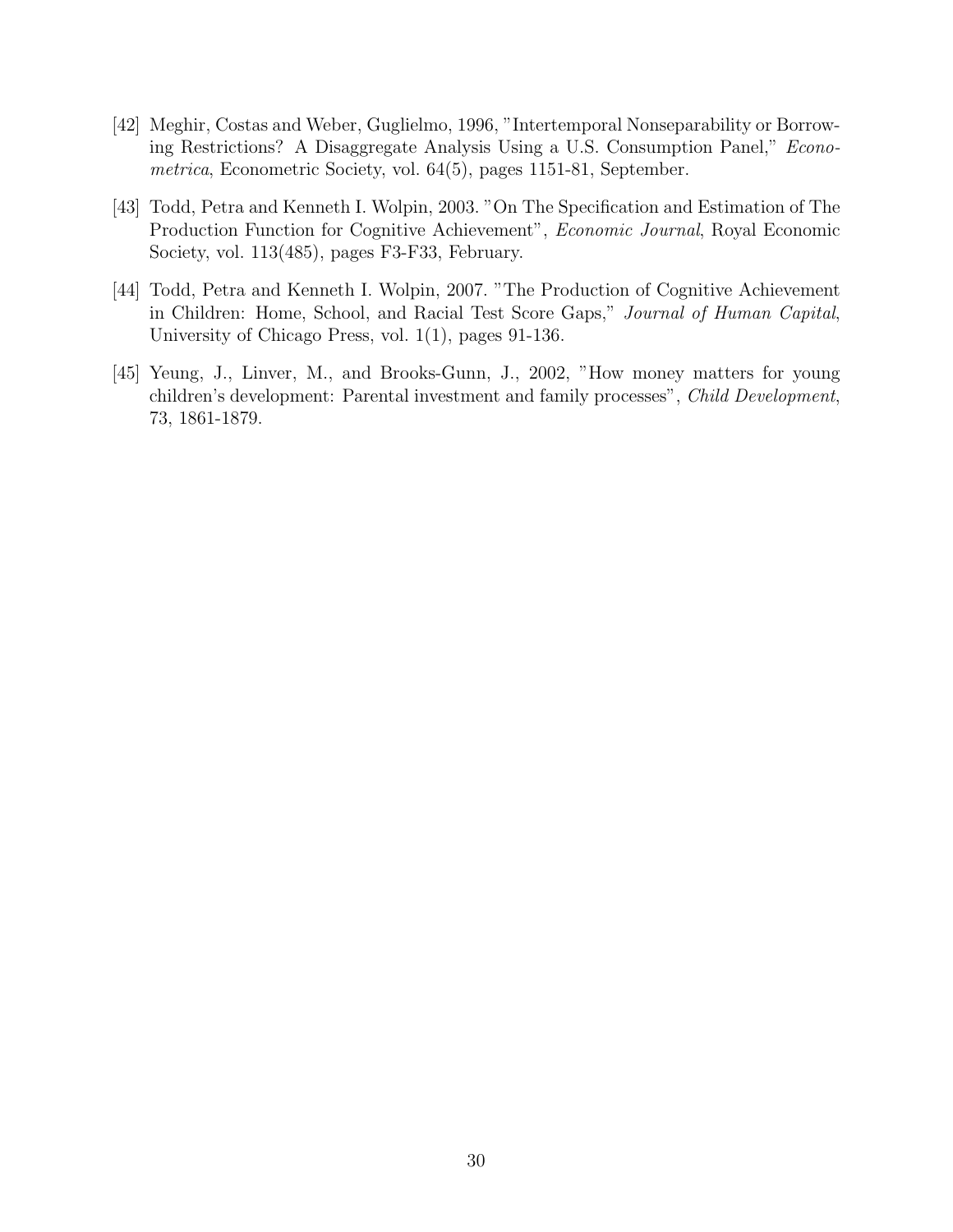## 6 Tables

<span id="page-32-0"></span>

| Lable 1. Measures of quality of home environments.<br>Available at ages       | $0 - 2$     | $3-5$       | $6-9$       | $10 - 14$   |
|-------------------------------------------------------------------------------|-------------|-------------|-------------|-------------|
|                                                                               |             |             |             |             |
| Goods                                                                         |             |             |             |             |
| (NH) Child attends a private school or child care                             | X           | X           | Х           | $\mathbf x$ |
| Child has 10 or more soft toys at home                                        | $\mathbf X$ |             |             |             |
| Child has 10 or more push/pull toys at home                                   | $\mathbf X$ |             |             |             |
| Family gets at least 3 magazines regularly                                    |             | $\mathbf X$ |             |             |
| Child has a CD player                                                         |             | X           |             |             |
| Family subscribes daily newspapers                                            |             |             | $\mathbf X$ | $\mathbf x$ |
| Child has a musical instrument that she can use                               |             |             | $\mathbf x$ | $\mathbf x$ |
| Child has more than 10 books at home                                          | х           | X           | $\mathbf X$ | X           |
| Time                                                                          |             |             |             |             |
| Child taken at least once per week to grocery                                 | $\mathbf X$ |             |             |             |
| Child goes on outings more than 3 times per month                             | X           | $\mathbf x$ |             |             |
| Child eats at least one meal a day with both parents                          | $\mathbf X$ | $\mathbf X$ | $\mathbf X$ | $\mathbf x$ |
| Child sees the father (-figure) daily                                         | X           | X           | $\mathbf X$ | $\mathbf x$ |
| Mother reads to the child at least once a week                                | $\mathbf X$ | X           | Х           |             |
| Mother/family member helps child learning numbers                             |             | $\mathbf x$ |             |             |
| Mother/family member helps child learning alphabet                            |             | $\mathbf x$ |             |             |
| Mother/family member helps child learning colors                              |             | $\mathbf x$ |             |             |
| Mother/family member helps child learning shapes                              |             | X           |             |             |
| Child was taken more than twice to museum in past year                        |             | $\mathbf x$ | $\mathbf X$ | X           |
| Child spends time with father/father-figure at least four times per week      | $\mathbf X$ | $\mathbf X$ |             |             |
| Family gets together with friends/relatives at least 2 times a month          |             |             | $\mathbf X$ | X           |
| Child spends time with father/father-figure in outdoor activities once a week |             |             | $\mathbf X$ | X           |
| When family watches TV, mother discusses programs with child                  |             |             | $\mathbf X$ | X           |
| Child was taken more than twice to teather/performance in past year           |             |             | $\mathbf X$ | X           |
| (NH) Child went with parents shopping last month                              |             |             |             | X           |
| (NH) Child went with parents on an outing last month                          |             |             |             | $\mathbf X$ |
| (NH) Child worked with parents on schoolwork last week                        |             |             |             | $\mathbf x$ |
| (NH) Child went with parents to movies last month                             |             |             |             | $\mathbf X$ |
| (NH) Child went with parents to dinner last mont                              |             |             |             | х           |
| (NH) Child did things together with parents last week                         |             |             |             | $\mathbf X$ |

Table 1: Measures of quality of home environment.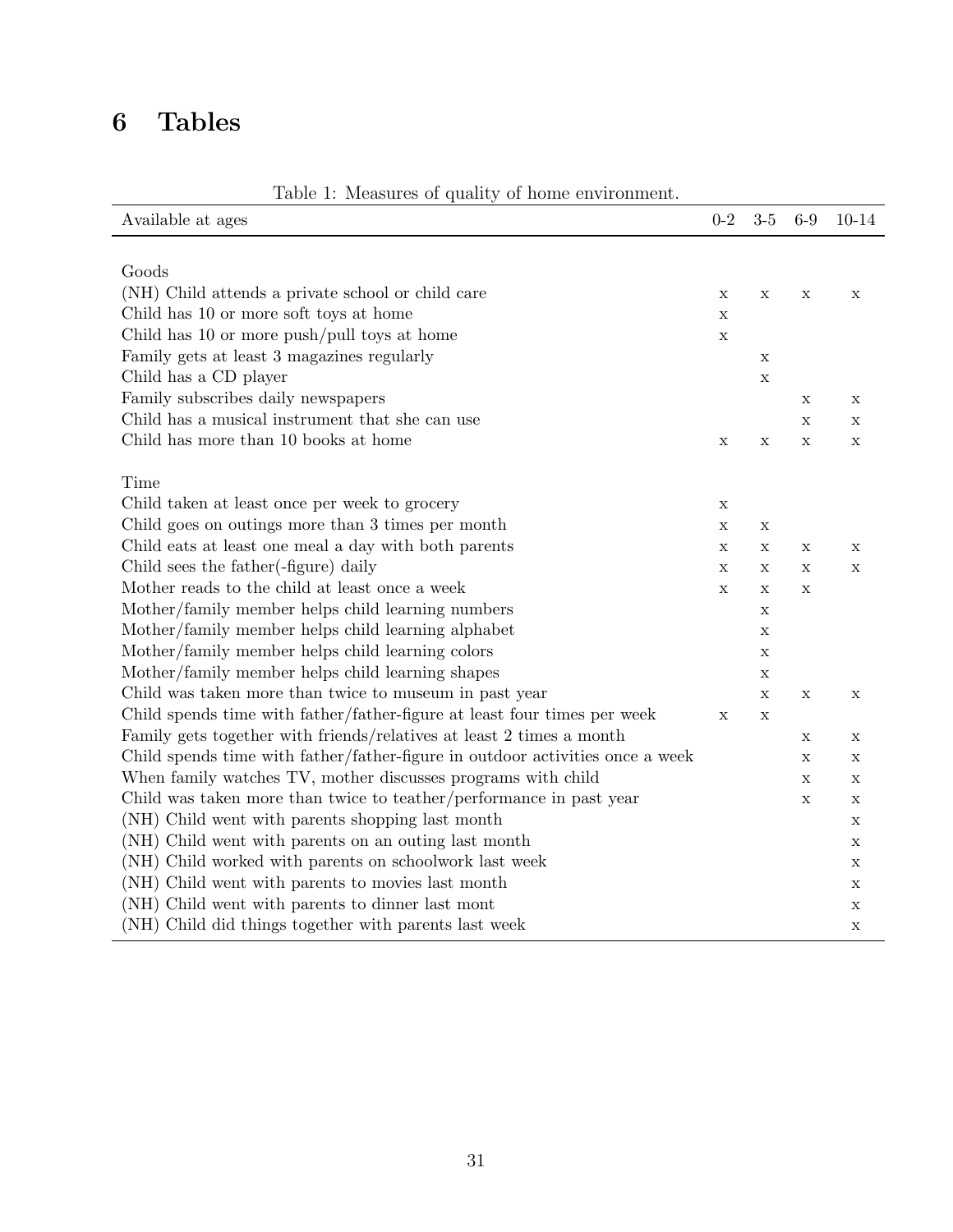<span id="page-33-0"></span>

| $\mathbf{r}$ and $\mathbf{r}$ . Descriptive December 20 |       |            |            |          |
|---------------------------------------------------------|-------|------------|------------|----------|
|                                                         | (1)   | (2)        | (3)        | (4)      |
|                                                         |       | All Sample | HS/Dropout | College  |
| Variable                                                | Obs   | Mean       | Mean       | Mean     |
|                                                         |       |            |            |          |
| <b>Parental Inputs</b>                                  |       |            |            |          |
| <b>HOME</b> score                                       | 36577 | $-0.19$    | $-0.44$    | 0.07     |
| <b>Emotional Support</b>                                | 32671 | $-0.14$    | $-0.27$    | 0.00     |
| Cognitive Stimulation                                   | 34620 | $-0.17$    | $-0.44$    | 0.11     |
| Index of consumption                                    | 36259 | 0.03       | $-0.21$    | 0.28     |
| Index of time use                                       | 36229 | 0.01       | $-0.13$    | $0.15\,$ |
| <b>Child Characteristics</b>                            |       |            |            |          |
| Time invariant                                          |       |            |            |          |
| Male                                                    | 7404  | 0.51       | 0.51       | 0.50     |
| <b>Black</b>                                            | 7404  | 0.31       | 0.31       | 0.30     |
| Hispanic                                                | 7404  | 0.20       | 0.21       | 0.17     |
| Mother's age at child's birth                           | 7404  | 25.50      | 24.11      | 27.17    |
| Time varying                                            |       |            |            |          |
| Age of child                                            | 36577 | 7.61       | 7.79       | 7.41     |
| 1 if "No siblings"                                      | 36577 | 0.08       | 0.07       | 0.09     |
| 1 if "Child has one sibling"                            | 36577 | 0.35       | 0.31       | 0.39     |
| 1 if "Child has 2 or more siblings"                     | 36577 | 0.58       | 0.62       | 0.52     |
|                                                         |       |            |            |          |
| <b>Family Characteristics</b>                           |       |            |            |          |
| Time invariant                                          |       |            |            |          |
| Mother has HS degree                                    | 3274  | 0.53       |            |          |
| Mothers AFQT score                                      | 3274  | 36.96      | 25.55      | 49.71    |
| Mother lived with both natural parents at age $14\,$    | 3270  | 0.66       | 0.61       | 0.71     |
| Years of education of mothers mother                    | 3103  | 10.59      | 9.73       | 11.52    |
| Years of education of mothers father                    | 2769  | 10.57      | 9.41       | 11.74    |
| Time varying                                            |       |            |            |          |
| Mother married last year                                | 36577 | 0.64       | 0.57       | 0.72     |
| <b>Family Size</b>                                      | 36577 | 4.42       | 4.53       | 4.30     |
| Family Income Net of Federal Taxes                      | 36577 | 45228.06   | 32542.65   | 58923.94 |
| Live in big city                                        | 36577 | 0.39       | 0.40       | 0.38     |
| Mother worked last year                                 | 36577 | 0.74       | 0.68       | 0.81     |
| Mother's spouse/partner worked last year                | 25092 | 0.98       | 0.98       | 0.99     |
| Receive welfare income                                  | 36217 | 0.23       | 0.33       | 0.12     |

Table 2: Descriptive Statistics

Notes: Data from the Children of the NLSY linked to their mothers in the main NLSY79. The unit of observation is a child. The sample is restricted to the sample used in table [3.](#page-34-0) Children must have valid HOME score, child and family control measures, and family disposable income for the reported year. Children must also have at least two years of valid observations of HOME score and disposable income to be included in sample.

The sample of high school graduates (HS) or dropouts includes 4053 children, whereas the sample of children whose mothers attended some college has 3351 children.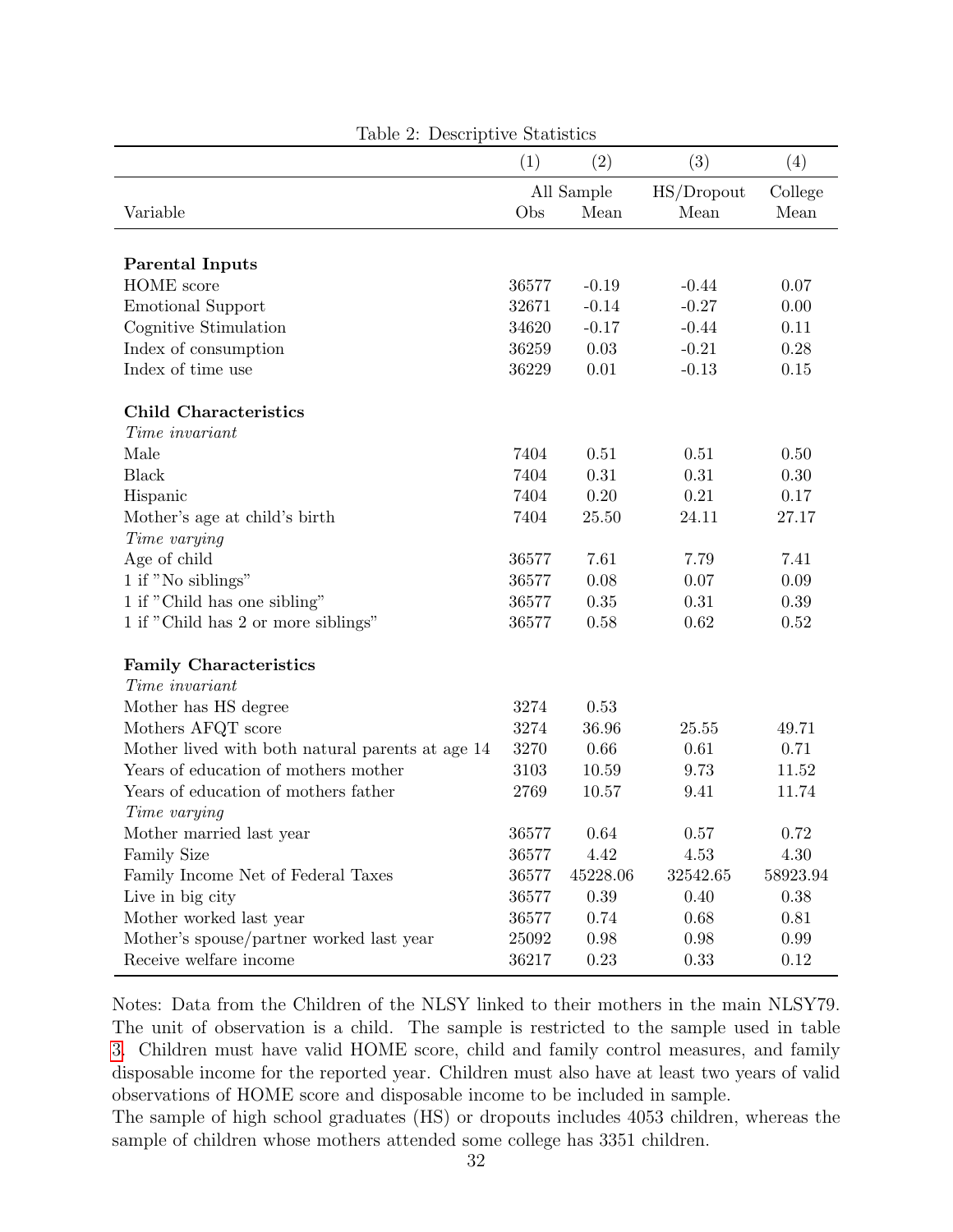| Sample                                  | (1)                        | (2)<br>All | (3)      | (4)<br>College                 | (5)        | (6)<br>HS/Dropout |
|-----------------------------------------|----------------------------|------------|----------|--------------------------------|------------|-------------------|
|                                         |                            |            |          |                                |            |                   |
|                                         |                            |            |          | Panel A: HOME                  |            |                   |
| Ln $Y_t(\gamma)$                        | $0.026**$                  | 0.020      | $-0.006$ | $-0.026$                       | $0.039**$  | $0.043**$         |
|                                         | [0.011]                    | [0.015]    | [0.016]  | [0.018]                        | [0.015]    | [0.021]           |
| Ln $Y_t \times$ Age 8-15 $(\gamma_1)$   |                            | 0.011      |          | $0.041**$                      |            | $-0.006$          |
|                                         |                            | [0.015]    |          | [0.018]                        |            | [0.022]           |
| Observations                            | 36,577                     | 36,577     | 17,588   | 17,588                         | 18,989     | 18,989            |
| P-Value for H0: $\gamma + \gamma_1 = 0$ |                            | 0.018      |          | 0.415                          |            | 0.027             |
|                                         |                            |            |          | Panel B: Cognitive Stimulation |            |                   |
| Ln $Y_t(\gamma)$                        | $0.023*$                   | 0.018      | $-0.003$ | $-0.035*$                      | $0.031*$   | $0.045*$          |
|                                         | [0.013]                    | [0.016]    | [0.017]  | [0.019]                        | [0.017]    | [0.023]           |
| Ln $Y_t \times$ Age 8-15 $(\gamma_1)$   |                            | 0.010      |          | $0.065***$                     |            | $-0.027$          |
|                                         |                            | [0.016]    |          | [0.019]                        |            | [0.023]           |
| Observations                            | 34,620                     | 34,620     | 16,706   | 16,706                         | 17,914     | 17,914            |
| P-Value for H0: $\gamma + \gamma_1 = 0$ |                            | 0.037      |          | 0.130                          |            | 0.297             |
|                                         | Panel C: Emotional Support |            |          |                                |            |                   |
| Ln $Y_t(\gamma)$                        | $0.027*$                   | 0.019      | $-0.013$ | $-0.018$                       | $0.051***$ | 0.034             |
|                                         | [0.014]                    | [0.016]    | [0.020]  | [0.022]                        | [0.019]    | [0.023]           |
| Ln $Y_t \times$ Age 8-15 $(\gamma_1)$   |                            | 0.015      |          | 0.011                          |            | 0.032             |
|                                         |                            | [0.016]    |          | [0.021]                        |            | [0.025]           |
| Observations                            | 32,671                     | 32,671     | 15,823   | 15,823                         | 16,848     | 16,848            |
| P-Value for H0: $\gamma + \gamma_1 = 0$ |                            | 0.030      |          | 0.747                          |            | 0.002             |
|                                         |                            |            |          | Panel D: Goods                 |            |                   |
| Ln $Y_t(\gamma)$                        | $0.024**$                  | 0.013      | 0.010    | $-0.024$                       | $0.034***$ | $0.038**$         |
|                                         | [0.010]                    | [0.013]    | [0.015]  | [0.019]                        | [0.013]    | [0.018]           |
| Ln $Y_t \times$ Age 8-15 $(\gamma_1)$   |                            | 0.022      |          | $0.069***$                     |            | $-0.007$          |
|                                         |                            | [0.015]    |          | [0.022]                        |            | [0.021]           |
| Observations                            | 36,259                     | 36,259     | 17,485   | 17,485                         | 18,774     | 18,774            |
| P-Value for H0: $\gamma + \gamma_1 = 0$ |                            | 0.003      |          | 0.011                          |            | 0.047             |
|                                         |                            |            |          | Panel E: Time                  |            |                   |
| Ln $Y_t(\gamma)$                        | $0.030***$                 | $0.043***$ | 0.007    | $-0.000$                       | $0.042***$ | $0.069***$        |
|                                         | [0.011]                    | [0.013]    | [0.016]  | [0.018]                        | [0.015]    | [0.018]           |
| Ln $Y_t \times$ Age 8-15 $(\gamma_1)$   |                            | $-0.026*$  |          | 0.015                          |            | $-0.049**$        |
|                                         |                            | [0.014]    |          | [0.020]                        |            | [0.020]           |
| Observations                            | 36,229                     | 36,229     | 17,466   | 17,466                         | 18,763     | 18,763            |
| P-Value for H0: $\gamma + \gamma_1 = 0$ |                            | 0.186      |          | 0.457                          |            | 0.282             |

<span id="page-34-0"></span>Table 3: OLS Estimates of the Effect of Family Income on Parental Inputs: Current Income.

Note: The table presents OLS estimates of parental inputs on family disposable income. The controls included in regressions and not presented in the table include the following: a set of observable family time varying characteristics (family size, current state of residence, an indicator for whether the family lives in a big city, mother's marital status, indicators for the number of sibling the child has and for the total number of children in family). We include interactions of the following variables with year effects: child's race, state of residence, residence in big city, maternal AFQT, and education of maternal grandmother and grandfather. We include the following fixed effects: year, age of the child, and child fixed effects. The unit of observation is child-year.

The standard errors are clustered by mother. \*\*\* Significant at the 1% level; \*\* Significant at the 5% level; \* Significant at the 10% level.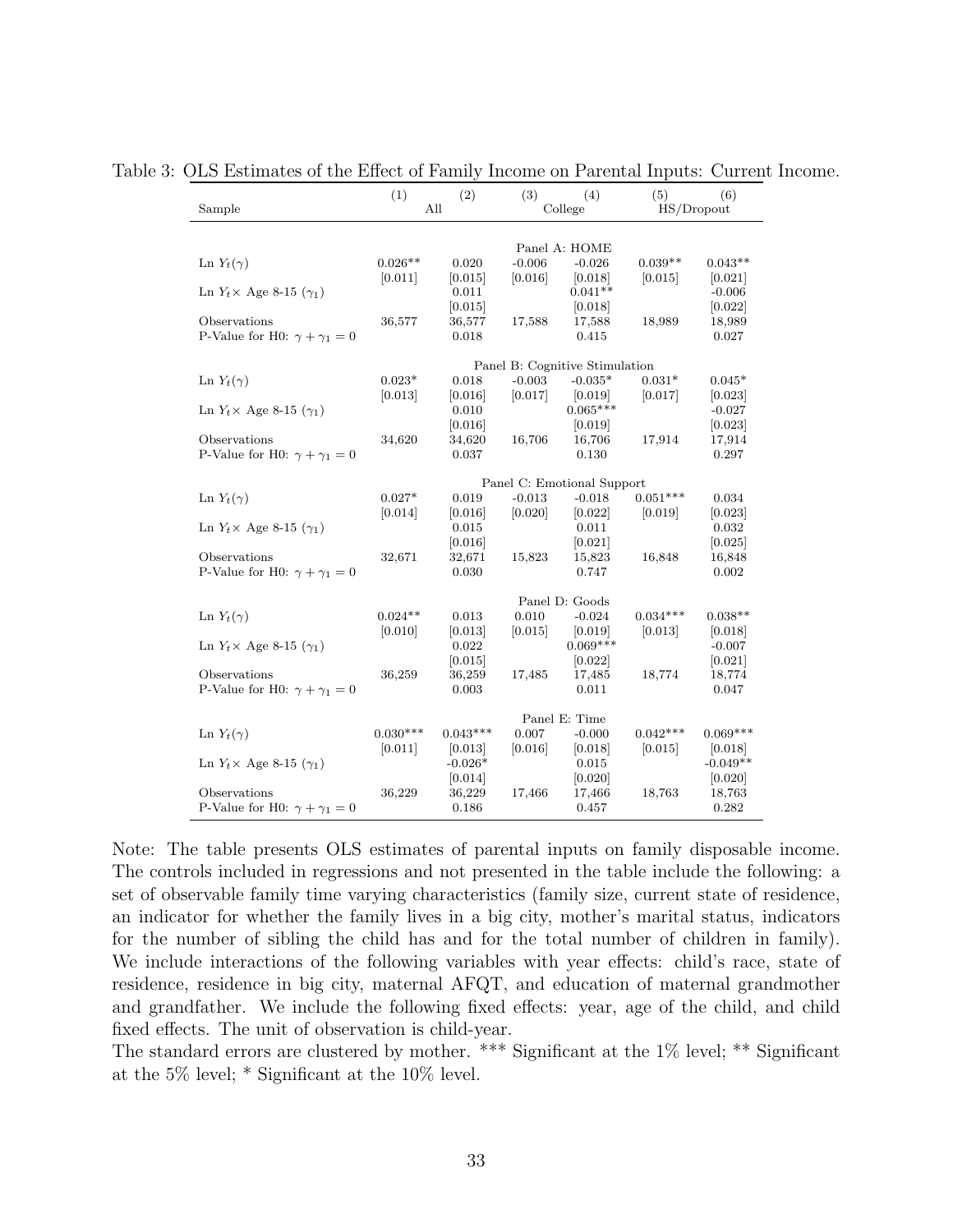|                   | (1)              | (2)                                       | (3)                  | (4)              | (5)                 |
|-------------------|------------------|-------------------------------------------|----------------------|------------------|---------------------|
|                   | <b>HOME</b>      | Cognitve<br>Stimulation                   | Emotional<br>Support | Time             | Goods               |
|                   |                  |                                           |                      |                  |                     |
|                   |                  | $0.032*$                                  | Panel A: All Sample  |                  |                     |
| Ln Yt             | $0.030*$         |                                           | 0.025                | $0.031**$        | $0.025*$            |
| $Ln Yt-2$         | [0.016]<br>0.001 | [0.018]<br>$-0.007$                       | [0.019]<br>0.001     | [0.014]<br>0.003 | [0.015]<br>$-0.003$ |
|                   | [0.014]          | [0.015]                                   | [0.018]              | [0.012]          | [0.014]             |
| $Ln Yt-4$         | $-0.013$         | $-0.008$                                  | $-0.011$             | 0.001            | $-0.012$            |
|                   | [0.013]          | [0.014]                                   | [0.016]              | [0.012]          | [0.014]             |
|                   |                  |                                           |                      |                  |                     |
| Observations      | 27,687           | 26,357                                    | 24,594               | 27,430           | 27,411              |
| Cumulative Effect | 0.019            | 0.017                                     | 0.015                | 0.035            | 0.010               |
|                   | [0.027]          | [0.029]                                   | [0.035]              | [0.024]          | [0.026]             |
|                   |                  |                                           |                      |                  |                     |
|                   |                  | Panel B: Mother attended some college     |                      |                  |                     |
| Ln Yt             | $-0.001$         | $-0.003$                                  | $-0.006$             | 0.009            | 0.002               |
|                   | [0.021]          | [0.023]                                   | [0.027]              | [0.021]          | [0.022]             |
| $Ln Yt-2$         | $-0.002$         | 0.002                                     | 0.004                | 0.019            | $-0.003$            |
|                   | [0.019]          | [0.021]                                   | [0.024]              | [0.018]          | [0.020]             |
| $Ln Yt-4$         | $-0.018$         | $-0.011$                                  | 0.001                | 0.003            | $-0.036*$           |
|                   | [0.017]          | [0.018]                                   | [0.022]              | [0.018]          | [0.019]             |
|                   |                  |                                           |                      |                  |                     |
| Observations      | 14,212           | 13,557                                    | 12,736               | 14,128           | 14,114              |
| Cumulative Effect | $-0.021$         | $-0.012$                                  | 0.000                | 0.031            | $-0.037$            |
|                   | [0.039]          | [0.043]                                   | [0.045]              | [0.037]          | [0.038]             |
|                   |                  | Panel C: Mother is HS graduate or dropout |                      |                  |                     |
| Ln Yt             | $0.047**$        | $0.048*$                                  | $0.050*$             | $0.047**$        | $0.043**$           |
|                   | [0.022]          | [0.025]                                   | [0.028]              | [0.019]          | [0.020]             |
| $Ln Yt-2$         | 0.012            | $-0.008$                                  | 0.005                | $-0.006$         | $-0.000$            |
|                   | [0.020]          | [0.021]                                   | [0.026]              | [0.016]          | [0.019]             |
| $Ln Yt-4$         | $-0.005$         | $-0.006$                                  | $-0.019$             | $-0.005$         | 0.007               |
|                   | [0.019]          | [0.019]                                   | [0.023]              | [0.016]          | [0.020]             |
|                   |                  |                                           |                      |                  |                     |
| Observations      | 13,475           | 12,800                                    | 11,858               | 13,302           | 13,297              |
| Cumulative Effect | 0.0547           | 0.0331                                    | 0.0362               | 0.0364           | 0.0497              |
|                   | [0.036]          | [0.039]                                   | [0.052]              | [0.032]          | [0.036]             |

<span id="page-35-0"></span>Table 4: OLS Estimates of the Effect of Family Income on Parental Inputs: Current and Lagged Income.

Note: The table presents OLS regression of parental inputs on family disposable income. The controls included in regressions and not presented in the table include the following: a set of observable family time varying characteristics (family size, current state of residence, an indicator for whether the family lives in a big city, mother marital status, indicators number of children for the number of sibling the child has and for the total number of children in family). We include interactions of the following variables with year effects: child's race, region of residence, residence in big city, maternal AFQT, and education of maternal grandmother and grandfather. We include the following fixed effects: year, age of the child, and child fixed effect. The unit of observation is child-year.

The standard errors are clustered by mother. \*\*\* Significant at the 1% level; \*\* Significant at the 5% level; \* Significant at the 10% level.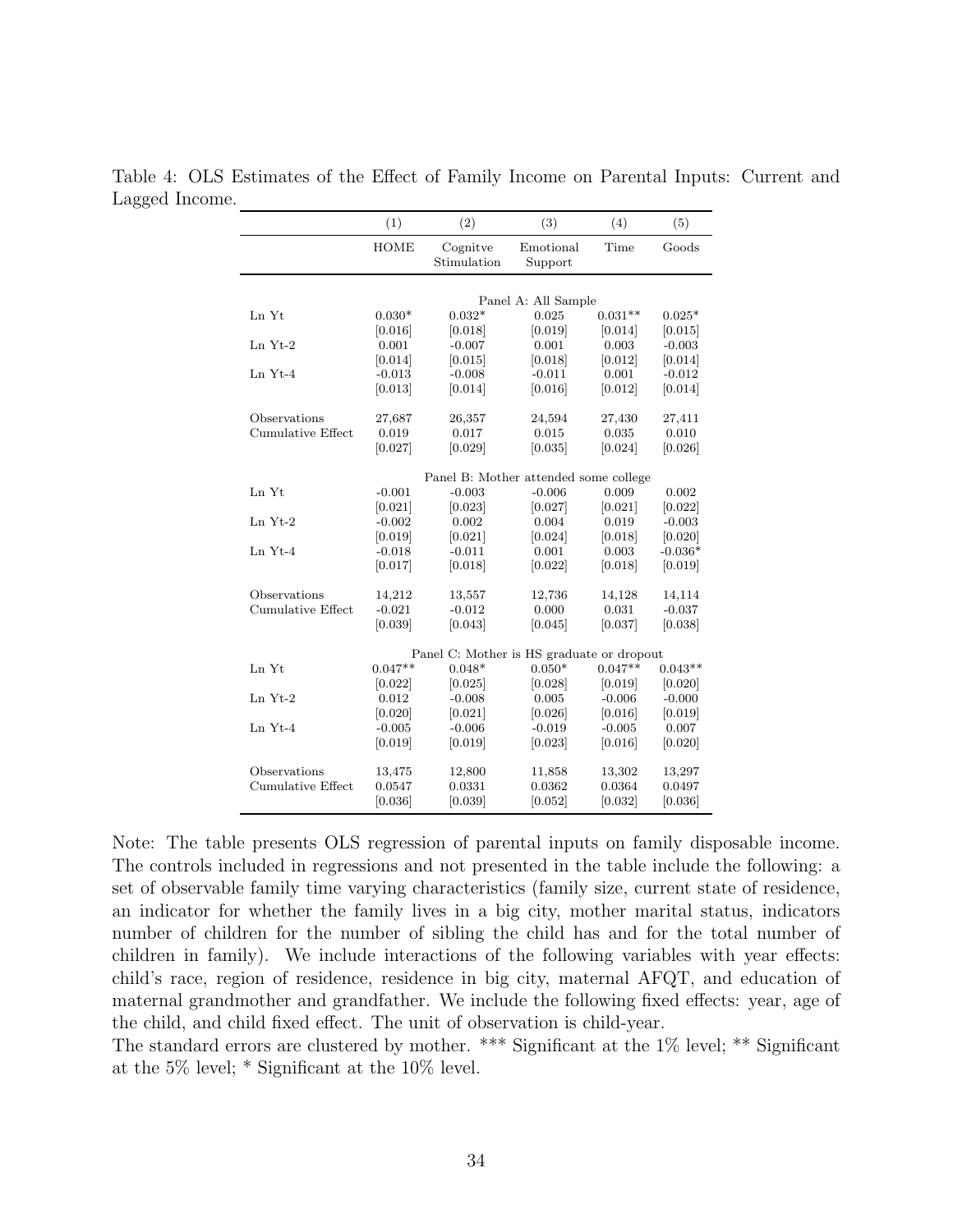|                                     | (1)         | $\left( 2\right)$                         | (3)                 | (4)                                   | (5)          |
|-------------------------------------|-------------|-------------------------------------------|---------------------|---------------------------------------|--------------|
|                                     | <b>HOME</b> | Cognitive                                 | Emotional           | Time                                  | Goods        |
|                                     |             | Stimulation                               | Support             |                                       |              |
|                                     |             |                                           |                     |                                       |              |
|                                     |             |                                           | Panel A: All Sample |                                       |              |
| Insurance permanent shock $(\phi)$  | 0.059       | 0.123                                     | 0.045               | 0.130                                 | 0.068        |
|                                     | (0.044)     | $(0.049)$ **                              | 0.0486              | $(0.045)$ ***                         | $(0.038)^*$  |
| Insurance transitory shock $(\psi)$ | 0.063       | 0.003                                     | 0.036               | $-0.004$                              | 0.047        |
|                                     | (0.038)     | (0.035)                                   | (0.040)             | (0.033)                               | (0.031)      |
|                                     |             |                                           |                     |                                       |              |
|                                     |             |                                           |                     | Panel B: Mother attended some college |              |
| Insurance permanent shock $(\phi)$  | $-0.006$    | 0.015                                     | $-0.050$            | 0.022                                 | 0.080        |
|                                     | (0.063)     | (0.067)                                   | (0.070)             | (0.063)                               | (0.058)      |
| Insurance transitory shock $(\psi)$ | 0.030       | 0.042                                     | 0.015               | 0.002                                 | 0.002        |
|                                     | (0.052)     | (0.053)                                   | (0.056)             | (0.051)                               | (0.050)      |
|                                     |             |                                           |                     |                                       |              |
|                                     |             | Panel C: Mother is HS graduate or dropout |                     |                                       |              |
| Insurance permanent shock $(\phi)$  | 0.105       | 0.216                                     | 0.107               | 0.171                                 | 0.115        |
|                                     | (0.070)     | $(0.076)$ ***                             | 0.0756              | $(0.063)$ ***                         | $(0.057)$ ** |
| Insurance transitory shock $(\psi)$ | 0.083       | $-0.038$                                  | 0.050               | 0.022                                 | 0.035        |
|                                     | (0.060)     | (0.050)                                   | (0.059)             | (0.044)                               | (0.039)      |

<span id="page-36-0"></span>Table 5: Minimum Distance Estimates: Transmission of Income Shocks to Parental Inputs.

Note: This table reports diagonally weighted minimum distance estimates of the partial insurance coefficients for permanent and transitory income shocks. Asymptotic standard errors in parenthesis (computed as suggested in Chamberlain, 1984). \*, \*\*\*, \*\*\* significant at 10%, 5% and 1%, respectively.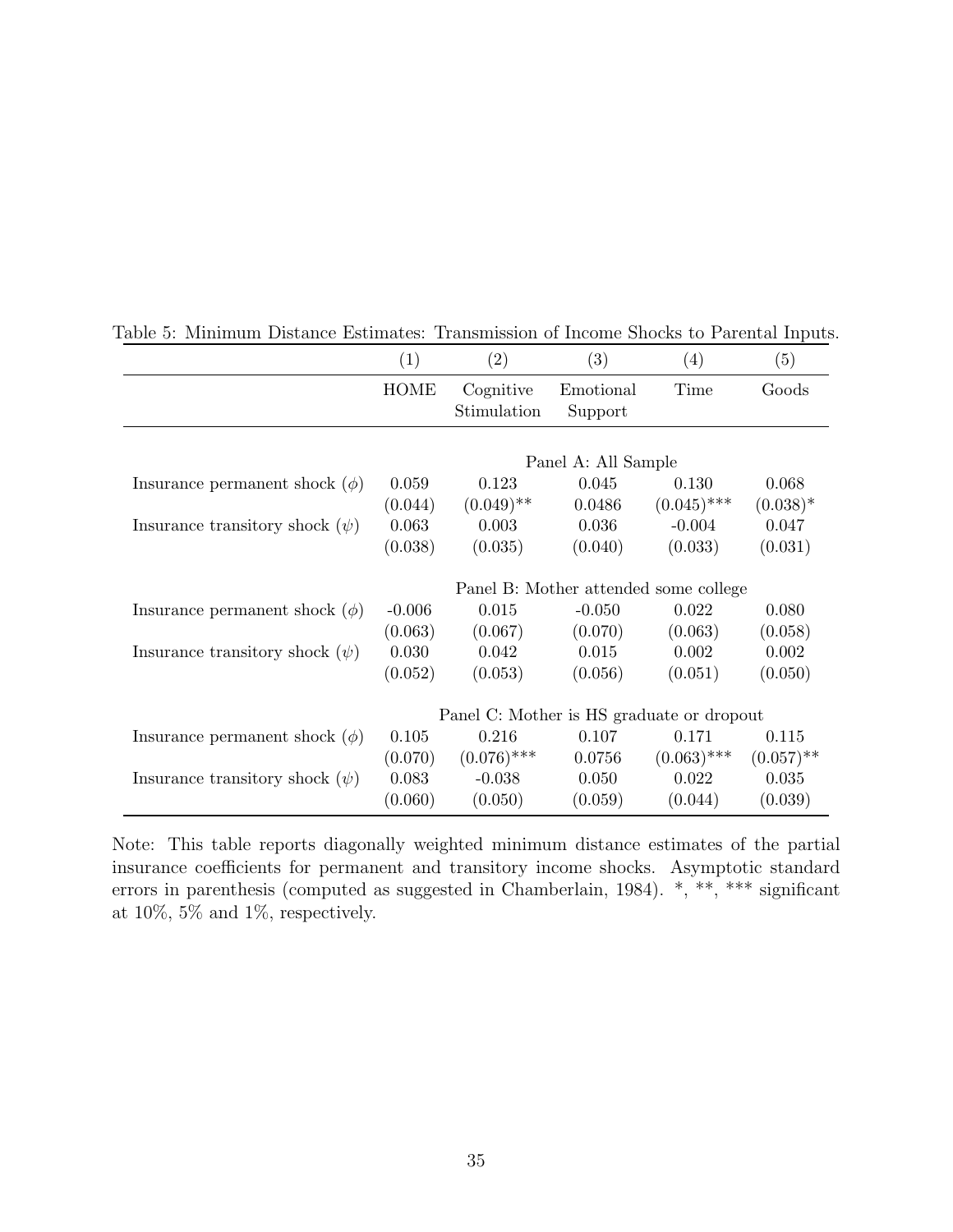|                                     | (1)         | (2)                                       | (3)                 | (4)          | (5)          |
|-------------------------------------|-------------|-------------------------------------------|---------------------|--------------|--------------|
|                                     | <b>HOME</b> | Cognitive                                 | Emotional           | Time         | Goods        |
|                                     |             | Stimulation                               | Support             |              |              |
|                                     |             |                                           |                     |              |              |
|                                     |             |                                           | Panel A: All Sample |              |              |
| Insurance permanent shock $\phi^0$  | 0.053       | $-0.070$                                  | 0.080               | 0.144        | 0.022        |
|                                     | (0.107)     | (0.122)                                   | (0.144)             | (0.109)      | (0.095)      |
| Insurance transitory shock $\psi^0$ | 0.068       | 0.076                                     | 0.010               | 0.062        | 0.065        |
|                                     | $(0.041)^*$ | $(0.043)^*$                               | (0.045)             | $(0.034)^*$  | $(0.031)$ ** |
| Insurance permanent shock $\phi^1$  | 0.031       | 0.133                                     | 0.002               | $-0.096$     | $-0.004$     |
|                                     | (0.118)     | (0.152)                                   | (0.130)             | (0.113)      | (0.104)      |
| Insurance transitory shock $\psi^1$ | 0.010       | $-0.027$                                  | 0.001               | 0.040        | $-0.024$     |
|                                     | (0.063)     | (0.064)                                   | (0.067)             | (0.055)      | (0.048)      |
|                                     |             | Panel B: Mother attended some college     |                     |              |              |
| Insurance permanent shock $\phi^0$  | $-0.125$    | $-0.179$                                  | $-0.098$            | 0.017        | 0.080        |
|                                     | (0.147)     | (0.177)                                   | (0.186)             | (0.162)      | (0.139)      |
| Insurance transitory shock $\psi^0$ | 0.036       | 0.034                                     | 0.016               | $-0.001$     | 0.018        |
|                                     | (0.058)     | (0.055)                                   | (0.076)             | (0.051)      | (0.051)      |
| Insurance permanent shock $\phi^1$  | 0.149       | 0.237                                     | 0.051               | 0.063        | 0.132        |
|                                     | (0.183)     | (0.251)                                   | (0.182)             | (0.167)      | (0.161)      |
| Insurance transitory shock $\psi^1$ | $-0.037$    | $-0.073$                                  | $-0.018$            | 0.017        | $-0.071$     |
|                                     | (0.082)     | (0.082)                                   | (0.088)             | (0.082)      | (0.073)      |
|                                     |             |                                           |                     |              |              |
|                                     |             | Panel C: Mother is HS graduate or dropout |                     |              |              |
| Insurance permanent shock $\phi^0$  | 0.066       | $-0.007$                                  | 0.120               | 0.160        | $-0.068$     |
|                                     | (0.170)     | (0.177)                                   | (0.211)             | (0.156)      | (0.145)      |
| Insurance transitory shock $\psi^0$ | 0.078       | 0.098                                     | 0.055               | 0.107        | $-0.003$     |
|                                     | (0.060)     | (0.067)                                   | (0.059)             | $(0.050)$ ** | (0.043)      |
| Insurance permanent shock $\phi^1$  | 0.054       | 0.064                                     | $-0.017$            | $-0.154$     | 0.154        |
|                                     | (0.177)     | (0.203)                                   | (0.197)             | (0.167)      | (0.154)      |
| Insurance transitory shock $\psi^1$ | $-0.022$    | $-0.009$                                  | 0.004               | 0.023        | $-0.131$     |
|                                     | (0.091)     | (0.093)                                   | (0.104)             | (0.075)      | $(0.063)$ ** |

<span id="page-37-0"></span>Table 6: Minimum Distance Estimates: Transmission of Income Shocks to Parental Inputs.

Note: This table reports diagonally weighted minimum distance estimates of the partial insurance coefficients for permanent and transitory income shocks. Asymptotic standard errors in parenthesis (computed as suggested in Chamberlain, 1984). \*, \*\*\*, \*\*\* significant at 10%, 5% and 1%, respectively.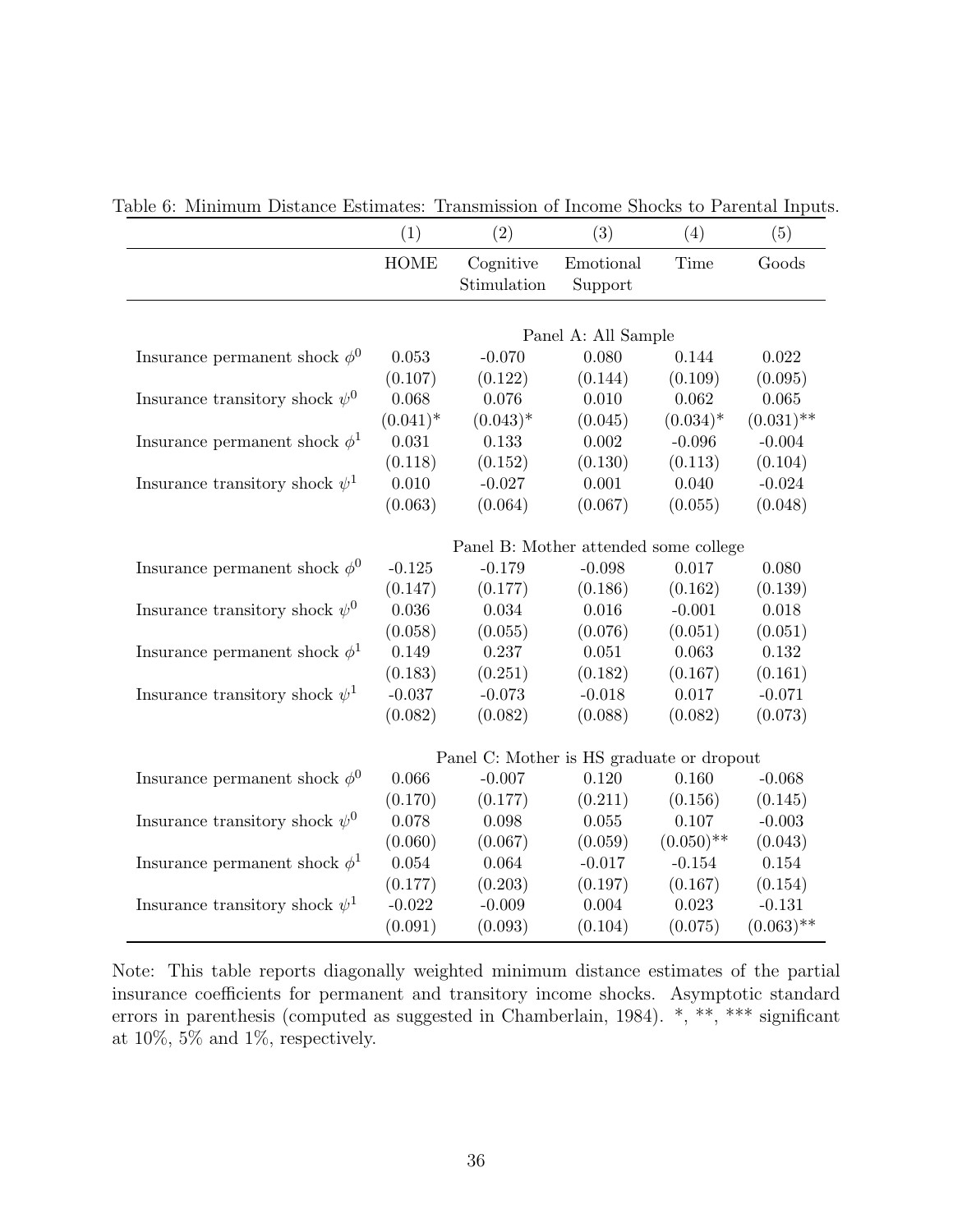|                                   | (1)         | (2)      | (3)         |
|-----------------------------------|-------------|----------|-------------|
| Sample                            | All         | College  | HS/Dropout  |
|                                   |             |          |             |
| Insurance permanent shock $\phi$  |             |          |             |
| Ages $0-7$                        | 0.196       | $-0.025$ | 0.341       |
|                                   | $(0.119)^*$ | (0.094)  | $(0.190)^*$ |
| Ages $8-15$                       | 0.087       | 0.058    | 0.170       |
|                                   | (0.062)     | (0.125)  | $(0.099)^*$ |
| Insurance transitory shock $\psi$ |             |          |             |
| Ages $0-7$                        | $-0.036$    | 0.000    | $-0.019$    |
|                                   | (0.087)     | (0.098)  | (0.118)     |
| Ages $8-15$                       | 0.037       | 0.003    | 0.010       |
|                                   | (0.034)     | (0.057)  | (0.048)     |

<span id="page-38-0"></span>Table 7: Minimum Distance Estimates: Transmission of Income Shocks to Parental Inputs: HOME score.

Note: This table reports diagonally weighted minimum distance estimates of the partial insurance coefficients for permanent and transitory income shocks. Asymptotic standard errors in parenthesis (computed as suggested in Chamberlain, 1984). \*, \*\*, \*\*\* significant at  $10\%, 5\%$  and  $1\%,$  respectively.

<span id="page-38-1"></span>Table 8: Minimum Distance Estimates: Transmission of Income Shocks to Parental Inputs - Time and Goods.

|                                   | (1)           | (2)          | (3)            |
|-----------------------------------|---------------|--------------|----------------|
| Sample                            | All           | College      | HS/Dropout     |
|                                   |               |              |                |
| Goods                             |               |              |                |
| Insurance permanent shock $\phi$  | 0.120         | 0.061        | 0.127          |
|                                   | $(0.040)$ *** | (0.056)      | $(0.057)$ **   |
| Insurance transitory shock $\psi$ | 0.0025        | 0.017        | 0.022          |
|                                   | (0.031)       | (0.051)      | (0.039)        |
| Time                              |               |              |                |
| Insurance permanent shock $\phi$  | 0.093         | 0.026        | 0.201          |
|                                   | $(0.044)$ **  | (0.063)      | $(0.0670)$ *** |
| Insurance transitory shock $\psi$ | 0.0227        | $-0.002$     | $-0.010$       |
|                                   | (0.033)       | (0.051)      | (0.045)        |
|                                   |               |              |                |
| Complementarity $(\varphi)$       | 0.025         | 0.017        | 0.030          |
|                                   | $(0.005)$ *** | $(0.008)$ ** | $(0.008)$ ***  |

Note: This table reports diagonally weighted minimum distance estimates of the partial insurance coefficients for permanent and transitory income shocks. Asymptotic standard errors in parenthesis (computed as suggested in Chamberlain, 1984). \*, \*\*, \*\*\* significant at  $10\%, 5\%$  and  $1\%,$  respectively.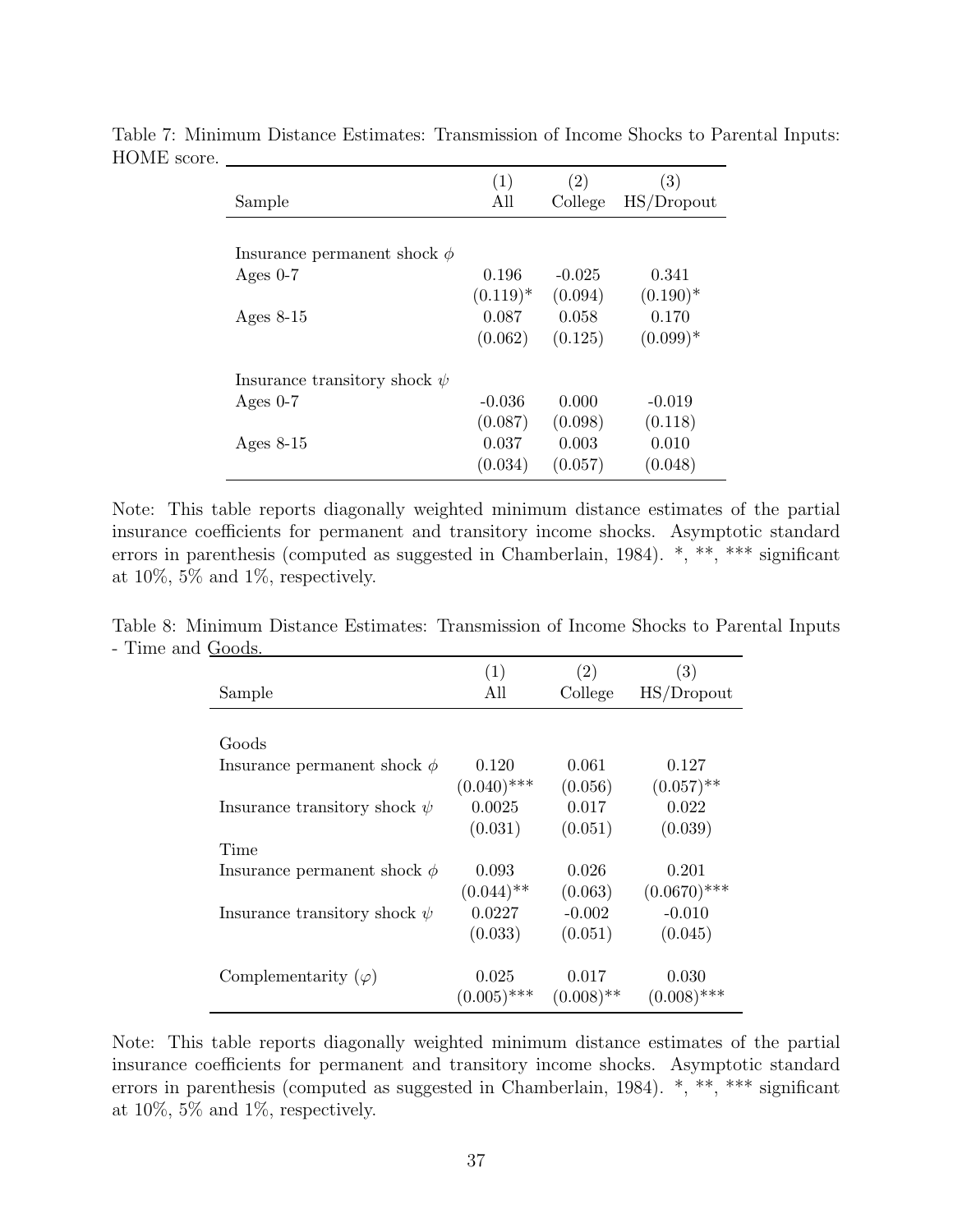## <span id="page-39-0"></span>A Tables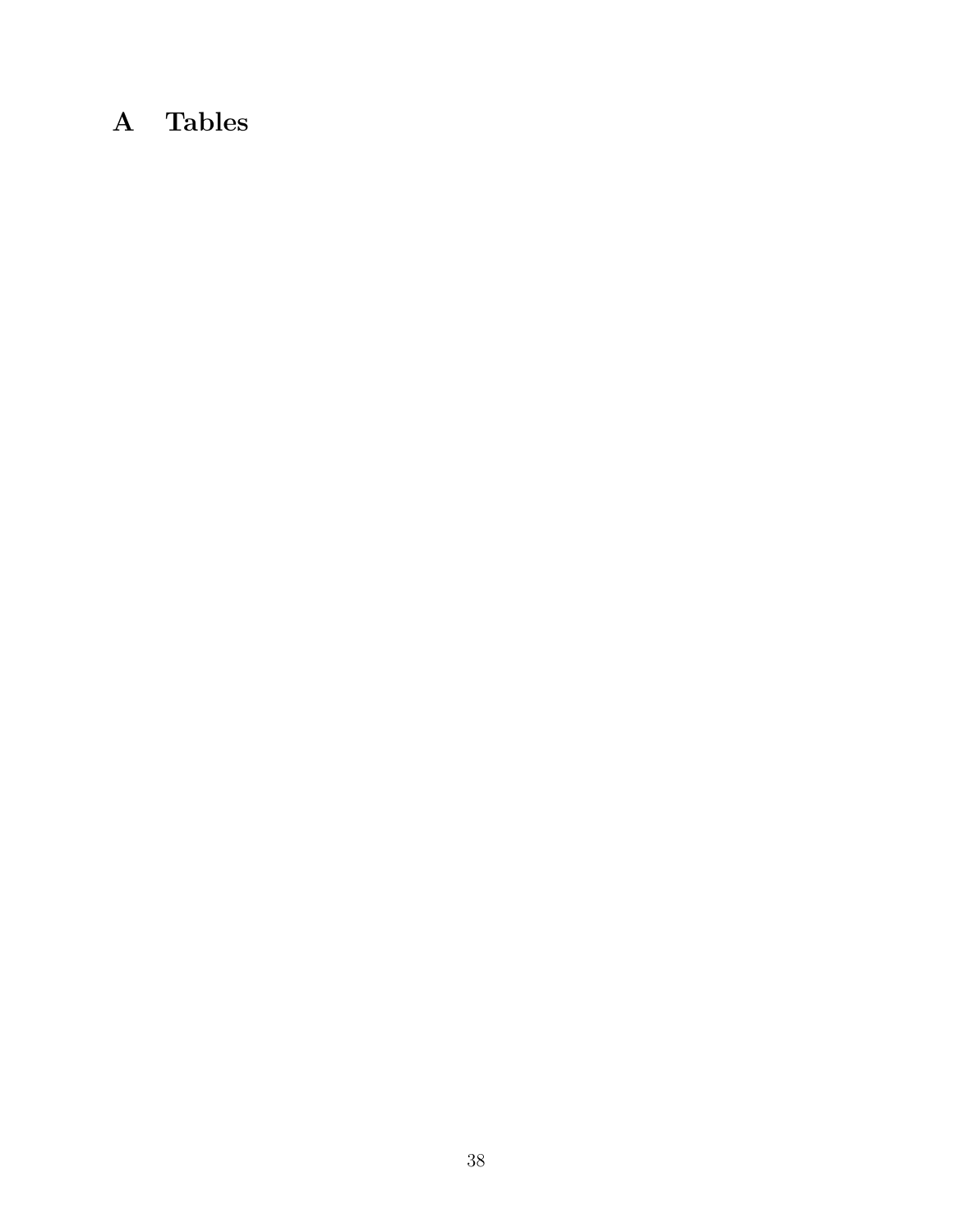<span id="page-40-0"></span>Table A.1: Correlation between home environment and time with mother or father (Data: PSID-CDS).

|                                                                  | (1)                                        | (2)                                                  |
|------------------------------------------------------------------|--------------------------------------------|------------------------------------------------------|
| $\beta$                                                          | <b>Total Time</b>                          | Leisure                                              |
| Time with<br>β                                                   | $0.0002**$                                 | Mother<br>Panel A: HOME<br>0.0001                    |
| Mean of HOME<br><b>SD</b>                                        | [0.0001]<br>0.016<br>1.018                 | [0.0001]                                             |
| β<br>Mean of Cognitive Stimulation<br>SD                         | $0.0002*$<br>[0.0001]<br>$-0.001$<br>1.008 | Panel B: Cognitive Stimulation<br>0.0000<br>[0.0001] |
| β<br>Mean of Emotional Support<br><b>SD</b>                      | 0.0001<br>[0.0001]<br>0.028<br>1.006       | Panel C: Emotional Support<br>$0.0002*$<br>[0.0001]  |
| Observations<br>Mean of time var. (minutes per day)<br><b>SD</b> | 177.2<br>153.8                             | 118.3<br>117.7                                       |
| Time with                                                        |                                            | Father                                               |
| β                                                                | $0.0004***$                                | Panel D: HOME<br>$0.0005***$                         |
| Mean Y<br>SD <sub>Y</sub>                                        | [0.0001]<br>0.016<br>1.018                 | [0.0002]                                             |
| Observations<br>Mean of time var. (minutes per day)<br><b>SD</b> | 2,600<br>83.69<br>100.8                    | 2,600<br>55.32<br>80.11                              |

Note: This table presents regressions of index measures of quality of the home environment (HOME, Congnitive Stimulation and Emotional Support) on child's time with mother (Panels A-C) or father (Panel D). We consider two possible measures time use: minutes per day with mother or father and in leisure activities. We include the following controls not displayed in the table: indicators for the education of the head of household (high school graduate, some college, college degree; high school dropout is the omitted category), permanent income, indicators for wether the head is black or male, indicators for the number of children in household, dummies for the age of child (in years) and year fixed effects. The measure of permanent income is the average of family's disposal income before she turns 17. Standard errors robust to heteroskedasticity in brackets. \*, \*\*, \*\*\* significant at  $10\%$ , 5% and 1%, respectively.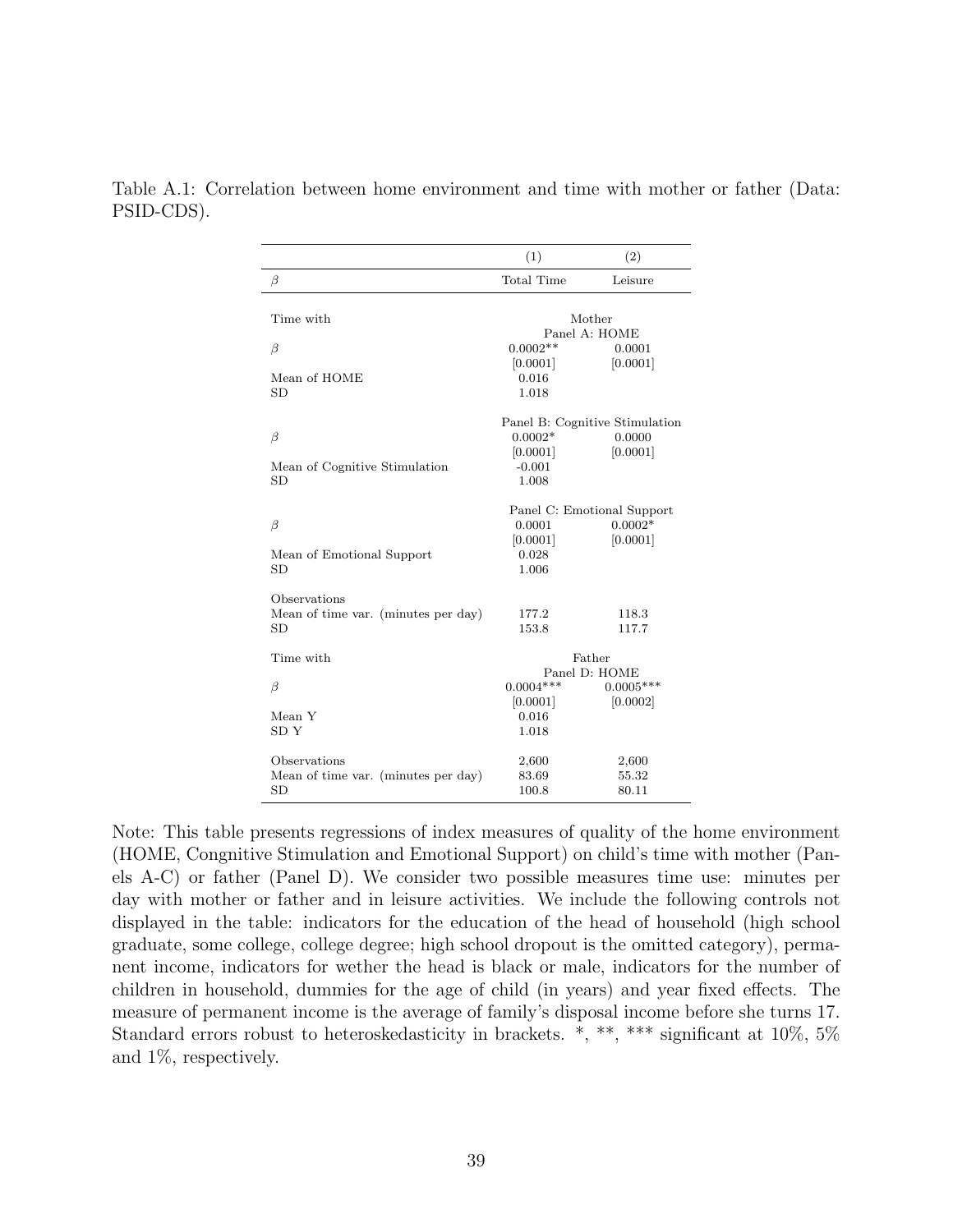|                                   | $\left(\frac{1}{2}\right)$         | $\widehat{\mathfrak{O}}$ | $\widehat{\mathbb{G}}$              | $(\pm)$                | $\widetilde{\Theta}$                           | $\odot$               |
|-----------------------------------|------------------------------------|--------------------------|-------------------------------------|------------------------|------------------------------------------------|-----------------------|
| Variable                          | PIAT                               |                          | BPI                                 |                        | <b>HS Enrolment</b>                            | Arrested              |
| Ages                              |                                    |                          | 13-14                               |                        | Ages 17-18                                     |                       |
| <b>HOME</b> Current               | $0.188***$<br>$\left[0.022\right]$ | $0.136***$               | $-0.249***$<br>$\left[0.023\right]$ | $-0.185***$            |                                                |                       |
| HOME <sub>0-2</sub>               |                                    | $[0.023]$<br>$0.047**$   |                                     | $[0.024]$<br>-0.036*   | 0.009                                          | $-0.003$              |
|                                   |                                    |                          |                                     |                        | $\left[0.007\right]$                           | [0.007]               |
| HOME 3-5                          |                                    | $[0.020]$<br>$0.128***$  |                                     | $[0.022]$<br>-0.102*** | $0.005$                                        | $-0.004$              |
|                                   |                                    | $\left[0.026\right]$     |                                     | $[0.027]$              | [0.009]                                        | $\left[0.009\right]$  |
| HOME 6-9                          |                                    | $0.052*$                 |                                     | $0.10***$              | 0.013                                          | 0.008                 |
|                                   |                                    | [0.028]                  |                                     | $\left[ 0.030\right]$  | $\begin{bmatrix} 0.010 \\ 0.014 \end{bmatrix}$ | $\left[0.009\right]$  |
| HOME 11-14                        |                                    |                          |                                     |                        |                                                | $-0.021**$            |
|                                   |                                    |                          |                                     |                        | $[0.010]$<br>$0.050***$                        | $\left[0.009\right]$  |
| (Log) Permanent Income            | $0.226***$                         | $0.160***$               | $-0.113***$                         | $-0.038$               |                                                | $-0.035***$           |
|                                   | $\left[ 0.040\right]$              | $[0.040]$                | [0.038]                             | [0.039]                | $\left[ 0.013\right]$                          | $\left[ 0.011\right]$ |
| Observations                      |                                    | 2,623                    | 2,761                               | $2,761$                | 2,354                                          | 2,459                 |
| Mean depend. var.                 | $2,623$<br>-0.091                  |                          | 0.310                               |                        | 0.893                                          | 0.083                 |
|                                   | 1.037                              |                          | 0.991                               |                        | 0.309                                          | 0.277                 |
| P-Value: joint test on HOME vars. |                                    | 0                        |                                     |                        | 0.011                                          | 0.152                 |

Table A.2: OLS estimates of cognitive scores and behaviors on parental inputs (Data: CNLSY).  $\frac{1}{2}$  (Data: CNI QV) ما 1.  $\ddot{x}$  $\overline{f}$ Table A.3: OFS octimates

<span id="page-41-0"></span>age and education of spouse, and education measures of the mothers parents. The measure of permanent income is the average \*\*\*\*\*\*\*\* Note: Controls excluded from table include child's gender, dummies for the age of the child, number of siblings, race and year fixed effects. We control also for mothers characteristics: age, completed education (high school, some college or college), Armed Forces Qualification Test (AFQT) score, and whether she lived with both natural parents at age 14. It also includes the mothers marital status in the previous year (corresponding to the year income is measured), household composition variables such as Note: Controls excluded from table include child's gender, dummies for the age of the child, number of siblings, race and year fixed effects. We control also for mothers characteristics: age, completed education (high school, some college or college), Armed Forces Qualification Test (AFQT) score, and whether she lived with both natural parents at age 14. It also includes the mothers marital status in the previous year (corresponding to the year income is measured), household composition variables such as age and education of spouse, and education measures of the mothers parents. The measure of permanent income is the average of family's disposal income before the child turns 17. Robust standard errors clustered by mother in parenthesis.  $*,$  \*, \*\* of family's disposal income before the child turns 17. Robust standard errors clustered by mother in parenthesis. significant at 10%, 5% and 1%, respectively. significant at 10%, 5% and 1%, respectively.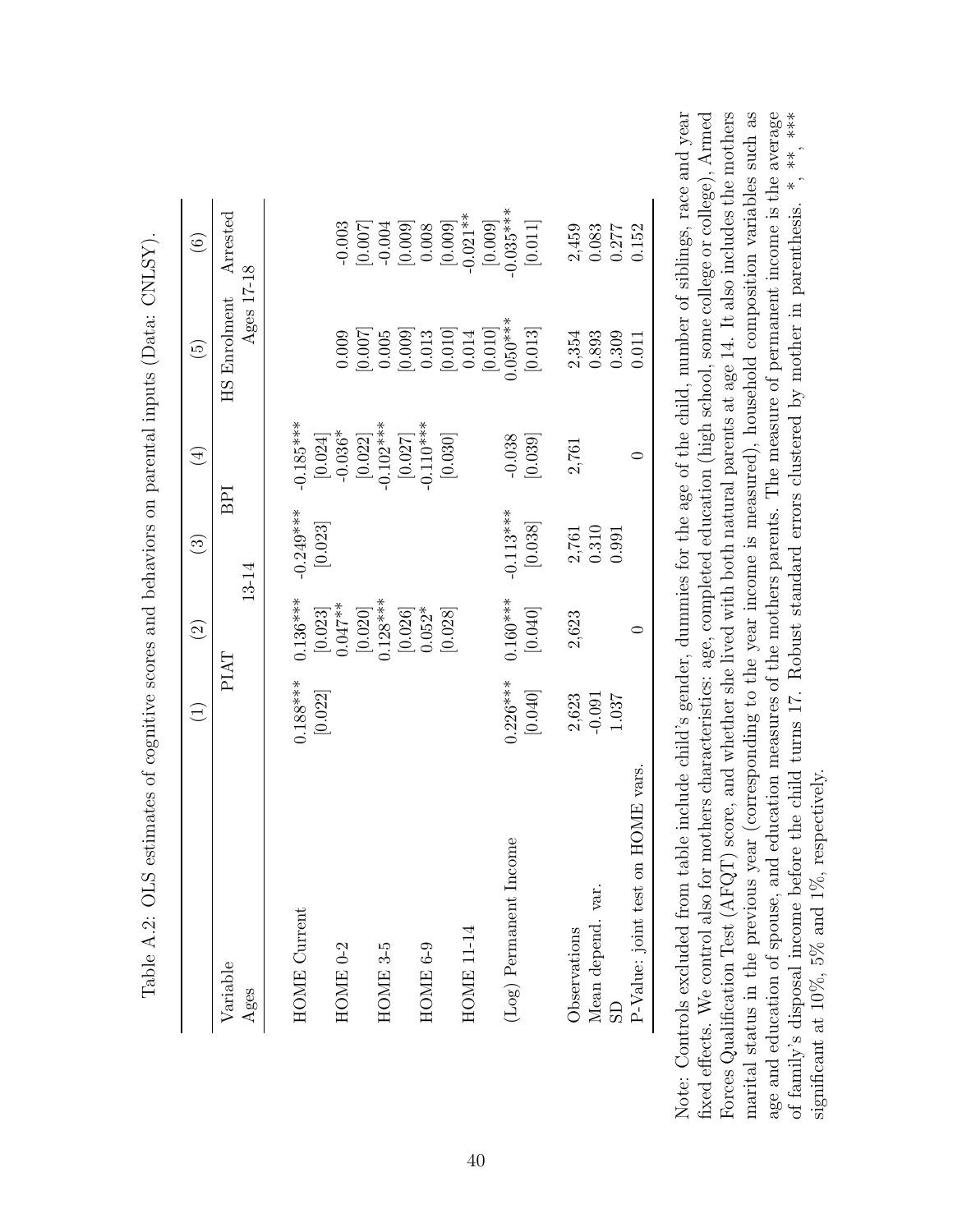|                                   | (1)<br><b>PIAT</b> | (2)<br>BPI  |
|-----------------------------------|--------------------|-------------|
|                                   |                    |             |
| HOME t                            | 0.018              | $-0.056***$ |
|                                   | [0.011]            | [0.013]     |
| $HOME t-2$                        | $0.025**$          | $-0.000$    |
|                                   | [0.012]            | [0.012]     |
| $HOME t-4$                        | $0.026**$          | $-0.000$    |
|                                   | [0.012]            | [0.011]     |
| Cumulative Effect                 | $0.069***$         | $-0.057**$  |
|                                   | [0.025]            | [0.023]     |
| Observations                      | 8,708              | 10,956      |
| Mean                              | 0.115              | 0.272       |
| SD.                               | 0.979              | 0.999       |
| P-Value: joint test on HOME vars. | 0.107              | 0.000       |

<span id="page-42-0"></span>Table A.3: Within child regressions of cognitive scores and behaviors on parental inputs (Data: CNLSY).

Note: Controls excluded from table include dummies for the age of the child, number of siblings and year fixed effects. We control also for mothers characteristics: age, marital status in the previous year (corresponding to the year income is measured), and as age and education of spouse. Estimates in columns (1) and (2) include child fixed effects. The sample used in the table includes the same children used to estimate the results in table [A.2.](#page-41-0) Children are ages 5-14. Robust standard errors clustered by mother in parenthesis. \*, \*\*, \*\*\* significant at 10%, 5% and 1%, respectively.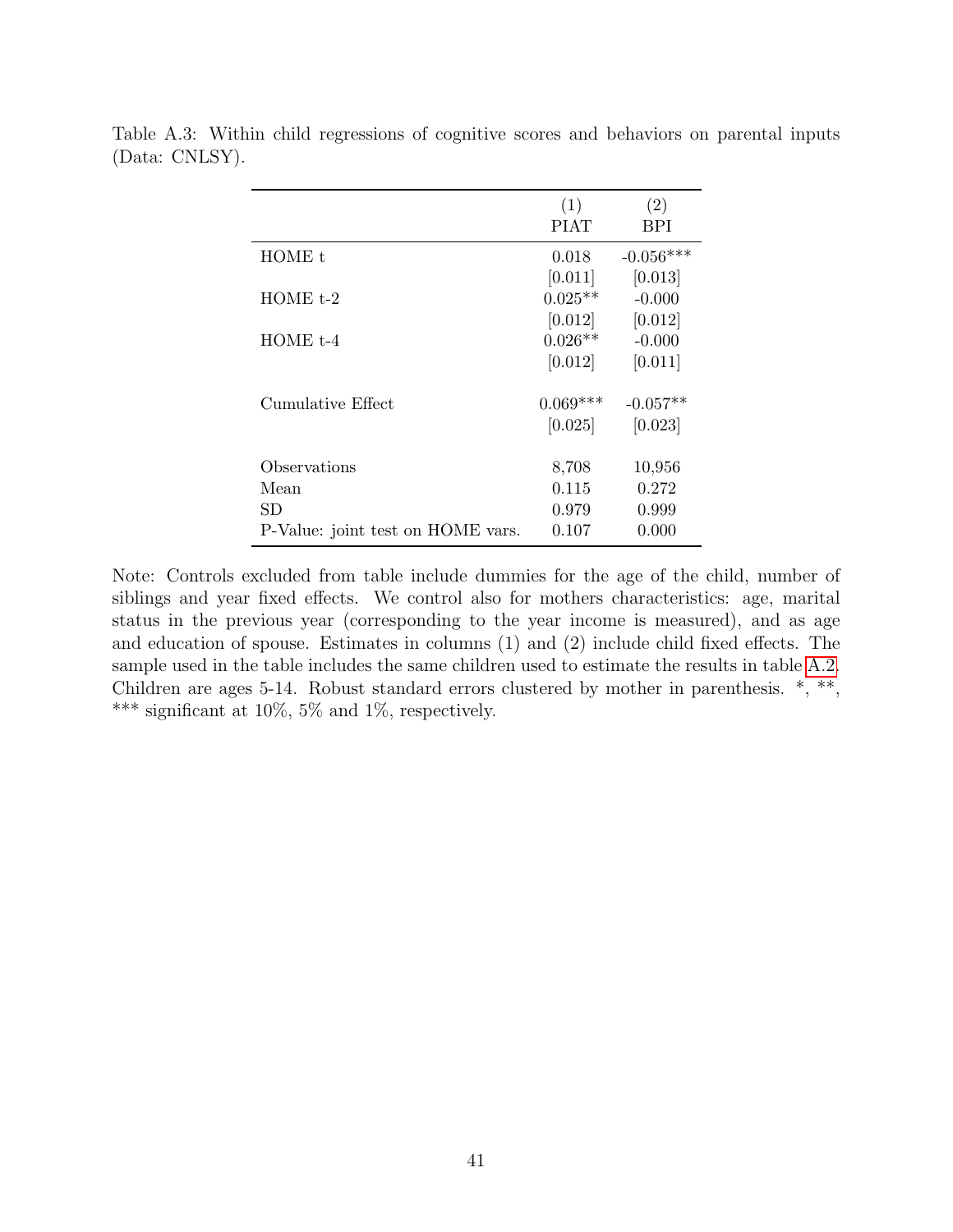| Samples                                            | (1)<br>All       | (2)<br>Non College    | (3)<br>College   | (4)<br>All          | (5)<br>Non College  | (6)<br>College      |
|----------------------------------------------------|------------------|-----------------------|------------------|---------------------|---------------------|---------------------|
|                                                    |                  |                       |                  |                     |                     |                     |
| Child attends private school/child care: Log $Y_t$ | 0.000<br>[0.005] | $-0.003$<br>[0.006]   | 0.004<br>[0.008] | $-0.001$<br>[0.006] | $-0.006$<br>[0.007] | 0.007<br>[0.010]    |
| Log $Y_{t-2}$                                      |                  |                       |                  | $-0.001$<br>[0.005] | $-0.008$<br>[0.006] | 0.005<br> 0.008     |
| Observations                                       | 26,546           | 13,006                | 13,540           | 24,376              | 11,776              | 12,600              |
| SD                                                 | 0.307<br>0.461   | 0.254<br>0.435        | 0.359<br>0.480   |                     |                     |                     |
| Cumulative Effect                                  |                  |                       |                  | $-0.002$<br>[0.009] | $-0.014$<br>[0.010] | 0.012<br>[0.014]    |
| Child has $10+$ soft toys: Log $Y_t$               | 0.002            | 0.027                 | $-0.007$         |                     |                     |                     |
|                                                    | [0.057]          | [0.104]               | [0.099]          | 0.001<br>[0.074]    | 0.019<br>[0.141]    | 0.004<br>[0.125]    |
| Log $Y_{t-2}$                                      |                  |                       |                  | $-0.007$<br>[0.065] | $-0.009$<br>[0.099] | 0.006<br>[0.140]    |
| Observations                                       | 5,665<br>0.492   | 2,731<br>0.464        | 2,934            | 4,389               | 1,980               | 2,409               |
| SD                                                 | 0.500            | 0.499                 | 0.519<br>0.500   |                     |                     |                     |
| Cumulative Effect                                  |                  |                       |                  | $-0.006$<br>[0.118] | 0.010<br>[0.212]    | 0.010<br>[0.213]    |
| Child has 10+ push/pull toys: Log $Y_t$            | $-0.016$         | $-0.003$              | $-0.012$         | $-0.030$            | 0.032               | $-0.053$            |
|                                                    | [0.040]          | [0.070]               | [0.084]          | [0.053]             | [0.100]             | [0.096]             |
| Log $Y_{t-2}$                                      |                  |                       |                  | $-0.025$<br>[0.054] | 0.014<br>[0.083]    | $-0.076$<br>[0.102] |
| Observations                                       | 5,682<br>0.128   | 2,739<br>0.126        | 2,943<br>0.130   | 4,409               | 1,988               | 2,421               |
| SD                                                 | 0.334            | $\rm 0.332$           | 0.336            |                     |                     |                     |
| Cumulative Effect                                  |                  |                       |                  | $-0.054$<br>[0.091] | 0.047<br>[0.159]    | $-0.129$<br>[0.151] |
| Child has more than 10 books: Log $Y_t$            | $-0.000$         | $-0.001$              | 0.001            | 0.003               | 0.003               | 0.002               |
| Log $Y_{t-2}$                                      | [0.005]          | [0.007]               | [0.007]          | [0.006]<br>$-0.000$ | [0.008]<br>$-0.000$ | [0.008]<br>$-0.001$ |
|                                                    |                  |                       |                  | [0.005]             | [0.007]             | [0.007]             |
| Observations                                       | 36,144<br>0.712  | 18,729<br>$\,0.624\,$ | 17,415<br>0.806  | 32,069              | 16,170              | 15,899              |
| SD<br>Cumulative Effect                            | 0.453            | 0.484                 | 0.396            | 0.003               | 0.002               | 0.001               |
|                                                    |                  |                       |                  | [0.008]             | [0.011]             | [0.011]             |
| Family gets at least 3 magazines: Log $Y_t$        | 0.030            | 0.077                 | 0.011            | 0.001               | 0.060               | $-0.004$            |
| Log $Y_{t-2}$                                      | [0.044]          | [0.075]               | [0.063]          | [0.054]<br>$-0.015$ | [0.091]<br>$-0.026$ | [0.081]<br>$-0.011$ |
| Observations                                       | 7,589            | 3,793                 | 3,796            | [0.047]<br>6,344    | [0.078]<br>2,999    | [0.071]<br>3,345    |
|                                                    | 0.370            | 0.282                 | 0.458            |                     |                     |                     |
| ${\rm SD}$<br>Cumulative Effect                    | 0.483            | 0.450                 | 0.498            | $-0.015$            | 0.034               | $-0.015$            |
|                                                    |                  |                       |                  | [0.084]             | [0.140]             | [0.128]             |
| Child has a CD player: Log $Y_t$                   | 0.011<br>[0.039] | 0.024<br>[0.086]      | 0.005<br>[0.054] | 0.017<br>[0.049]    | 0.039<br>[0.101]    | 0.002<br>[0.070]    |
| Log $Y_{t-2}$                                      |                  |                       |                  | 0.027               | 0.051               | 0.010               |
| Observations                                       | 7,565            | 3,773                 | 3,792            | [0.045]<br>6,322    | [0.084]<br>2,980    | [0.068]<br>3,342    |
| ${\rm SD}$                                         | 0.756<br>0.429   | 0.676<br>0.468        | 0.836<br>0.370   |                     |                     |                     |
| Cumulative Effect                                  |                  |                       |                  | 0.044               | 0.090               | 0.012               |
|                                                    |                  |                       |                  | [0.079]             | [0.151]             | [0.116]             |

<span id="page-43-0"></span>Table A.4: OLS Estimates of Parental Inputs on Family Income: Current and Lagged Income.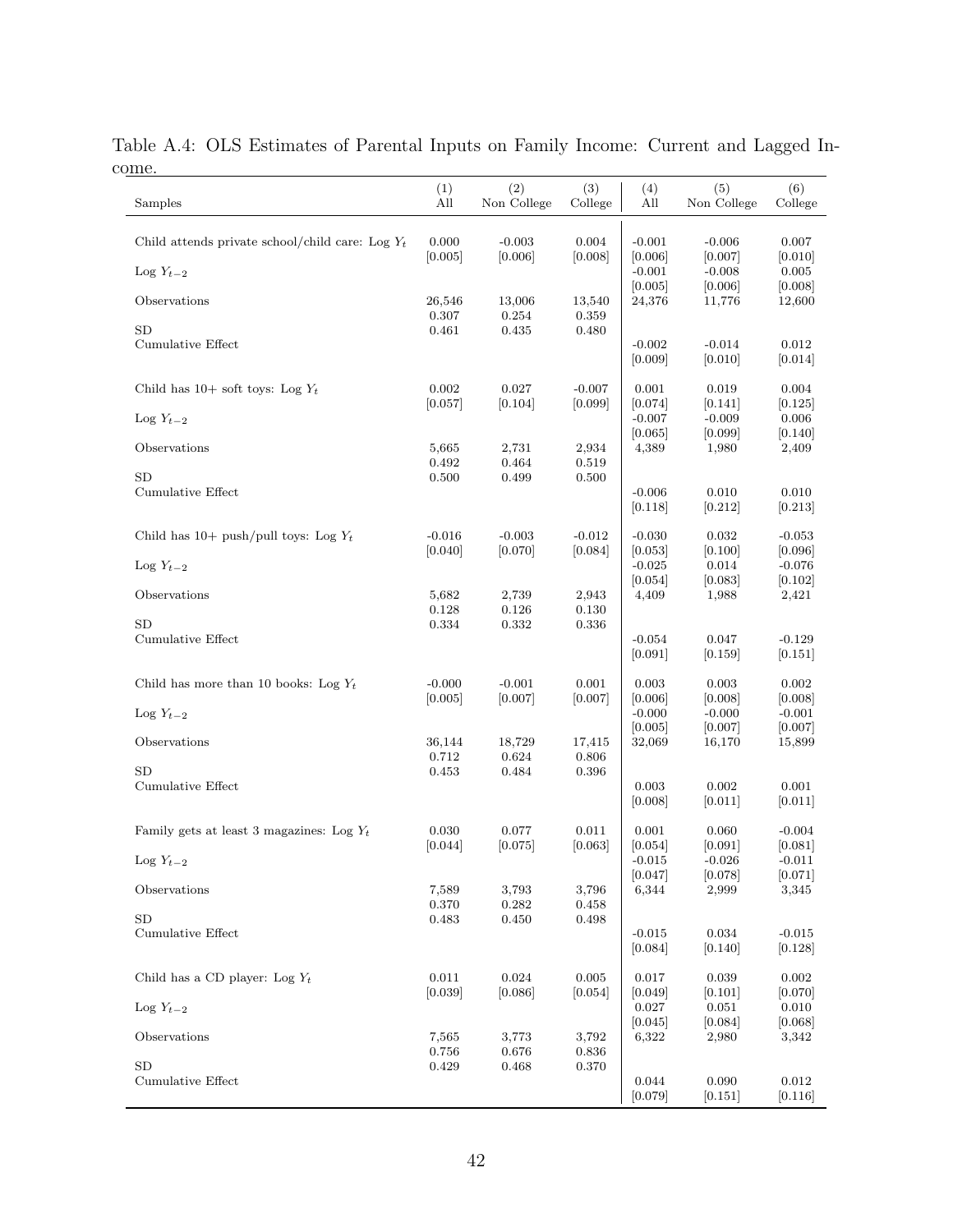| OLS EStimates of Farental inputs on Family Income: Current and Lagged Income (cont.). |                |                |                |                  |             |           |
|---------------------------------------------------------------------------------------|----------------|----------------|----------------|------------------|-------------|-----------|
|                                                                                       | (1)            | (2)            | (3)            | (4)              | (5)         | (6)       |
| Samples                                                                               | All            | Non College    | College        | All              | Non College | College   |
|                                                                                       |                |                |                |                  |             |           |
| Family subscribes daily newspapers: $Y_t$                                             | $0.026***$     | $0.027**$      | $0.028**$      | $0.027***$       | $0.027**$   | $0.034**$ |
|                                                                                       | [0.008]        | [0.011]        | [0.012]        | [0.009]          | [0.013]     | [0.014]   |
| Log $Y_{t-2}$                                                                         |                |                |                | $-0.007$         | $-0.006$    | $-0.007$  |
|                                                                                       |                |                |                | [0.008]          | [0.010]     | [0.012]   |
| Observations                                                                          | 22,735         | 12,120         | 10,615         | 21,199           | 11,120      | 10,079    |
| SD                                                                                    | 0.456<br>0.498 | 0.407<br>0.491 | 0.512<br>0.500 |                  |             |           |
| Cumulative Effect                                                                     |                |                |                | 0.021            | 0.021       | 0.027     |
|                                                                                       |                |                |                | [0.013]          | [0.018]     | [0.020]   |
|                                                                                       |                |                |                |                  |             |           |
| Child has a musical instrument: $Y_t$                                                 | 0.009          | $0.020**$      | $-0.008$       | 0.011            | $0.024**$   | $-0.006$  |
|                                                                                       | [0.008]        | [0.010]        | [0.014]        | [0.009]          | [0.012]     | [0.016]   |
| Log $Y_{t-2}$                                                                         |                |                |                | 0.006            | 0.010       | 0.003     |
|                                                                                       |                |                |                | [0.008]          | [0.011]     | [0.013]   |
| Observations                                                                          | 22,732         | 12,123         | 10,609         | 21,197           | 11,123      | 10,074    |
| $_{\rm SD}$                                                                           | 0.490<br>0.500 | 0.384<br>0.486 | 0.611<br>0.487 |                  |             |           |
| Cumulative Effect                                                                     |                |                |                | 0.017            | $0.034**$   | $-0.003$  |
|                                                                                       |                |                |                | [0.013]          | [0.017]     | [0.022]   |
|                                                                                       |                |                |                |                  |             |           |
| Mother reads to the child at least once a week: $Y_t$                                 | $-0.002$       | $-0.003$       | $-0.005$       | $-0.003$         | $-0.004$    | $-0.006$  |
|                                                                                       | [0.007]        | [0.009]        | [0.011]        | [0.009]          | [0.011]     | [0.013]   |
| Log $Y_{t-2}$                                                                         |                |                |                | 0.001            | $0.008\,$   | $-0.014$  |
|                                                                                       |                |                |                | [0.008]          | [0.011]     | [0.011]   |
| Observations                                                                          | 24,313         | 12,345         | 11,968         | 20,700           | 10,080      | 10,620    |
|                                                                                       | 0.704          | 0.651          | 0.759          |                  |             |           |
| $_{\rm SD}$<br>Cumulative Effect                                                      | 0.456          | 0.477          | 0.428          | $-0.002$         | 0.004       | $-0.020$  |
|                                                                                       |                |                |                | [0.012]          | [0.017]     | [0.019]   |
|                                                                                       |                |                |                |                  |             |           |
| Child eats at least one meal a day with parents: $Y_t$                                | $0.010*$       | 0.011          | 0.007          | 0.011            | 0.008       | 0.011     |
|                                                                                       | 0.006          | [0.009]        | [0.009]        | [0.007]          | [0.010]     | [0.010]   |
| Log $Y_{t-2}$                                                                         |                |                |                | $-0.009$         | $-0.004$    | $-0.017*$ |
|                                                                                       |                |                |                | [0.006]          | [0.008]     | [0.009]   |
| Observations                                                                          | 34,617         | 17,646         | 16,971         | 31,254           | 15,598      | 15,656    |
|                                                                                       | 0.572          | 0.573          | 0.572          |                  |             |           |
| SD<br>Cumulative Effect                                                               | 0.495          | 0.495          | 0.495          | 0.002            | 0.004       | $-0.006$  |
|                                                                                       |                |                |                | [0.010]          | [0.013]     | [0.014]   |
|                                                                                       |                |                |                |                  |             |           |
| Child goes on outings more than 3 times/month: $Y_t$                                  | 0.015          | 0.016          | 0.017          | 0.024            | 0.021       | 0.037     |
|                                                                                       | [0.013]        | [0.019]        | [0.019]        | [0.016]          | [0.023]     | [0.023]   |
| Log $Y_{t-2}$                                                                         |                |                |                | 0.006            | 0.010       | 0.001     |
|                                                                                       |                |                |                | [0.014]          | [0.022]     | [0.022]   |
| Observations                                                                          | 13,374         | 6,587          | 6,787          | 10,844           | 5,033       | 5,811     |
|                                                                                       | 0.710          | 0.658          | 0.760          |                  |             |           |
| SD<br>Cumulative Effect                                                               | 0.454          | 0.474          | $0.427\,$      | 0.030            | 0.031       | 0.039     |
|                                                                                       |                |                |                | [0.023]          | [0.035]     | [0.035]   |
|                                                                                       |                |                |                |                  |             |           |
| Child taken at least once/week to grocery: $Y_t$                                      | 0.042          | 0.033          | 0.057          | 0.057            | 0.066       | 0.051     |
|                                                                                       | [0.048]        | [0.083]        | [0.075]        | [0.059]          | [0.123]     | [0.086]   |
| Log $Y_{t-2}$                                                                         |                |                |                | 0.016            | $-0.019$    | 0.001     |
|                                                                                       |                |                |                | [0.063]          | [0.110]     | [0.095]   |
| Observations                                                                          | 5,694          | 2,747          | 2,947          | 4,415            | 1,992       | 2,423     |
|                                                                                       | 0.790          | 0.784          | $0.795\,$      |                  |             |           |
| SD                                                                                    | 0.407          | 0.411          | 0.403          |                  |             |           |
| Cumulative Effect                                                                     |                |                |                | 0.073<br>[0.105] | 0.048       | 0.052     |
|                                                                                       |                |                |                |                  | [0.211]     | [0.133]   |

## OLS Estimates of Parental Inputs on Family Income: Current and Lagged Income (cont.).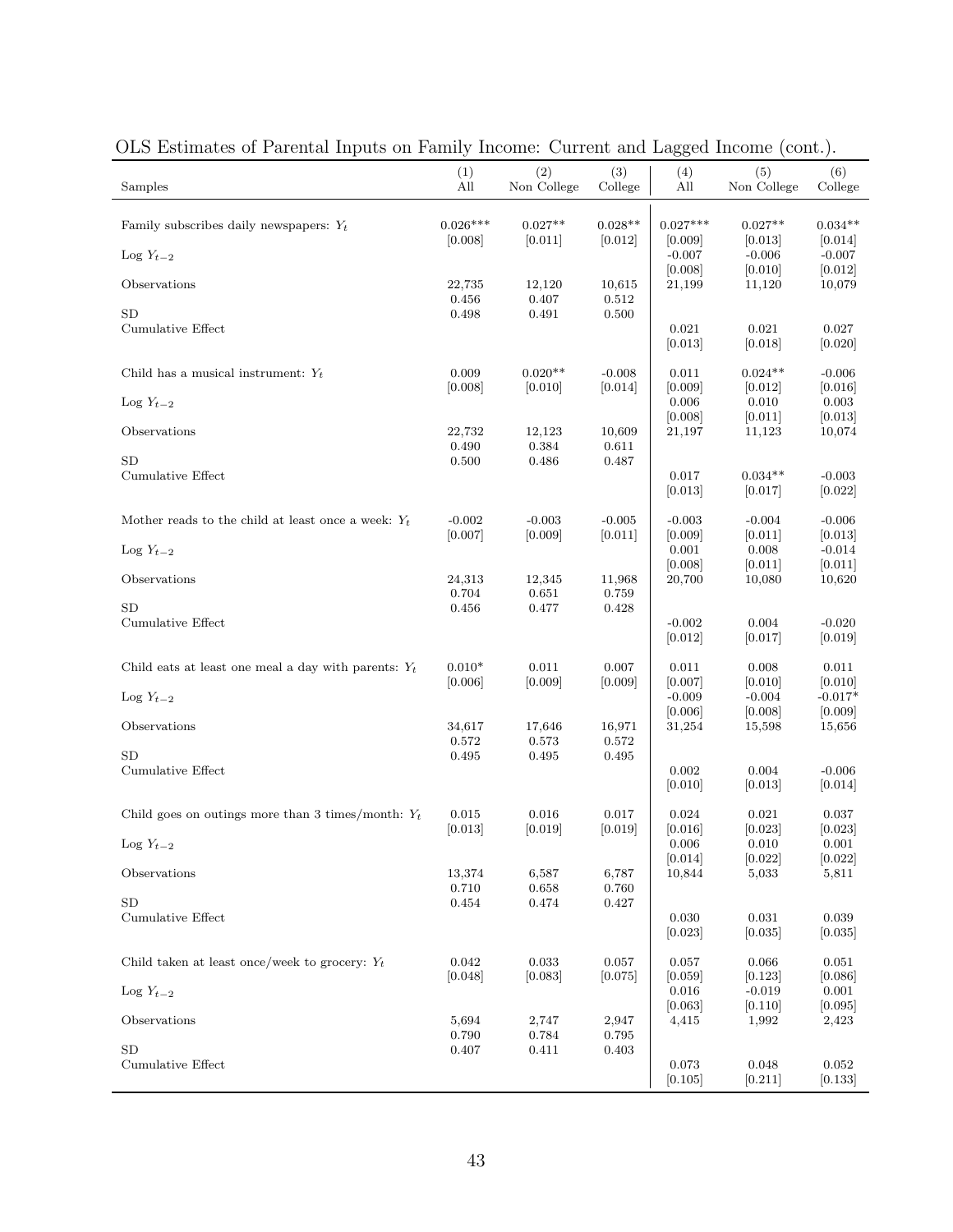| Samples                                                            | (1)<br>All       | (2)<br>Non College   | (3)<br>College     | (4)<br>All          | (5)<br>Non College  | (6)<br>College      |
|--------------------------------------------------------------------|------------------|----------------------|--------------------|---------------------|---------------------|---------------------|
| Child spends time with father(-figure) $4 \times$ /week: Log $Y_t$ | $0.023**$        | $0.029*$             | 0.015              | 0.021               | 0.013               | 0.024               |
| Log $Y_{t-2}$                                                      | [0.010]          | [0.015]              | [0.014]            | [0.014]<br>0.003    | [0.019]<br>0.009    | [0.021]<br>0.001    |
|                                                                    |                  |                      |                    | [0.011]             | [0.017]             | [0.014]             |
| Observations                                                       | 13,329<br>0.823  | 6,571<br>0.790       | 6,758<br>0.855     | 10,804              | 5,021               | 5,783               |
| <b>SD</b><br>Cumulative Effect                                     | 0.382            | 0.407                | 0.352              | 0.024               | 0.023               | 0.025               |
|                                                                    |                  |                      |                    | [0.020]             | 0.029               | 0.0283              |
| Mother/family member helps child learning numbers: Log $Y_t$       | 0.014            | 0.030                | 0.009              | 0.011               | 0.028               | 0.001               |
| Log $Y_{t-2}$                                                      | [0.032]          | [0.060]              | 0.046              | [0.041]<br>$-0.010$ | [0.077]<br>$-0.014$ | [0.058]<br>$-0.016$ |
| Observations                                                       | 7,641            | 3,823                | 3,818              | [0.031]<br>6,393    | [0.063]<br>3,028    | [0.041]<br>3,365    |
| <b>SD</b>                                                          | 0.925<br>0.263   | 0.912<br>$\,0.283\,$ | 0.938<br>0.242     |                     |                     |                     |
| Cumulative Effect                                                  |                  |                      |                    | 0.001<br>[0.062]    | 0.014<br>[0.122]    | $-0.015$            |
|                                                                    |                  |                      |                    |                     |                     | [0.083]             |
| Mother/family member helps child learning alphabet: Log $Y_t$      | 0.016<br>[0.032] | 0.009<br>[0.066]     | 0.016<br>[0.037]   | 0.008<br>[0.038]    | $-0.031$<br>[0.079] | 0.020<br>[0.048]    |
| Log $Y_{t-2}$                                                      |                  |                      |                    | 0.017<br>[0.034]    | 0.025<br>[0.062]    | 0.004<br>[0.046]    |
| Observations                                                       | 7,640<br>0.901   | 3,822                | 3,818              | 6,393               | 3,028               | 3,365               |
| SD                                                                 | 0.298            | 0.875<br>0.330       | 0.927<br>0.260     |                     |                     |                     |
| Cumulative Effect                                                  |                  |                      |                    | 0.025<br>[0.060]    | $-0.006$<br>[0.123] | 0.024<br>[0.078]    |
| Mother/family member helps child learning colors: Log $Y_t$        | $-0.012$         | $-0.010$             | $-0.027$           | $-0.017$            | $-0.038$            | $-0.025$            |
|                                                                    | [0.030]          | [0.055]              | [0.042]            | [0.039]<br>$-0.012$ | [0.072]<br>$-0.035$ | [0.056]<br>$-0.016$ |
| Log $Y_{t-2}$                                                      |                  |                      |                    | [0.033]             | [0.068]             | [0.041]             |
| Observations                                                       | 7,641<br>0.920   | 3,823<br>0.905       | 3,818<br>0.935     | 6,394               | 3,029               | 3,365               |
| <b>SD</b><br>Cumulative Effect                                     | 0.271            | 0.293                | 0.246              | $-0.029$            | $-0.073$            | $-0.041$            |
|                                                                    |                  |                      |                    | [0.062]             | [0.122]             | [0.082]             |
| Mother/family member helps child learning shapes: Log $Y_t$        | 0.022            | 0.048                | 0.017              | 0.015               | 0.027               | $-0.002$            |
| Log $Y_{t-2}$                                                      | [0.038]          | [0.073]              | [0.053]            | [0.047]<br>$-0.028$ | [0.094]<br>$-0.029$ | [0.064]<br>$-0.052$ |
| Observations                                                       | 7,637            | 3,819                | 3,818              | [0.039]<br>6,390    | [0.075]<br>3,025    | 0.053 <br>3,365     |
| <b>SD</b>                                                          | 0.809<br>0.393   | 0.753<br>$\rm 0.431$ | 0.865<br>$\!0.341$ |                     |                     |                     |
| Cumulative Effect                                                  |                  |                      |                    | $-0.014$            | $-0.003$            | $-0.054$            |
|                                                                    |                  |                      |                    | [0.073]             | [0.144]             | [0.099]             |
| Child was taken $2 \times$ or more to museum past year: Log $Y_t$  | 0.001<br>[0.006] | 0.006<br>[0.008]     | 0.000<br>[0.010]   | 0.004<br>[0.008]    | 0.010<br>[0.010]    | 0.003<br>[0.012]    |
| Log $Y_{t-2}$                                                      |                  |                      |                    | 0.001<br>[0.007]    | $-0.002$<br>[0.008] | 0.005<br>[0.011]    |
| Observations                                                       | 30,347           | 15,926               | 14,421             | 27,568              | 14,135              | 13,433              |
| SD                                                                 | 0.349<br>0.477   | 0.286<br>0.452       | 0.419<br>0.493     |                     |                     |                     |
| Cumulative Effect                                                  |                  |                      |                    | 0.005<br>[0.010]    | 0.008<br>[0.013]    | 0.008<br>[0.016]    |

#### OLS Estimates of Parental Inputs on Family Income: Current and Lagged Income (cont.).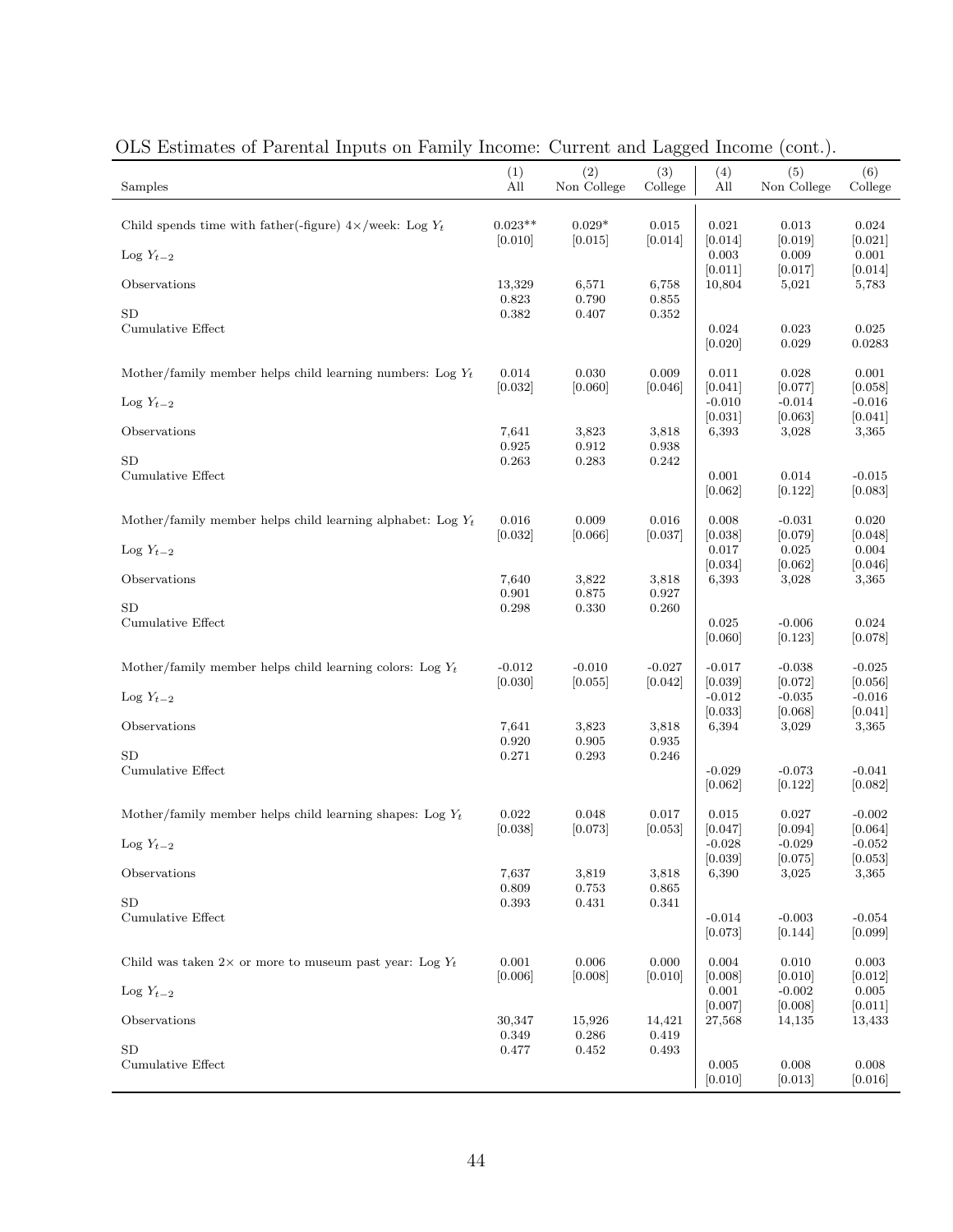| Samples                                                                           | (1)<br>All            | (2)<br>Non College  | (3)<br>College  | (4)<br>All           | (5)<br>Non College  | (6)<br>College        |
|-----------------------------------------------------------------------------------|-----------------------|---------------------|-----------------|----------------------|---------------------|-----------------------|
| Child goes on outings more than $3 \times /$ month: Log $Y_t$                     | 0.015                 | 0.016               | 0.017           | 0.024                | 0.021               | 0.037                 |
| Log $Y_{t-2}$                                                                     | [0.013]               | [0.019]             | [0.019]         | [0.016]<br>0.006     | [0.023]<br>0.010    | [0.023]<br>0.001      |
| Observations                                                                      | 13,374                | 6,587               | 6,787           | [0.014]<br>10,844    | [0.022]<br>5,033    | [0.022]<br>5,811      |
| <b>SD</b>                                                                         | 0.710<br>0.454        | 0.658<br>0.474      | 0.760<br>0.427  |                      |                     |                       |
| Cumulative Effect                                                                 |                       |                     |                 | $0.030\,$<br>[0.023] | 0.031<br>[0.035]    | 0.039<br>[0.035]      |
| Child was taken $2 \times \text{or} + \text{to}$ performance past year: Log $Y_t$ | 0.003                 | 0.006               | $-0.001$        | $-0.000$             | 0.003               | $-0.003$              |
|                                                                                   | [0.007]               | [0.009]             | [0.013]         | [0.008]              | [0.010]             | [0.015]               |
| Log $Y_{t-2}$                                                                     |                       |                     |                 | $-0.001$<br>[0.008]  | 0.009<br>[0.009]    | $-0.007$<br>[0.014]   |
| Observations                                                                      | 22,737<br>$0.230\,$   | 12,128<br>$0.180\,$ | 10,609<br>0.287 | 21,202               | 11,127              | 10,075                |
| <b>SD</b><br>Cumulative Effect $\,$                                               | $\rm 0.421$           | 0.384               | 0.452           | $-0.001$             | 0.011               | $-0.010$              |
|                                                                                   |                       |                     |                 | [0.012]              | [0.015]             | [0.020]               |
| Child spends time w/ father(-figure) at least $4 \times$ /week: Log $Y_t$         | 0.011                 | 0.012               | 0.008           | 0.006                | 0.005               | 0.006                 |
| Log $Y_{t-2}$                                                                     | [0.007]               | [0.010]             | [0.011]         | [0.009]<br>$-0.006$  | [0.012]<br>$-0.009$ | [0.013]<br>$-0.003$   |
| Observations                                                                      | 21,439                | 11,213              | 10,226          | [0.007]<br>20,087    | [0.011]<br>10,369   | [0.010]<br>9,718      |
| <b>SD</b>                                                                         | 0.746<br>0.435        | $0.715\,$<br>0.452  | 0.781<br>0.414  |                      |                     |                       |
| Cumulative Effect                                                                 |                       |                     |                 | $0.000\,$<br>[0.012] | $-0.005$<br>[0.017] | 0.002<br>[0.017]      |
| Family gets together w/ friends at least $2 \times /$ month: Log $Y_t$            | $-0.012$              | $-0.010$            | $-0.014$        | $-0.008$             | $-0.005$            | $-0.007$              |
|                                                                                   | [0.009]               | [0.012]             | [0.014]         | [0.010]              | [0.013]             | [0.015]               |
| Log $Y_{t-2}$                                                                     |                       |                     |                 | 0.012<br>[0.009]     | 0.007<br>[0.012]    | $0.027*$<br>[0.015]   |
| Observations                                                                      | 22,731<br>$\,0.555\,$ | 12,116<br>0.559     | 10,615<br>0.550 | 21,199               | 11,118              | 10,081                |
| SD<br>Cumulative Effect                                                           | 0.497                 | 0.497               | 0.498           | 0.004                | 0.002               | 0.020                 |
|                                                                                   |                       |                     |                 | [0.014]              | [0.018]             | [0.022]               |
| When watches TV, mother discusses progrs. $w/$ child: Log $Y_t$                   | $0.012*$              | 0.016               | 0.004           | $0.015*$             | $0.023**$           | 0.002                 |
| Log $Y_{t-2}$                                                                     | [0.007]               | [0.010]             | [0.011]         | [0.008]<br>0.005     | [0.011]<br>0.001    | [0.013]<br>0.009      |
| Observations                                                                      | 22,286                | 11,810              | 10,476          | [0.007]<br>20,781    | [0.010]<br>10,831   | [0.011]<br>9,950      |
| SD                                                                                | 0.813<br>$0.390\,$    | 0.774<br>0.418      | 0.856<br>0.351  |                      |                     |                       |
| Cumulative Effect                                                                 |                       |                     |                 | 0.020<br>$[0.012]*$  | 0.024<br>[0.016]    | 0.012<br>[0.017]      |
| Child spends time w/ father(-fig.) outdoors once/week: Log $Y_t$                  | $-0.001$              | $-0.003$            | 0.000           | $-0.005$             | $-0.005$            | $-0.007$              |
|                                                                                   | [0.008]               | [0.010]             | 0.013           | [0.009]              | [0.012]             | [0.015]               |
| Log $Y_{t-2}$                                                                     |                       |                     |                 | $-0.016*$<br>[0.009] | $-0.009$<br>[0.012] | $-0.027**$<br>[0.013] |
| Observations                                                                      | 21,589<br>0.566       | 11,301<br>0.557     | 10,288<br>0.576 | 20,243               | 10,456              | 9,787                 |
| SD<br>Cumulative Effect                                                           | $\,0.496\,$           | $0.497\,$           | 0.494           | $-0.021$             | $-0.014$            | $-0.033$              |
|                                                                                   |                       |                     |                 | [0.014]              | [0.018]             | [0.022]               |

#### OLS Estimates of Parental Inputs on Family Income: Current and Lagged Income (cont.).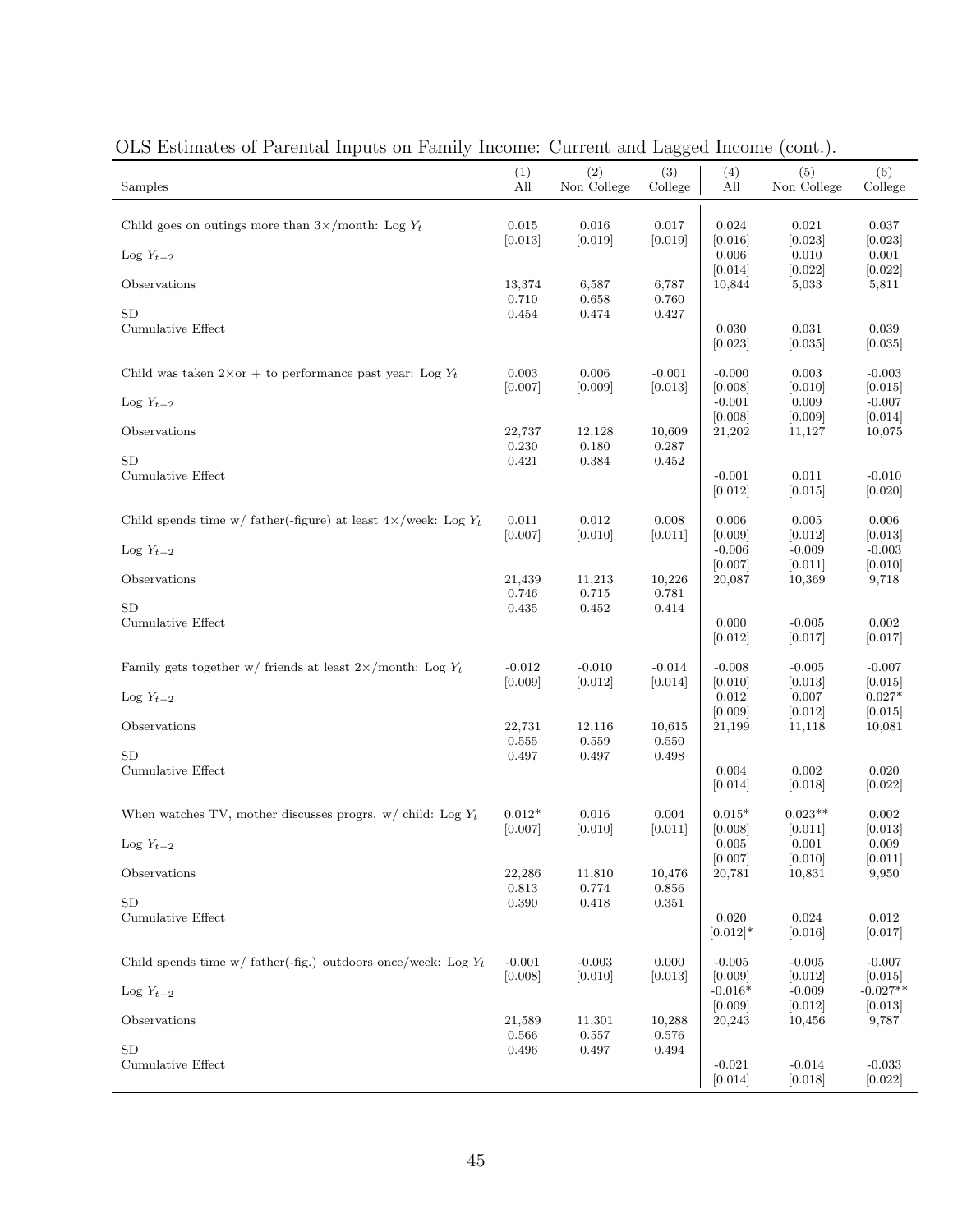| OLS Estimates of Parental Inputs on Family Income: Current and Lagged Income (cont.). |  |  |  |  |
|---------------------------------------------------------------------------------------|--|--|--|--|
|---------------------------------------------------------------------------------------|--|--|--|--|

| Samples                                                    | (1)<br>All       | (2)<br>Non College | (3)<br>College   | (4)<br>All          | (5)<br>Non College  | (6)<br>College      |
|------------------------------------------------------------|------------------|--------------------|------------------|---------------------|---------------------|---------------------|
| Child went w/ parents on an outing last month: Log $Y_t$   | $-0.007$         | 0.012              | $-0.032$         | $-0.006$            | 0.009               | $-0.026$            |
| Log $Y_{t-2}$                                              | [0.019]          | [0.023]            | [0.035]          | [0.021]<br>0.009    | [0.027]<br>$-0.010$ | [0.038]<br>0.026    |
|                                                            |                  |                    |                  | [0.019]             | [0.025]             | [0.034]             |
| Observations                                               | 11,114<br>0.384  | 5,904<br>0.339     | 5,210<br>0.435   | 10,878              | 5,777               | 5,101               |
| SD                                                         | 0.486            | 0.473              | 0.496            |                     |                     |                     |
| Cumulative Effect                                          |                  |                    |                  | 0.003<br>[0.032]    | $-0.001$<br>[0.042] | $-0.001$<br>[0.061] |
| Child worked w/ parents on schoolwork last week: Log $Y_t$ | $-0.007$         | 0.007              | $-0.028$         | 0.002               | 0.012               | $-0.016$            |
| Log $Y_{t-2}$                                              | [0.017]          | [0.023]            | [0.029]          | [0.019]<br>0.014    | [0.026]<br>$-0.010$ | [0.032]<br>0.036    |
|                                                            |                  |                    |                  | [0.019]             | [0.025]             | [0.032]             |
| Observations                                               | 11,103<br>0.362  | 5,909<br>0.388     | 5,194<br>0.333   | 10,865              | 5,782               | 5,083               |
| <b>SD</b>                                                  | 0.481            | $0.487\,$          | 0.471            |                     |                     |                     |
| Cumulative Effect                                          |                  |                    |                  | 0.016<br>[0.031]    | 0.003<br>[0.042]    | 0.021<br>[0.052]    |
|                                                            |                  |                    |                  |                     |                     |                     |
| Child went $w/$ parents to movies last month: Log $Y_t$    | 0.002<br>[0.000] | 0.008<br>[0.026]   | 0.006<br>[0.030] | 0.003<br>[0.020]    | 0.011<br>[0.029]    | $-0.006$<br>[0.033] |
| Log $Y_{t-2}$                                              |                  |                    |                  | 0.002               | 0.017               | $-0.032$            |
| Observations                                               | 11,131           | 5,912              | 5,219            | [0.018]<br>10,895   | [0.025]<br>5,785    | [0.031]<br>5,110    |
|                                                            | 0.384            | 0.338              | 0.437            |                     |                     |                     |
| <b>SD</b><br>Cumulative Effect                             | 0.486            | 0.473              | 0.496            | 0.005               | 0.029               | $-0.037$            |
|                                                            |                  |                    |                  | [0.031]             | [0.044]             | [0.051]             |
| Child went w/ parents to dinner last month: Log $Y_t$      | 0.002            | $-0.004$           | 0.011            | 0.005               | $-0.005$            | 0.014               |
|                                                            | [0.018]          | [0.025]            | [0.029]          | [0.020]             | [0.029]             | [0.032]             |
| Log $Y_{t-2}$                                              |                  |                    |                  | 0.002<br>[0.019]    | $-0.002$<br>[0.026] | 0.001<br>[0.029]    |
| Observations                                               | 11,149           | 5,920              | 5,229            | 10,912              | 5,792               | 5,120               |
| <b>SD</b>                                                  | 0.688<br>0.463   | 0.648<br>0.478     | 0.734<br>0.442   |                     |                     |                     |
| Cumulative Effect                                          |                  |                    |                  | 0.008               | $-0.007$            | 0.015               |
|                                                            |                  |                    |                  | [0.031]             | [0.044]             | [0.049]             |
| Child did things $w/$ parents last week: Log $Y_t$         | $-0.019$         | $-0.015$           | $-0.012$         | $-0.020$            | $-0.012$            | $-0.012$            |
| $\text{Log } Y_{t-2}$                                      | [0.019]          | [0.024]            | [0.034]          | [0.022]<br>$-0.000$ | [0.029]<br>0.008    | [0.038]<br>$-0.002$ |
|                                                            |                  |                    |                  | [0.019]             | 0.026               | [0.035]             |
| Observations                                               | 11,114<br>0.508  | 5,915<br>0.499     | 5,199<br>0.519   | 10,877              | 5,787               | 5,090               |
| <b>SD</b>                                                  | 0.500            | 0.500              | 0.500            |                     |                     |                     |
| Cumulative Effect                                          |                  |                    |                  | $-0.020$<br>[0.033] | $-0.005$<br>[0.044] | $-0.013$<br>[0.059] |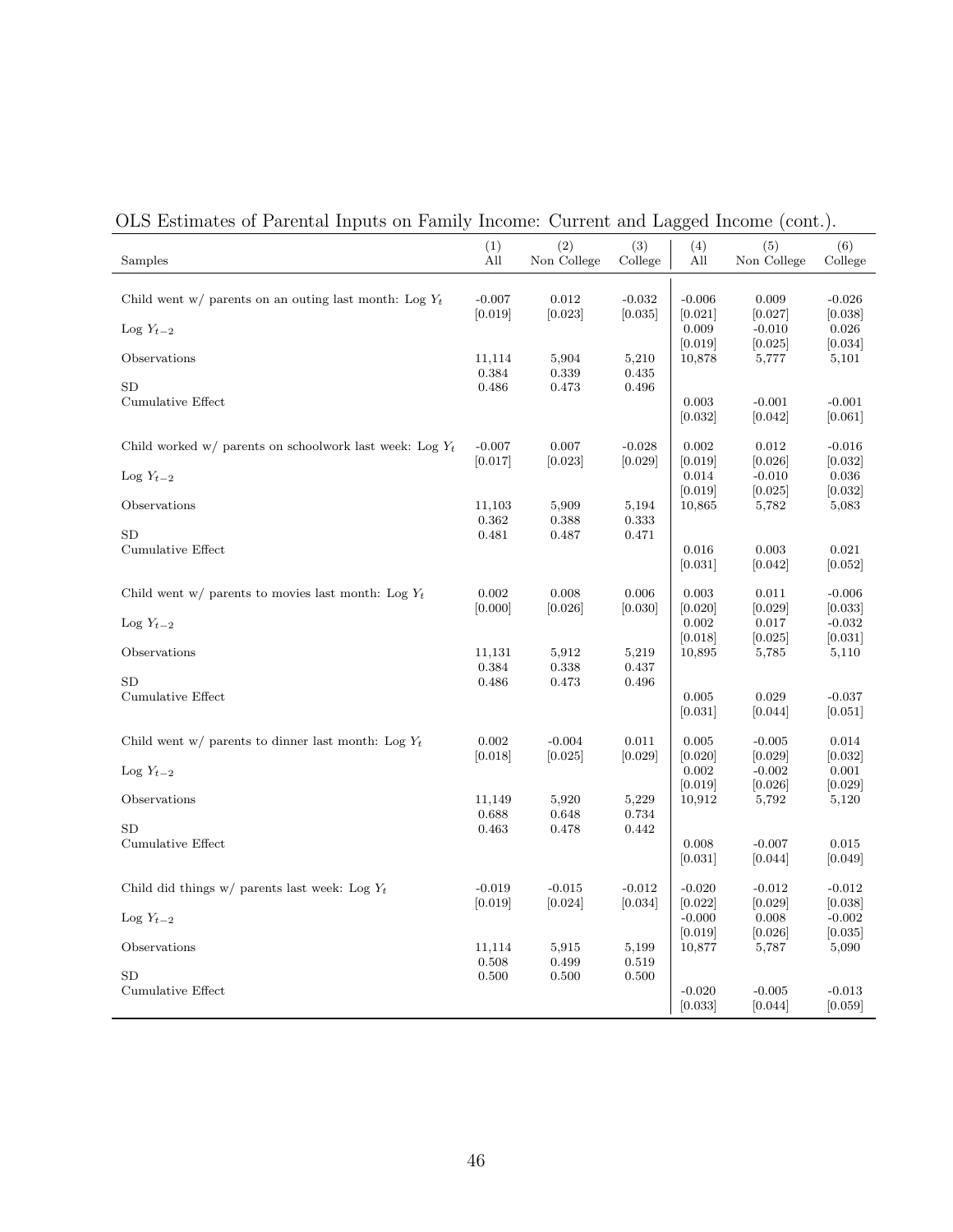|                                                       | $\cdot$          |                                  |                         | $\sim$                   |                                  |                  |
|-------------------------------------------------------|------------------|----------------------------------|-------------------------|--------------------------|----------------------------------|------------------|
| Samples                                               | (1)<br>All       | $\left( 2\right)$<br>Non College | $^{\rm (3)}$<br>College | $\left( 4\right)$<br>All | $\left( 5\right)$<br>Non College | (6)<br>College   |
| Child went with parents shopping last mont: Log $Y_t$ | 0.012<br>[0.016] | 0.025<br>[0.023]                 | $-0.001$<br>[0.026]     | 0.020<br>[0.019]         | 0.034<br>[0.027]                 | 0.007<br>[0.029] |
| $\text{Log } Y_{t-2}$                                 |                  |                                  |                         | 0.010<br>[0.016]         | 0.015<br>[0.023]                 | 0.005<br>[0.027] |
| <b>Observations</b>                                   | 11,194<br>0.792  | 5,955<br>0.793                   | 5,239<br>0.790          | 10,955                   | 5,827                            | 5,128            |
| <b>SD</b><br>Cumulative Effect                        | 0.406            | 0.405                            | 0.407                   | 0.030<br>[0.029]         | 0.049<br>[0.041]                 | 0.012<br>[0.047] |

OLS Estimates of Parental Inputs on Family Income: Current and Lagged Income (cont.).

Note: The table presents OLS estimates of parental inputs on family disposable income. The controls included in regressions and not presented in the table include the following: a set of observable family time varying characteristics (family size, current state of residence, an indicator for whether the family lives in a big city, mother's marital status, indicators for the number of sibling the child has and for the total number of children in family). We include interactions of the following variables with year effects: child's race, state of residence, residence in big city, maternal AFQT, and education of maternal grandmother and grandfather. We include the following fixed effects: year, age of the child, and child fixed effects. The unit of observation is child-year.

The standard errors are clustered by mother. \*\*\* Significant at the 1% level; \*\* Significant at the 5% level; \* Significant at the 10% level.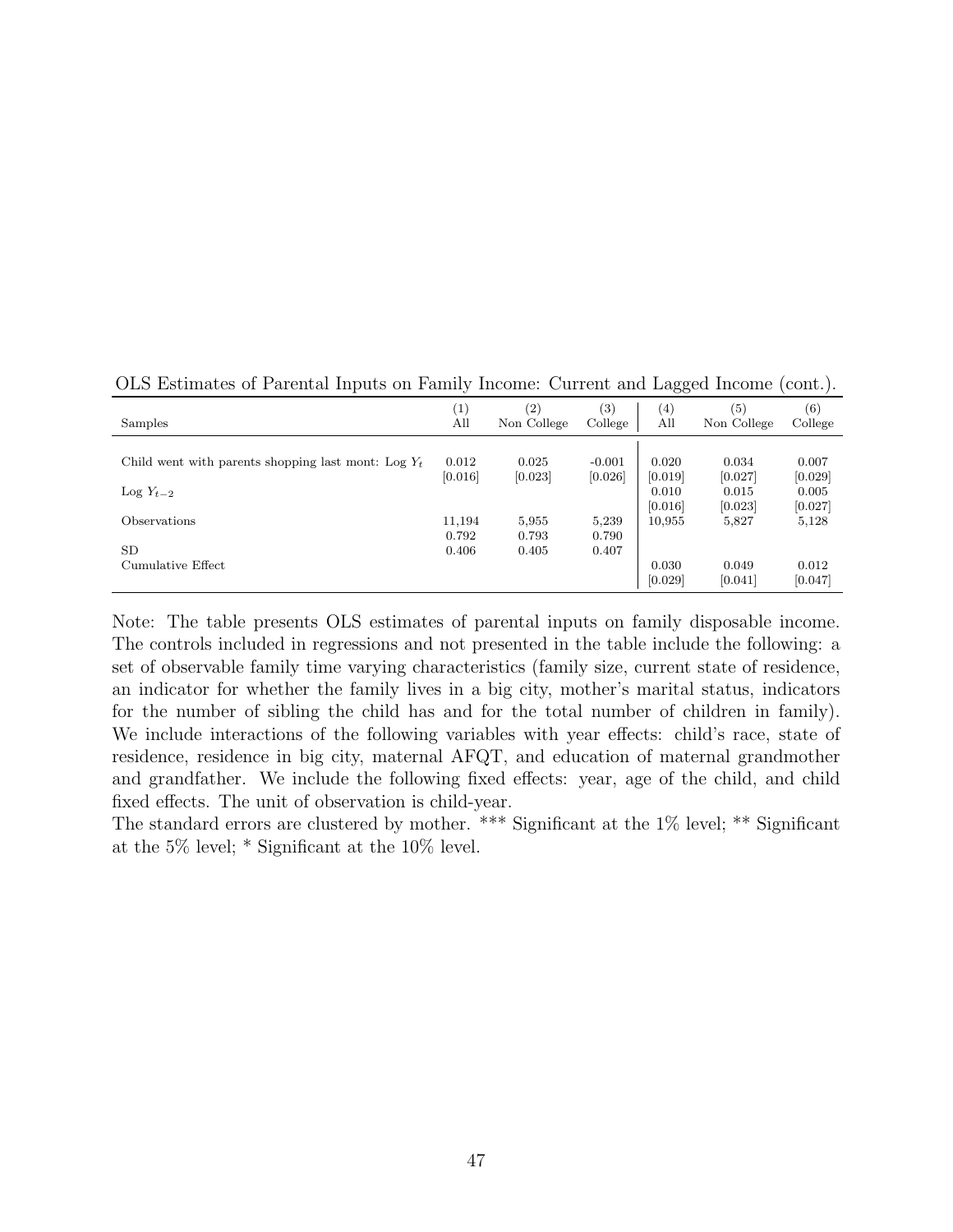|                                     | (1)          | (2)                      | (3)                  | (4)     | (5)        |
|-------------------------------------|--------------|--------------------------|----------------------|---------|------------|
|                                     | <b>HOME</b>  | Cognitive<br>Stimulation | Emotional<br>Support | Time    | Goods      |
|                                     |              |                          | Panel A: Non Black   |         |            |
| Insurance permanent shock $(\phi)$  | 0.117        | $0.073\,$                | 0.087                | 0.077   | 0.069      |
|                                     | $(0.054)$ ** | (0.054)                  | (0.059)              | (0.051) | (0.046)    |
| Insurance transitory shock $(\psi)$ | 0.006        | 0.036                    | $-0.002$             | 0.044   | 0.042      |
|                                     | (0.044)      | (0.039)                  | (0.048)              | (0.042) | (0.038)    |
|                                     |              |                          | Panel B: Black       |         |            |
| Insurance permanent shock $(\phi)$  | 0.151        | 0.179                    | $-0.052$             | 0.008   | 0.056      |
|                                     | $(0.088)^*$  | $(0.104)^*$              | (0.096)              | (0.080) | (0.071)    |
| Insurance transitory shock $(\psi)$ | $-0.010$     | $-0.023$                 | 0.106                | 0.086   | 0.059      |
|                                     | (0.075)      | (0.072)                  | (0.076)              | (0.055) | (0.053)    |
|                                     |              |                          | Panel C: Boys        |         |            |
| Insurance permanent shock $(\phi)$  | 0.067        | 0.046                    | 0.060                | 0.055   | 0.032      |
|                                     | (0.059)      | (0.065)                  | (0.064)              | (0.065) | (0.053)    |
| Insurance transitory shock $(\psi)$ | 0.070        | 0.046                    | 0.060                | 0.039   | 0.069      |
|                                     | (0.057)      | (0.053)                  | (0.058)              | (0.053) | (0.046)    |
|                                     |              |                          | Panel D: Girls       |         |            |
| Insurance permanent shock $(\phi)$  | 0.045        | 0.173                    | 0.035                | 0.034   | 0.102      |
|                                     | (0.069)      | $(0.080)$ **             | (0.077)              | (0.062) | $(0.058)*$ |
| Insurance transitory shock $(\psi)$ | 0.058        | $-0.009$                 | 0.000                | 0.043   | 0.027      |
|                                     | (0.055)      | (0.049)                  | (0.058)              | (0.050) | (0.042)    |

<span id="page-49-0"></span>Table A.5: Minimum Distance Estimates: Transmission of Income Shocks to Parental Inputs (by race and gender).

Note: This table reports diagonally weighted minimum distance estimates of the partial insurance coefficients for permanent and transitory income shocks. Asymptotic standard errors in parenthesis (computed as suggested in Chamberlain, 1984). \*, \*\*\*, \*\*\* significant at 10%, 5% and 1%, respectively.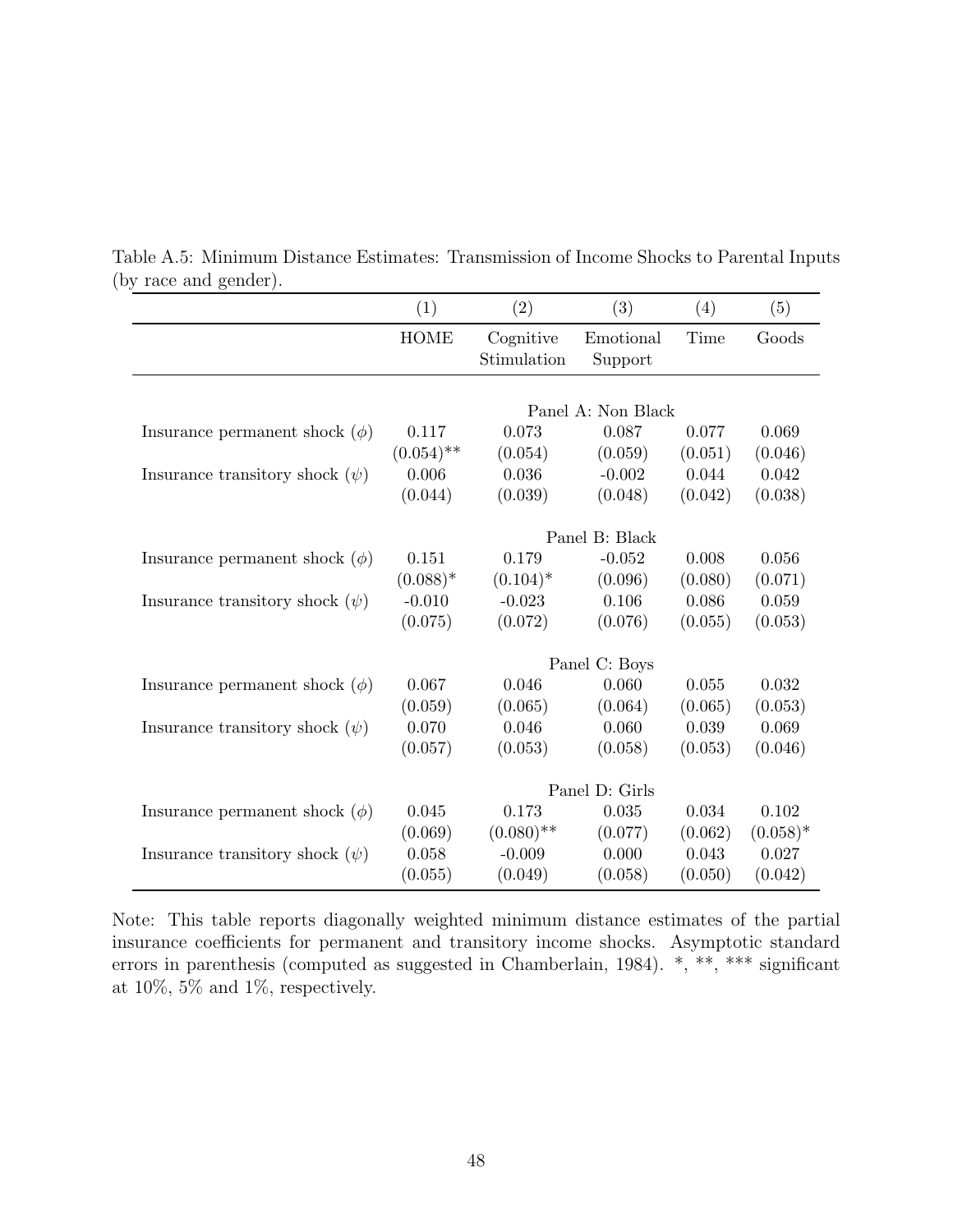|                                                           | (1)           | $\left( 2\right)$ | $\left( 3\right)$ |
|-----------------------------------------------------------|---------------|-------------------|-------------------|
| Sample                                                    | All           | College           | HS/Dropout        |
|                                                           |               |                   |                   |
| Variance of permanent shock $(\sigma_n^2)$                | 0.087         | 0.071             | 0.099             |
|                                                           | $(0.009)$ *** | $(0.011)$ ***     | $(0.014)$ ***     |
| Variance of transitory shock $(\sigma_{\varepsilon}^2)$   | 0.199         | 0.162             | 0.238             |
|                                                           | $(0.010)$ *** | $(0.011)$ ***     | $(0.017)$ ***     |
| Insurance permanent shock $(\phi)$                        | 0.059         | $-0.006$          | 0.105             |
|                                                           | (0.044)       | (0.063)           | (0.070)           |
| Insurance transitory shock $(\psi)$                       | 0.063         | 0.030             | 0.083             |
|                                                           | (0.038)       | (0.052)           | (0.060)           |
| Variance of unobserved heterogeneity $(\sigma_{\xi}^2)$   | 0.083         | 0.059             | 0.100             |
|                                                           | $(0.012)$ *** | $(0.014)$ ***     | $(0.021)$ ***     |
| Variance of measurement error in inputs $(\sigma_{ua}^2)$ | 0.333         | 0.291             | 0.375             |
|                                                           | $(0.015)$ *** | $(0.016)$ ***     | $(0.026)$ ***     |

<span id="page-50-0"></span>Table A.6: Minimum Distance Estimates: Transmission of Income Shocks to Parental Inputs (HOME score).

Note: This table reports diagonally weighted minimum distance estimates of the partial insurance coefficients for permanent and transitory income shocks. Asymptotic standard errors in parenthesis (computed as suggested in Chamberlain, 1984). \*, \*\*\* significant at 10%, 5% and 1%, respectively.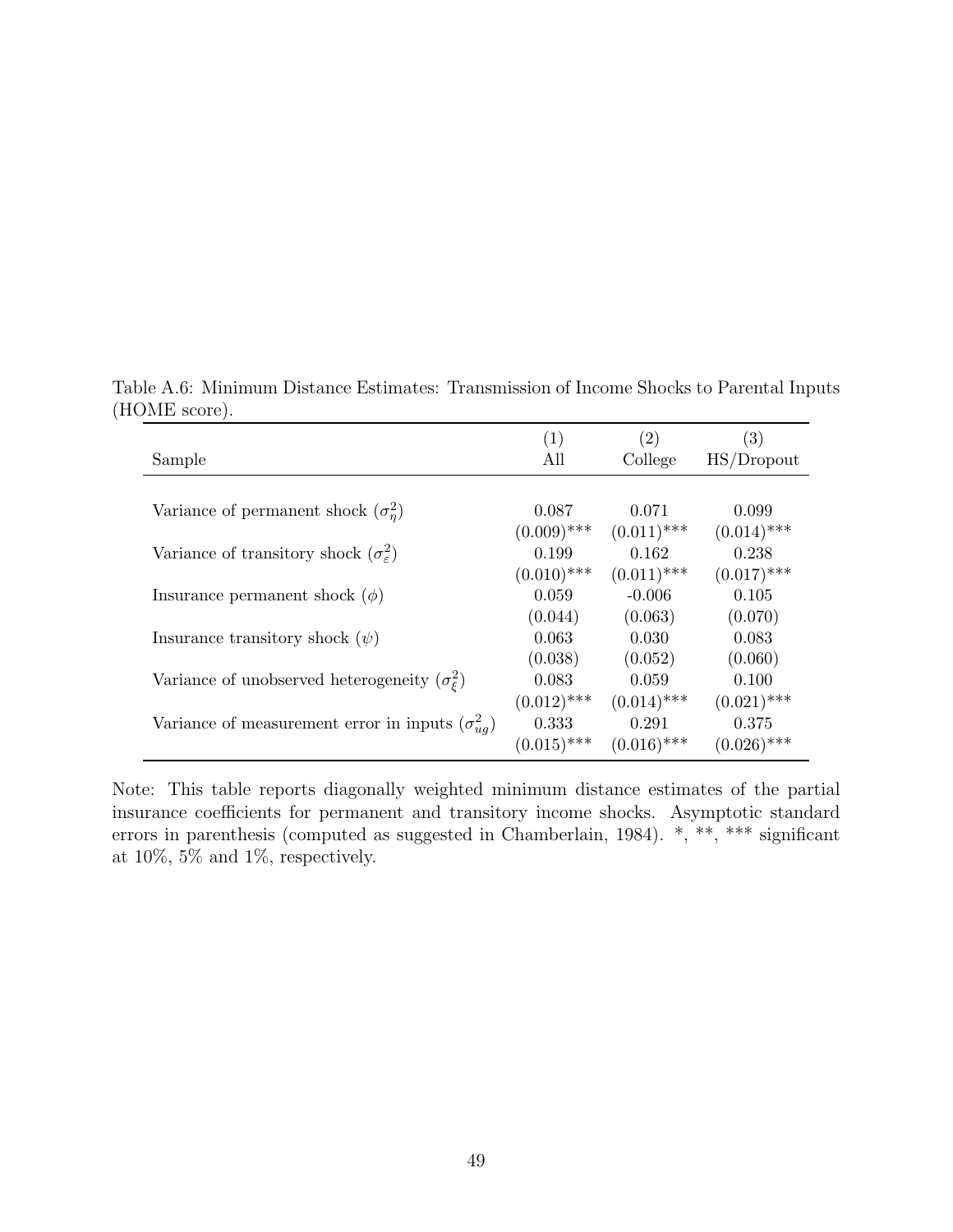|                                   | (1)         | (2)                                       | (3)                  | (4)          | (5)              |
|-----------------------------------|-------------|-------------------------------------------|----------------------|--------------|------------------|
|                                   | <b>HOME</b> | Cognitive<br>Stimulation                  | Emotional<br>Support | Time         | Goods            |
|                                   |             |                                           |                      |              |                  |
|                                   |             |                                           | Panel A: All Sample  |              |                  |
| Insurance permanent shock $\phi$  | 0.196       | 0.1033                                    | 0.087                | 0.156        |                  |
| Ages $0-7$                        | $(0.119)^*$ | 0.1088                                    | (0.118)              | (0.140)      | 0.0799<br>0.0726 |
| Ages $8-15$                       | 0.087       | 0.1556                                    | 0.115                | 0.045        | 0.1477           |
|                                   | (0.062)     | 0.1394                                    | (0.128)              | (0.060)      | $(0.072)$ **     |
| Insurance transitory shock $\psi$ |             |                                           |                      |              |                  |
| Ages $0-7$                        | $-0.036$    | $-0.0125$                                 | 0.015                | 0.025        | $-0.0290$        |
|                                   | (0.087)     | 0.0780                                    | (0.092)              | (0.089)      | 0.0668           |
| Ages $8-15$                       | 0.037       | $-0.0004$                                 | $-0.017$             | 0.041        | 0.0163           |
|                                   | (0.034)     | 0.0480                                    | (0.055)              | (0.034)      | 0.0335           |
|                                   |             | Panel B: Mother attended some college     |                      |              |                  |
| Insurance permanent shock $\phi$  |             |                                           |                      |              |                  |
| Ages $0-7$                        | $-0.025$    | $-0.279$                                  | 0.003                | 0.052        | 0.102            |
|                                   | (0.094)     | (0.247)                                   | (0.112)              | (0.153)      | (0.133)          |
| Ages $8-15$                       | 0.058       | 0.036                                     | $-0.072$             | $-0.003$     | 0.047            |
|                                   | (0.125)     | (0.098)                                   | (0.202)              | (0.091)      | (0.069)          |
| Insurance transitory shock $\psi$ |             |                                           |                      |              |                  |
| Ages $0-7$                        | 0.000       | 0.071                                     | $-0.022$             | 0.003        | $-0.060$         |
|                                   | (0.098)     | (0.134)                                   | (0.115)              | (0.110)      | (0.108)          |
| Ages $8-15$                       | 0.003       | 0.080                                     | 0.015                | 0.004        | $0.055\,$        |
|                                   | (0.057)     | (0.052)                                   | (0.076)              | (0.056)      | (0.044)          |
|                                   |             | Panel C: Mother is HS graduate or dropout |                      |              |                  |
| Insurance permanent shock $\phi$  |             |                                           |                      |              |                  |
| Ages $0-7$                        | 0.341       | 0.429                                     | 0.246                | 0.394        | 0.079            |
|                                   | $(0.190)^*$ | $(0.250)*$                                | (0.235)              | $(0.202)$ ** | (0.103)          |
| Ages $8-15$                       | 0.170       | $0.102\,$                                 | 0.174                | 0.135        | 0.225            |
|                                   | $(0.099)^*$ | (0.104)                                   | (0.141)              | (0.108)      | $(0.118)^*$      |
| Insurance transitory shock $\psi$ |             |                                           |                      |              |                  |
| Ages $0-7$                        | $-0.019$    | $-0.073$                                  | $-0.019$             | $-0.050$     | $-0.010$         |
|                                   | (0.118)     | (0.113)                                   | (0.142)              | (0.115)      | (0.083)          |
| Ages $8-15$                       | 0.010       | 0.037                                     | $-0.007$             | 0.041        | 0.000            |
|                                   | (0.048)     | (0.042)                                   | (0.065)              | (0.043)      | (0.046)          |

<span id="page-51-0"></span>Table A.7: Minimum Distance Estimates: Transmission of Income Shocks to Parental Inputs.

Note: This table reports diagonally weighted minimum distance estimates of the partial insurance coefficients for permanent and transitory income shocks. Asymptotic standard errors in parenthesis (computed as suggested in Chamberlain, 1984). \*, \*\*\*, \*\*\* significant at 10%, 5% and 1%, respectively.  $50$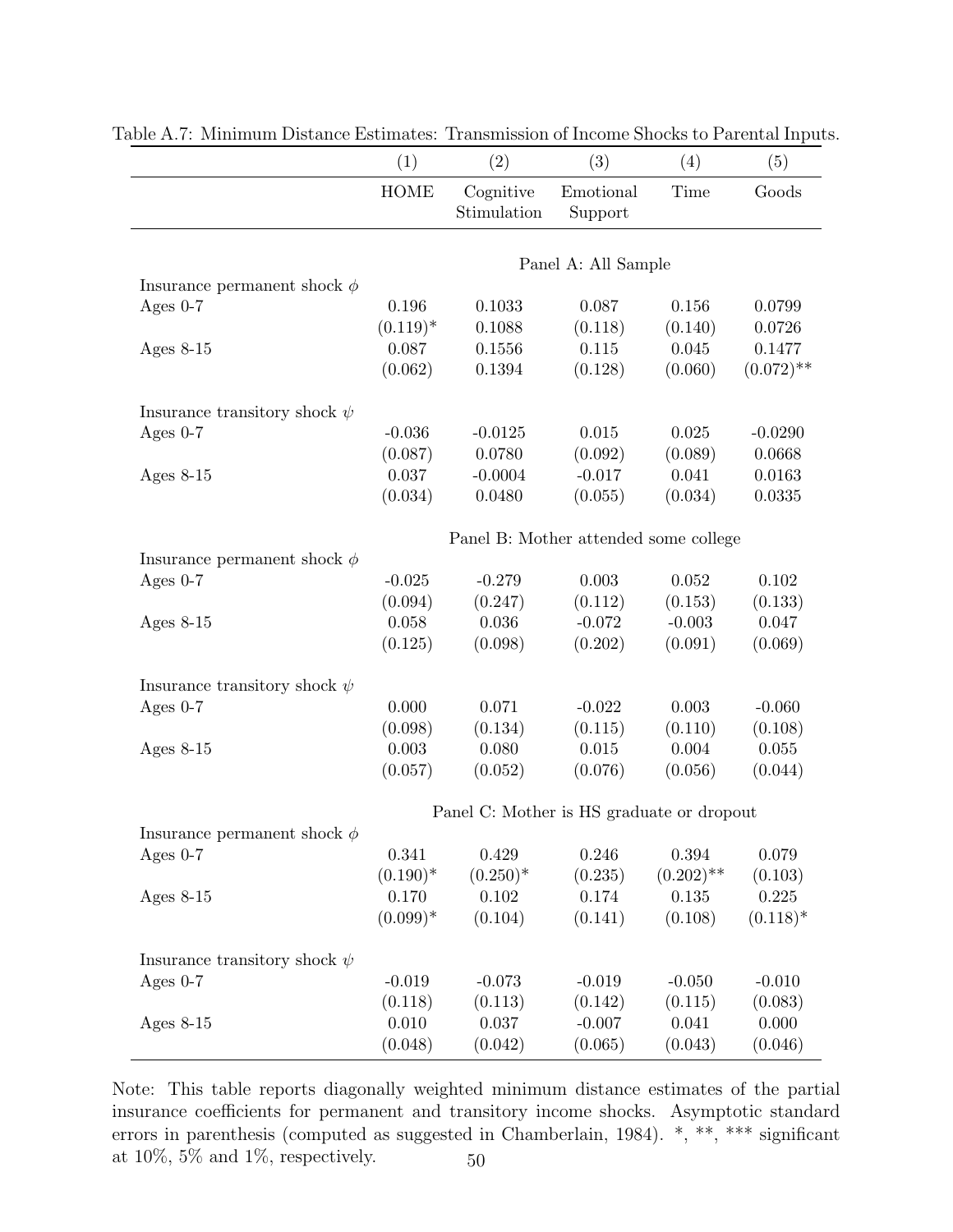|                          | (1)         | (2)          |
|--------------------------|-------------|--------------|
| Young                    | Ages $0-5$  | Ages $0-9$   |
| Old                      | Ages $6-15$ | Ages $10-15$ |
|                          |             |              |
| Permanent Shocks         |             |              |
| Young                    | 0.143       | 0.173        |
|                          | (0.118)     | $(0.092)^*$  |
| Old                      | 0.107       | 0.119        |
|                          | $(0.059)*$  | (0.102)      |
| <b>Transitory Shocks</b> |             |              |
| Young                    | $-0.020$    | $-0.020$     |
|                          | (0.082)     | (0.068)      |
| Old                      | 0.033       | 0.010        |
|                          | (0.036)     | (0.043)      |

<span id="page-52-0"></span>Table A.8: Minimum Distance Estimates: Transmission of Income Shocks to Parental Inputs: HOME score.

Note: This table reports diagonally weighted minimum distance estimates of the partial insurance coefficients for permanent and transitory income shocks. Asymptotic standard errors in parenthesis (computed as suggested in Chamberlain, 1984). \*, \*\*, \*\*\* significant at 10%, 5% and 1%, respectively.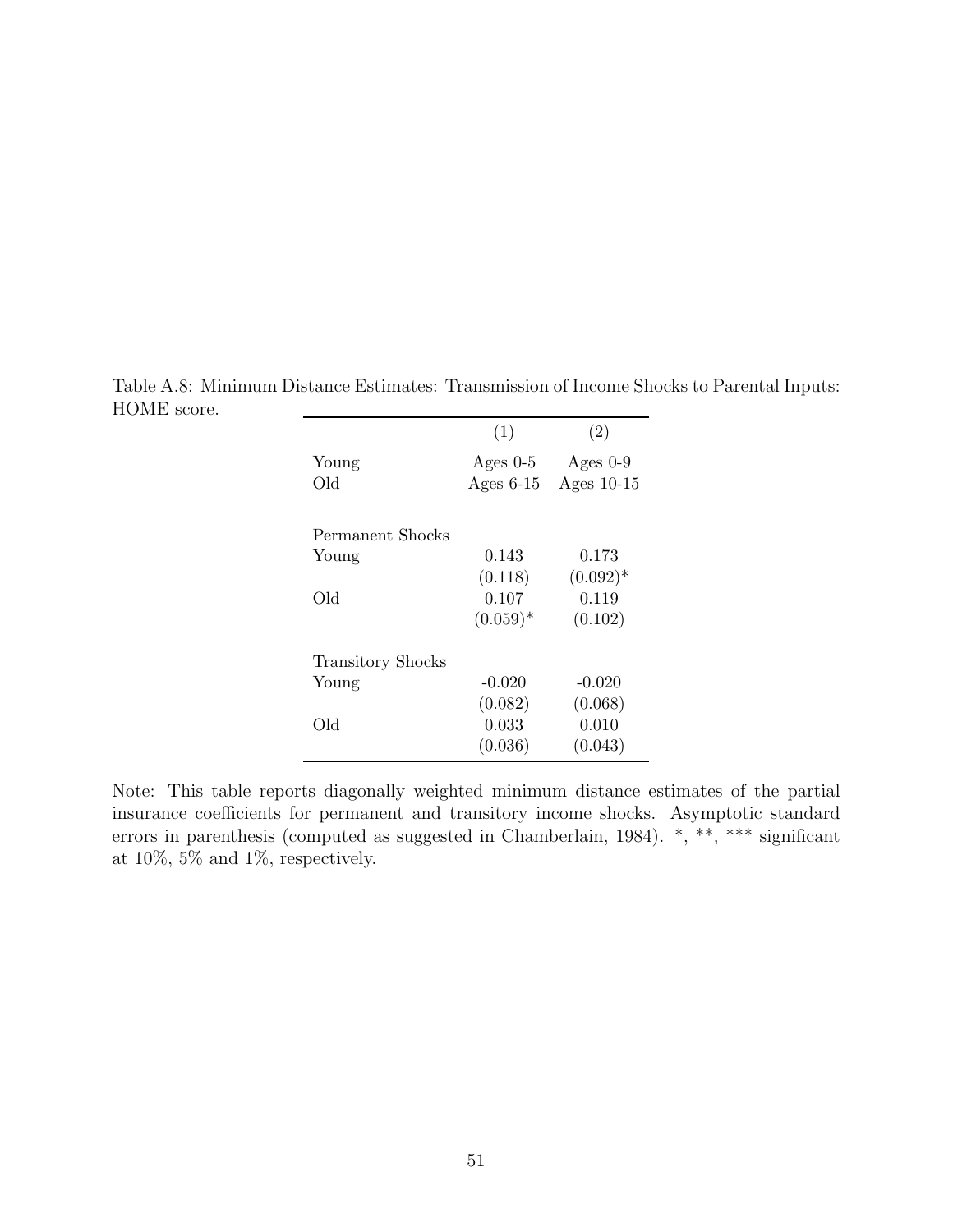<span id="page-53-0"></span>

|                                              | $\widehat{\Xi}$                                 | $\widehat{\odot}$                               | $\widehat{\mathbf{G}}$                                   | $\widehat{A}$                                              | $\widehat{G}$                             | $\widehat{\mathfrak{s}}$                                      | $\widetilde{C}$              | $\circledS$                                                                  |
|----------------------------------------------|-------------------------------------------------|-------------------------------------------------|----------------------------------------------------------|------------------------------------------------------------|-------------------------------------------|---------------------------------------------------------------|------------------------------|------------------------------------------------------------------------------|
|                                              |                                                 | Married                                         |                                                          |                                                            | Not Married                               |                                                               | $Low$ Ins                    | High Ins                                                                     |
| Sample                                       | 깈                                               | College                                         | HS/Dropout                                               | 긥                                                          | College                                   | $HS/D$ ropout                                                 |                              | 급                                                                            |
| Panel A: All ages                            |                                                 |                                                 |                                                          |                                                            |                                           |                                                               |                              |                                                                              |
| Insurance permanent shock $(\phi)$           | 0.020                                           | 0.040                                           | 0.011                                                    | 120.0                                                      | $\!0.041$                                 | 0.141                                                         | 0.099                        |                                                                              |
|                                              | $\left(0.064\right)$ $\left(0.055\right)$       | $\begin{array}{c} (0.082) \\ 0.008 \end{array}$ | $\begin{array}{c} 0.097 \\ 0.089 \end{array}$            | $(0.069)$<br>0.080                                         | $\left(0.102\right)$ $\left(0.034\right)$ | $\left(0.100\right)$ $\left(0.102\right)$                     |                              | $\begin{array}{c} 0.117 \\ (0.104) \\ 0.027 \end{array}$                     |
| Insurance transitory shock $(\psi)$          |                                                 |                                                 |                                                          |                                                            |                                           |                                                               |                              |                                                                              |
|                                              | (0.051)                                         | (0.071)                                         | (0.086)                                                  | (0.059)                                                    | (0.079)                                   | (0.085)                                                       | $(0.097)$<br>0.114<br>0.092) | (0.085)                                                                      |
| Permanent Shocks $(\phi)$<br>Panel B: By Age |                                                 |                                                 |                                                          |                                                            |                                           |                                                               |                              |                                                                              |
| Ages $0-7$                                   | 0.009                                           | $-0.034$                                        |                                                          |                                                            | 0.002                                     |                                                               | 0.339                        |                                                                              |
|                                              | $\begin{array}{c} (0.125) \\ 0.131 \end{array}$ | (0.170)                                         | $\begin{array}{c} 0.100 \\ (0.234) \\ 0.121 \end{array}$ | $\begin{array}{c} 0.280 \\ (0.159)^* \\ 0.151 \end{array}$ |                                           | $\begin{array}{c} 0.502 \\ (0.251)^{**} \\ 0.199 \end{array}$ | $(0.173)^\ast$               | $\begin{array}{c} 0.128 \\ (0.164) \\ 0.147 \\ 0.147 \\ (0.110) \end{array}$ |
| Ages 8-15                                    |                                                 | $-0.033$                                        |                                                          |                                                            | $(0.129)$<br>$0.011$                      |                                                               | 0.035                        |                                                                              |
|                                              | (0.169)                                         | (0.182)                                         | (0.217)                                                  | (0.099)                                                    | (0.144)                                   | $(0.112)^*$                                                   | (0.073)                      |                                                                              |
| Transitory Shocks $(\psi)$                   |                                                 |                                                 |                                                          |                                                            |                                           |                                                               |                              |                                                                              |
| Ages 0-7                                     | 0.010                                           | $-0.014$                                        | $0.001\,$                                                | $-0.011$                                                   | 0.040                                     | $-0.049$                                                      | $-0.103$                     | $-0.012$                                                                     |
|                                              | (0.111)                                         | (0.140)                                         | (0.214)                                                  | (0.103)                                                    | (0.133)                                   | 0.1306                                                        | (0.106)                      | (0.132)                                                                      |
| Ages 8-15                                    | $-0.004$                                        | 0.083                                           | $-0.001$                                                 | $-0.005$                                                   | $-0.031$                                  | 0.036                                                         | 0.052                        | 0.016                                                                        |
|                                              | (0.059)                                         | (0.073)                                         | (0.081)                                                  | (0.055)                                                    | (160.0)                                   | 0.0603                                                        | 0.0407                       | (0.059)                                                                      |

Table A.9: Sensitivity Analysis: Marital Status of Mothers and State Welfare Policy. Table A.9: Sensitivity Analysis: Marital Status of Mothers and State Welfare Policy.

Note: This table reports diagonally weighted minimum distance estimates of the partial insurance coefficients for permanent and transitory income shocks. Asymptotic standard errors in parenthesis (computed as suggested in Note: This table reports diagonally weighted minimum distance estimates of the partial insurance coefficients for permanent and transitory income shocks. Asymptotic standard errors in parenthesis (computed as suggested in Chamberlain, 1984).  $*,$ \*\*, \*\*\* significant at  $10\%$ , 5% and  $1\%$ , respectively. Note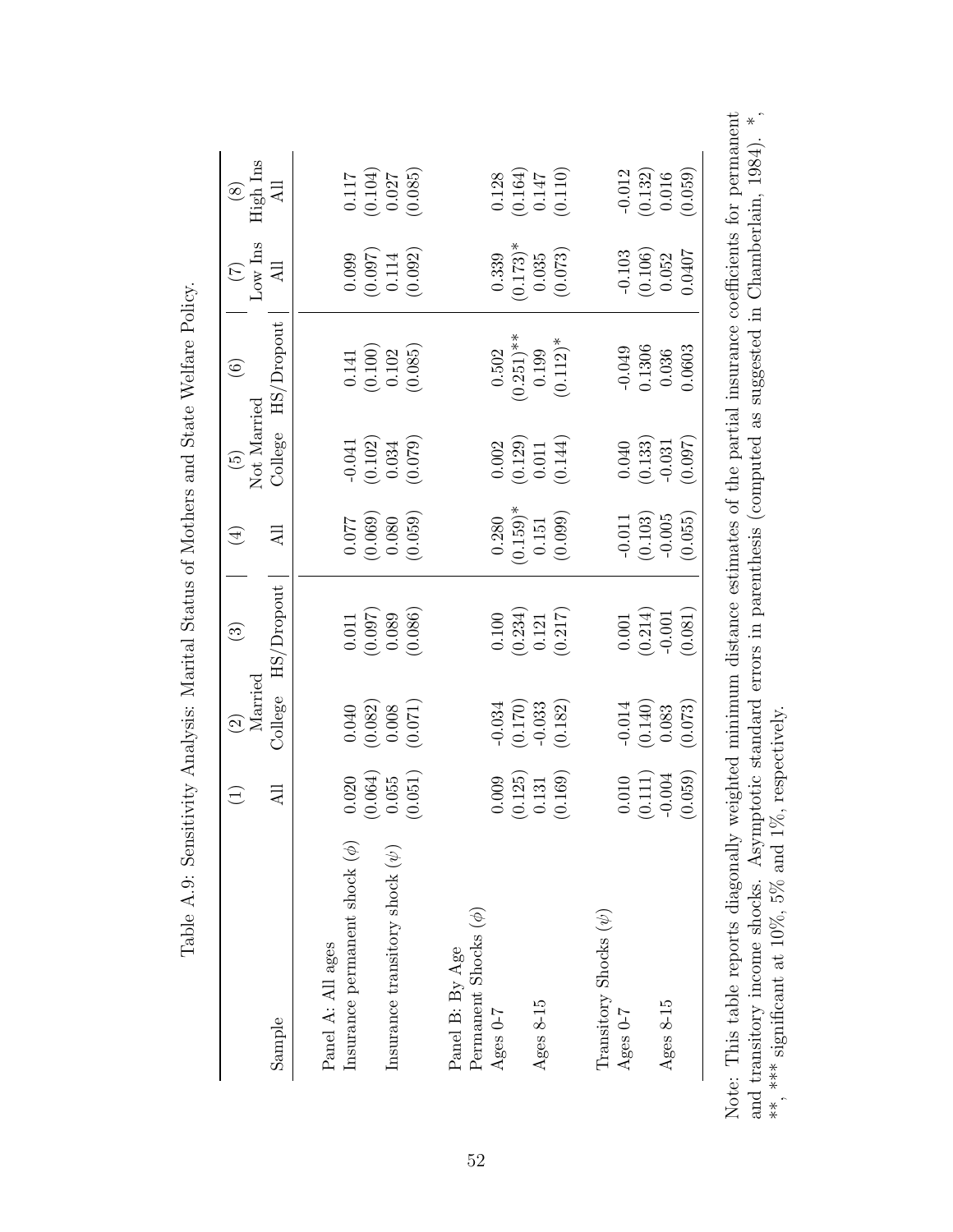## <span id="page-54-0"></span>B Model

Consider a "one parent-one child" family in a partial equilibrium framework. The parent has to decide how to divide (stochastic) income in each period among several alternatives: allocate resources to his own consumption,  $c_t$ , to the child's specific goods,  $g_t$ , and the amount of the risk-free asset to leave for the next period,  $A_{t+1}$ , with real return r. Parent's consumption good is the numeraire and  $q_t$  is the relative price of child's goods. We assume that labor supply of parent is inelastic. Parent's within period utility is  $u(c_t, h_t)$ , where  $c_t$ are goods consumed by the parent and  $h_t$  is child's human capital at the end of t years of life.<sup>[39](#page-54-1)</sup> The parent is altruistic and he/she cares about child's welfare in each period, which is a function of her human capital in the end of period,  $h_t$ . In turn, the human capital at age t,  $h_t$  depends on previous stock  $h_{t-1}$  and current investment,

<span id="page-54-2"></span>
$$
h_t = f(g_t, h_{t-1}).
$$
\n(B.1)

The child leaves parental house at age  $T + 1$  and there is no depreciation in child's human capital between periods. While living with parents, the child does not make any decision and parent's decisions of investments are based on altruism.

Assets evolve according to the usual intertemporal budget constraint

<span id="page-54-3"></span>
$$
A_{t+1} = (1+r) [A_t + y_t - c_t - q_t g_t]
$$
 (B.2)

where  $y_t$  is the family's disposable income (including earnings and transfers). The bequests must be nonnegative,  $A_{T+1} \geq 0$ .

Keeping implicit preferences shocks and characteristics of the family that affect preferences and the production of child's human capital, such as parental education and demographic characteristics as number and age of children, the parent of a  $t$  years old child maximizes expected utility subject to the skill formation technology and inter-temporal budget constraint  $(B.1)$  and  $(B.2)$ , respectively<sup>[40](#page-54-4)</sup>:

$$
V^{t}(A_{t}, h_{t-1}, t) = \max_{c_{t}, g_{t}, A_{t+1}} \left\{ u(c_{t}, h_{t}) + \beta E_{t} V^{t+1}(A_{t+1}, h_{t}, t+1) \right\}
$$

where  $E_t$  is the expectations operator associated with the probability distribution of future variables that are uncertain conditional on the information available at year  $t$ , that is, future prices, interest rates and income. Let  $u_c(t) = \frac{\partial u(c_t, h_t)}{\partial c_t}$ ,  $u_h(t) = \frac{\partial u(c_t, h_t)}{\partial h_t}$ , then the first order conditions of this optimization problem for  $c$  and  $g$  are, respectively:

<span id="page-54-5"></span>
$$
E_t \left[ u_c(t) - \beta (1+r) \frac{\partial V^{t+1}(\cdot)}{\partial A_{t+1}} \right] = 0
$$
 (B.3)

$$
E_t \left[ u_h(t) \frac{\partial h_t}{\partial g_t} + \beta \frac{\partial V^{t+1} \left( . \right)}{\partial h_t} \frac{\partial h_t}{\partial g_t} - q_t \beta \left( 1 + r \right) \frac{\partial V^{t+1} \left( . \right)}{\partial A_{t+1}} \right] = 0. \tag{B.4}
$$

<span id="page-54-4"></span><span id="page-54-1"></span><sup>39</sup>In this formulation, human capital is similar accumulation of stock.

 $40$ Throughout the discussion, period t and age t are used interchangeable, as we are not modelling family formation, but only time and expenditures choices while young children are living with parents. Fertility decisions are accounted for by observable taste-shifters.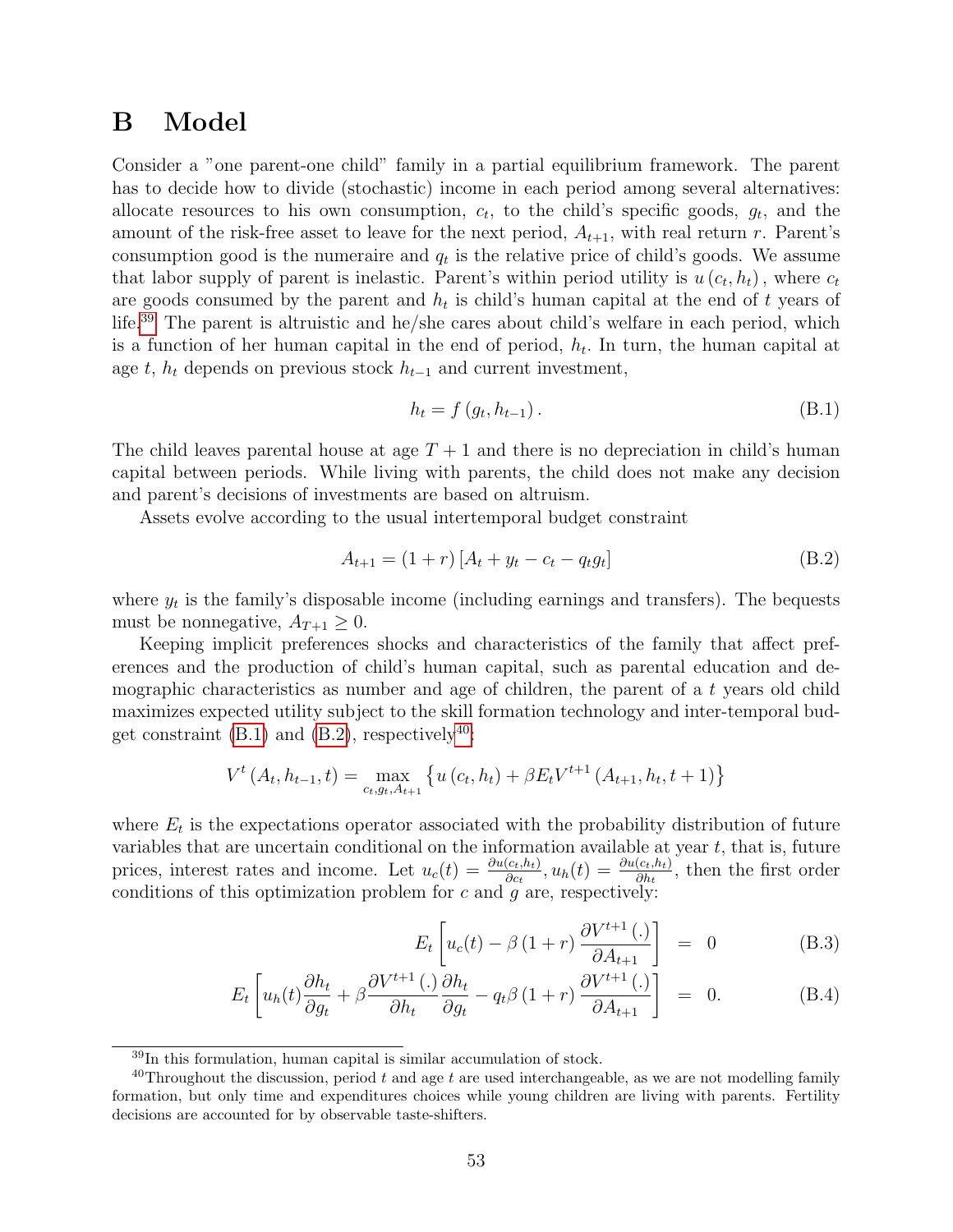Note that we assume that liquidity constraints are not bidding in the formulation above. Using the Envelope Theorem it is possible to obtain  $\frac{\partial V^t}{\partial A_t}, \frac{\partial V^t}{\partial h_{t-}}$  $\frac{\partial V^{\iota}}{\partial h_{t-1}}$ , then the optimal allocation of financial resources and child's human capital imply that:

$$
\frac{\partial V^t}{\partial A_t} = E_t \left[ \beta (1+r) \frac{\partial V^{t+1}}{\partial A_{t+1}} \right]
$$
\n
$$
\frac{\partial V^t}{\partial h_{t-1}} = E_t \left[ u_h(t) \frac{\partial h_t}{\partial h_{t-1}} + \beta \frac{\partial V^{t+1}}{\partial h_t} \frac{\partial h_t}{\partial h_{t-1}} \right]
$$
\n
$$
= E_t \left[ u_h(t) \frac{\partial h_t}{\partial h_{t-1}} + \beta \left( u_h(t+1) \frac{\partial h_{t+1}}{\partial h_t} + \beta \frac{\partial V^{t+2}}{\partial h_{t+1}} \frac{\partial h_{t+1}}{\partial h_t} \right) \frac{\partial h_t}{\partial h_{t-1}} \right] = \dots =
$$
\n
$$
= E_t \left[ \sum_{j=0}^{T-t} \beta^j u_h(t+j) \prod_{k=0}^j \frac{\partial h_{t+k}}{\partial h_{t+k-1}} + \Omega \right]
$$

where

$$
\Omega = \frac{\partial V^T}{\partial h_T} = u_h(T) \frac{\partial h_T}{\partial h_{T-1}} + \beta \frac{\partial V^{T+1}}{\partial h_{T+1}} \frac{\partial h_{T+1}}{\partial h_T} = u_h(T) \frac{\partial h_T}{\partial h_{T-1}}
$$

since  $\frac{\partial V^{T+1}}{\partial h_{T+1}} = 0$ , that is, the parent values the discounted value of the child's human capital she had acquired when leaving the house. This stock determines the productivity of future own investments. Then, FOCs above can be re-written as:

$$
c : E_t [u_c(t) - \beta (1+r) u_c(t+1)] = 0
$$
  

$$
g : E_t [u_h(t) \frac{\partial h_t}{\partial g_t} + \beta \frac{\partial V^{t+1}}{\partial h_t} \frac{\partial h_t}{\partial g_t} - q_t u_c(t)] = 0
$$

that is, current investment is a function of current, past and future investments. Note that the production function of human capital is a generalization of the usual formula for durables or habit formation (see for example, Hayashi, 1985 or Dynan, 2000, respectively). Using  $\frac{\partial V^{t+1}}{\partial A_{t+1}}$  and  $\frac{\partial V^{t+1}}{\partial h_t}$  in the first order condition for periods t and  $t+1$  for g it is possible to obtain the Euler equation:

<span id="page-55-0"></span>
$$
E_t\left[u_h(t)\frac{\partial h_t}{\partial g_t} + \beta \frac{\partial V^{t+1}}{\partial h_t}\frac{\partial h_t}{\partial g_t}\right] = E_t\left\{\frac{q_t}{q_{t+1}}\beta(1+r)\left[u_h(t+1)\frac{\partial h_{t+1}}{\partial g_{t+1}} + \beta \frac{\partial V^{t+2}}{\partial h_{t+1}}\frac{\partial h_{t+1}}{\partial g_{t+1}}\right]\right\}.
$$
(B.5)

The left-hand side of this equation is the marginal cost of forgoing one unit of expenditure on investment g. The right-hand side is the marginal benefit that accrue by using the proceeds period's t savings and increasing by  $\frac{q_t}{q_{t+1}}(1+r)$  units investment g in  $t+1$ . Both sides of this expression involve the expected value of a sum from  $t$  on the left hand side (and  $t + 1$  on the right hand side) to T, as a change in current investment influences current and future investment.

Using a user cost argument (see Deaton and Muellbauer, 1980), it is possible to re-write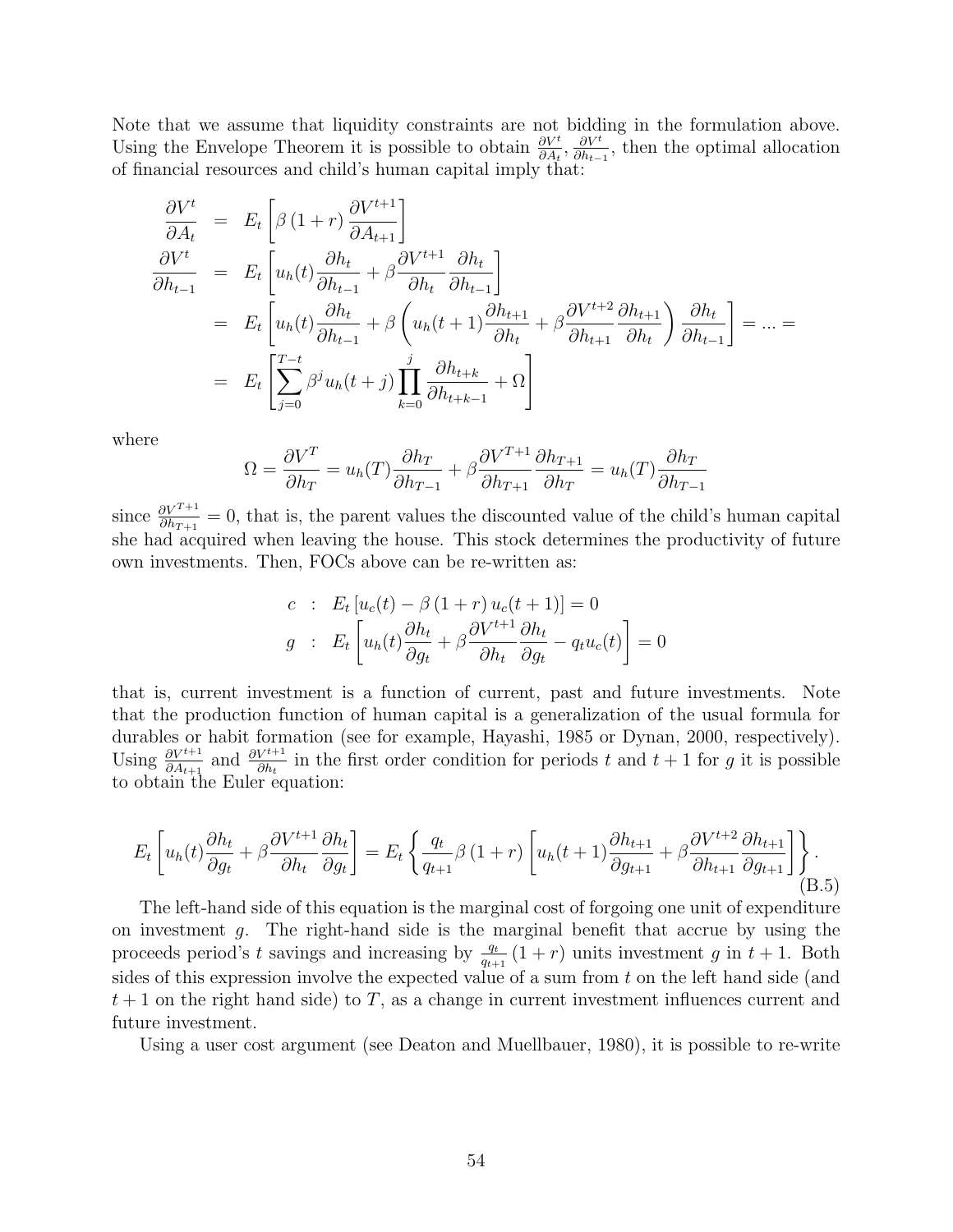expression [\(B.5\)](#page-55-0) as

$$
\beta(1+r) E_t \left\{ \frac{u_h(t+1) \frac{\partial h_{t+1}}{\partial g_{t+1}}}{\frac{[(1+r)q_{t+1} - \Delta_{t+2}q_{t+2}]}{[(1+r)q_t - \Delta_{t+1}q_{t+1}]} u_h(t) \frac{\partial h_t}{\partial g_t}} \right\} = 1
$$
\n(B.6)

where  $[(1 + r) q_t - \Delta_{t+1} q_{t+1}]$  and  $[(1 + r) q_{t+1} - \Delta_{t+2} q_{t+2}]$  represent the cost of holding one unit of child's human capital in periods  $t$  and  $t+1$ , respectively. The previous expression can be obtained considering a deviation from the optimal trajectory analogous to the deviation used to price capital. That is, the parent may defer investment by one period in moment  $t$ , such that neither his/her consumption and the child's human capital after  $t + 1$  are affected by postponing investment one period. If parent reduces investment in child  $g$  by one unit, he/she saves  $q_t$ . This reduction in investment is associated with a reduction in  $dh_t$  in the child's human capital. In the following period, the parent uses the proceeding of accumulated saving  $(1 + r) q_t$  to invest in child  $\Delta_{t+1}$ , where  $\Delta_{t+1} =$  $\partial h_{t+1}$  $\frac{\partial h_{t+1}}{\partial h_t}\frac{\partial h_t}{\partial g_t} \ \frac{\partial h_{t+1}}{\partial h_{t+1}}$  $\partial g_{t+1}$ , at a unitary price of  $q_{t+1}$ , such that the stock of human capital that the child carries to next period remains unchanged,  $dh_{t+1} = 0$ . This one-period deviation can only be constructed under the assumption that investments are not perfect complements across periods, so that the production exhibits at least some degree of substitutability between periods, which may vary by age. The cost of obtaining such expression relies on the assumption that the parent can predict the future (real) prices and interest rate, that is, r and  $q_{t+1}, q_{t+2}$ , and the return of investment in human capital,  $\Delta_{t+1}$ ,  $\Delta_{t+2}$ .<sup>[41](#page-56-0)</sup> In practice, the deviations are constructed as follows. Suppose the parent reduces investment in education  $g$  in period  $t$  by one unit and he increases next period by  $\Delta_{t+1}$ . With this deviation the parent has an additional saving of  $q_t$  in period t, and the additional income in period  $t + 1$  is  $[(1 + r) q_t - \Delta_{t+1} q_{t+1}]$ . This deviation leaves  $h_{t+1}$  unchanged from its optimal level and should neither decrease nor increase the objective function. Therefore, this deviation reduces  $h_t$  in  $\frac{\partial h_t}{\partial g_t}$ , but also  $dh_{t+1} = 0$ , so that:

$$
dh_{t+1} = \frac{\partial h_{t+1}}{\partial h_t} \frac{\partial h_t}{\partial g_t} \underbrace{dg_t}_{=-1} + \frac{\partial h_{t+1}}{\partial g_{t+1}} dg_{t+1} = 0.
$$

Let  $\Delta_{t+1}$  to be:

$$
\Delta_{t+1} = \frac{\frac{\partial h_{t+1}}{\partial h_t} \frac{\partial h_t}{\partial g_t}}{\frac{\partial h_{t+1}}{\partial g_{t+1}}}.
$$

This is how much  $g_{t+1}$  needs to change to keep  $h_{t+1}$  fixed. If the objective function is not changing (and current consumption does not change either) then:

<span id="page-56-1"></span>
$$
u_h(t)\frac{\partial h_t}{\partial g_t} = E_t \left\{ \beta \left[ (1+r) q_t - \Delta_{t+1} q_{t+1} \right] \frac{\partial V^{t+1}}{\partial A_{t+1}} \right\} \tag{B.7}
$$

that is, the marginal value of my additional savings minus the cost of replenishing  $h_{t+1}$  has

<span id="page-56-0"></span><sup>&</sup>lt;sup>41</sup>The last assumption requires that parents have perfect knowledge of the production function of the child's human capital.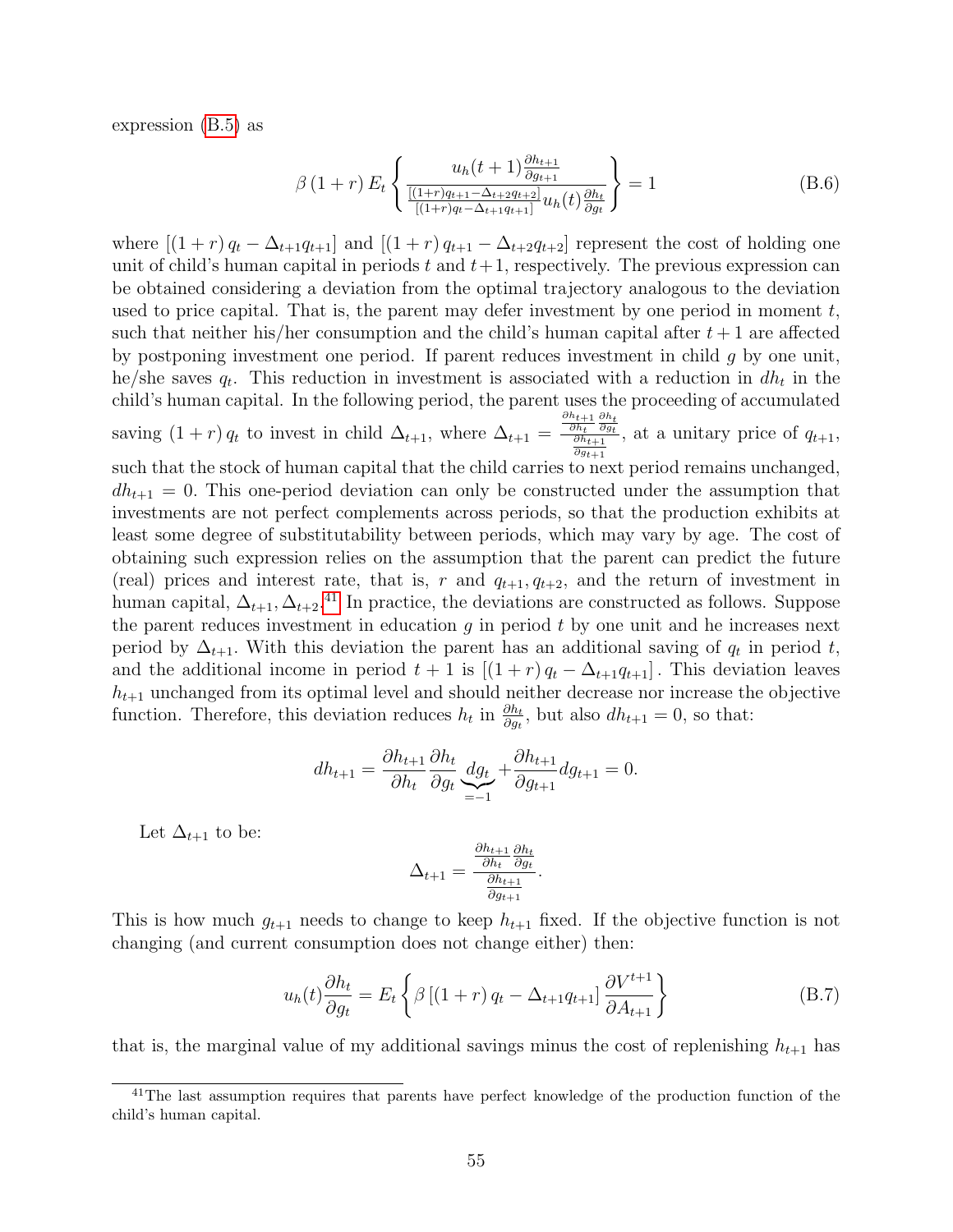to equal the marginal value of the utility lost from having less  $h_t$ .

The optimum decision rule is such that the present value of marginal utility of income should be constant across periods, so that,

<span id="page-57-0"></span>
$$
\frac{\partial V^t}{\partial A_t} = \beta (1+r) E_t \left[ \frac{\partial V^{t+1}}{\partial A_{t+1}} \right].
$$
 (B.8)

Condition [\(B.7\)](#page-56-1) one period ahead can be written as:

<span id="page-57-1"></span>
$$
\beta(1+r) E_t \left\{ u_h(t+1) \frac{\partial h_{t+1}}{\partial g_{t+1}} \right\} = \beta(1+r) E_t \left\{ \beta \left[ (1+r) q_{t+1} - \Delta_{t+2} q_{t+2} \right] E_{t+1} \left( \frac{\partial V^{t+2}}{\partial A_{t+2}} \right) \right\}.
$$
\n(B.9)

Using [\(B.8\)](#page-57-0) and the law of iterated expectations, the right hand side of condition [\(B.9\)](#page-57-1) can be written as

$$
\beta(1+r) E_t \left\{ u_h(t+1) \frac{\partial h_{t+1}}{\partial g_{t+1}} \right\} = \beta(1+r) E_t \left\{ \beta \left[ (1+r_t) q_{t+1} - \Delta_{t+2} q_{t+2} \right] \left[ \beta (1+r) \right]^{-1} \frac{\partial V^{t+1}}{\partial A_{t+1}} \right\}
$$
  
= 
$$
E_t \left\{ \beta \left[ (1+r) q_{t+1} - \Delta_{t+2} q_{t+2} \right] \frac{\partial V^{t+1}}{\partial A_{t+1}} \right\}.
$$

If in period t the parent is able to perfectly forecast the prices  $q_{t+1}$  and the marginal productivity of investments in  $t + 1$  and  $t + 2$ , so that  $\Delta_{t+1}$  and  $\Delta_{t+2}$  are known and if, additionally,

$$
\beta [(1+r) q_{t+1} - \Delta_{t+2} q_{t+2}] = \beta [(1+r) q_t - \Delta_{t+1} q_{t+1}] \Leftrightarrow (1+r) (q_{t+1} - q_t) = \Delta_{t+2} q_{t+2} - \Delta_{t+1} q_{t+1}
$$

that is, if the saving from deviating from optimum in period  $t$  are equal to the savings from waiting one period to deviate, then it is possible to obtain condition:

$$
\beta(1+r) E_t \left\{ u_h(t+1) \frac{\partial h_{t+1}}{\partial g_{t+1}} \right\} = u_h(t) \frac{\partial h_t}{\partial g_t}.
$$
 (B.10)

Parent values the human capital of child when she leaves as adult We now consider a "one parent-one child" family in which the individual lives for 2 periods with the parent (this can be generalized to T periods), and in period  $T+1$  the child leaves the parent's house with human capital  $h'$ . During the 2 periods the child lives the parent, he has to decide how to divide (stochastic) income in each period among his own consumption,  $c_t$ , to the child's specific goods,  $g_t$ , and the amount of the risk-free asset to leave for the next period,  $A_2$ , for the period 3 when the child leaves the house,  $A_3$  ( $A_1$  is the level of asset that that family has when the child is born). Parent's consumption good is the numeraire and  $q_1, q_2$  is the relative price of child's goods. As before, the labor supply of parent is inelastic. Parent's within period utility is  $u(c)$ . The human capital of the child when she leave the house,  $h'$ ,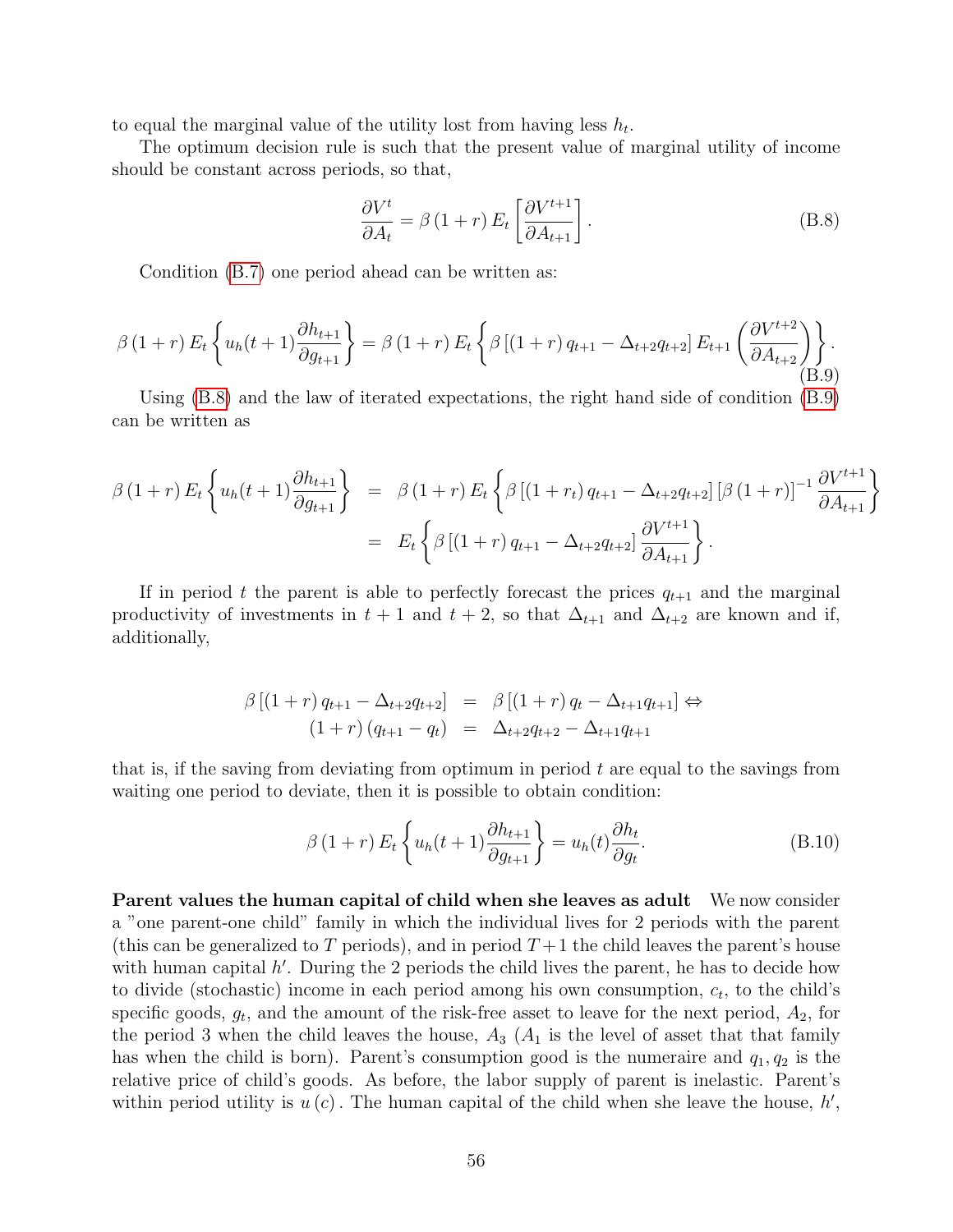depends on the investment of the parent in the two periods in which she lived in the family,  $g_1, g_2$ , and it evolves according to

<span id="page-58-0"></span>
$$
h' = f(g_1, g_2).
$$
 (B.11)

The budget constraints faced by the parent in each period she lives with the child are:

$$
A_2 = (1+r) [A_1 + y_1 - c_1 - q_1 g_1]
$$
 (B.12)

$$
A_3 = (1+r) [A_2 + y_2 - c_2 - q_2 g_2]. \tag{B.13}
$$

Thus, assuming no borrowing constraints, the intertemporal budget constraint is then given by

<span id="page-58-1"></span>
$$
A_3 = (1+r)^2 (A_1 + y_1 - c_1 - q_1 g_1) + (1+r) (y_2 - c_2 - q_2 g_2).
$$
 (B.14)

Then, the parent chooses the how much to consume in each period  $(c_1, c_2)$ , how much to invest in the child  $(g_1, g_2)$  and how much to leave to period 3,  $A_3$ , so that his problem is given by

$$
V(A_1, h) = \max \{ u(c_1) + \beta u(c_2) + \delta \beta^2 E [V(A_3, h')] \}
$$

subject to the technology [\(B.11\)](#page-58-0) and to the budget constraint [\(B.14\)](#page-58-1).  $\delta$  denotes the parental altruism towards the child.

The first order conditions for  $g_1$  and  $g_2$ , respectively, are given by

$$
q_1 \frac{\partial u\left(c_1\right)}{\partial c_1} + \delta \beta^2 E \left[ \frac{\partial V\left(A_3, h'\right)}{\partial h'} \frac{\partial h'}{\partial g_1} \right] - q_1 \delta \beta^2 \left(1 + r\right)^2 E \left[ \frac{\partial V\left(A_3, h'\right)}{\partial A_3} \right] = 0 \quad \text{(B.15)}
$$

$$
q_2 \frac{\partial u\left(c_2\right)}{\partial c_2} + \delta \beta E \left[ \frac{\partial V\left(A_3, h'\right)}{\partial h'} \frac{\partial h'}{\partial g_2} \right] - q_2 \delta \beta \left(1 + r\right) E \left[ \frac{\partial V\left(A_3, h'\right)}{\partial A_3} \right] = 0. \tag{B.16}
$$

The first order conditions above are similar to condition [B.4](#page-54-5) obtained in a setup where the parent values the child's human capital in each period.

### References

[1] Deaton, Angus and Muellbauer,John, 1980, "Economics and Consumer Behavior," Cambridge Books, Cambridge University Press, number 9780521296762, April.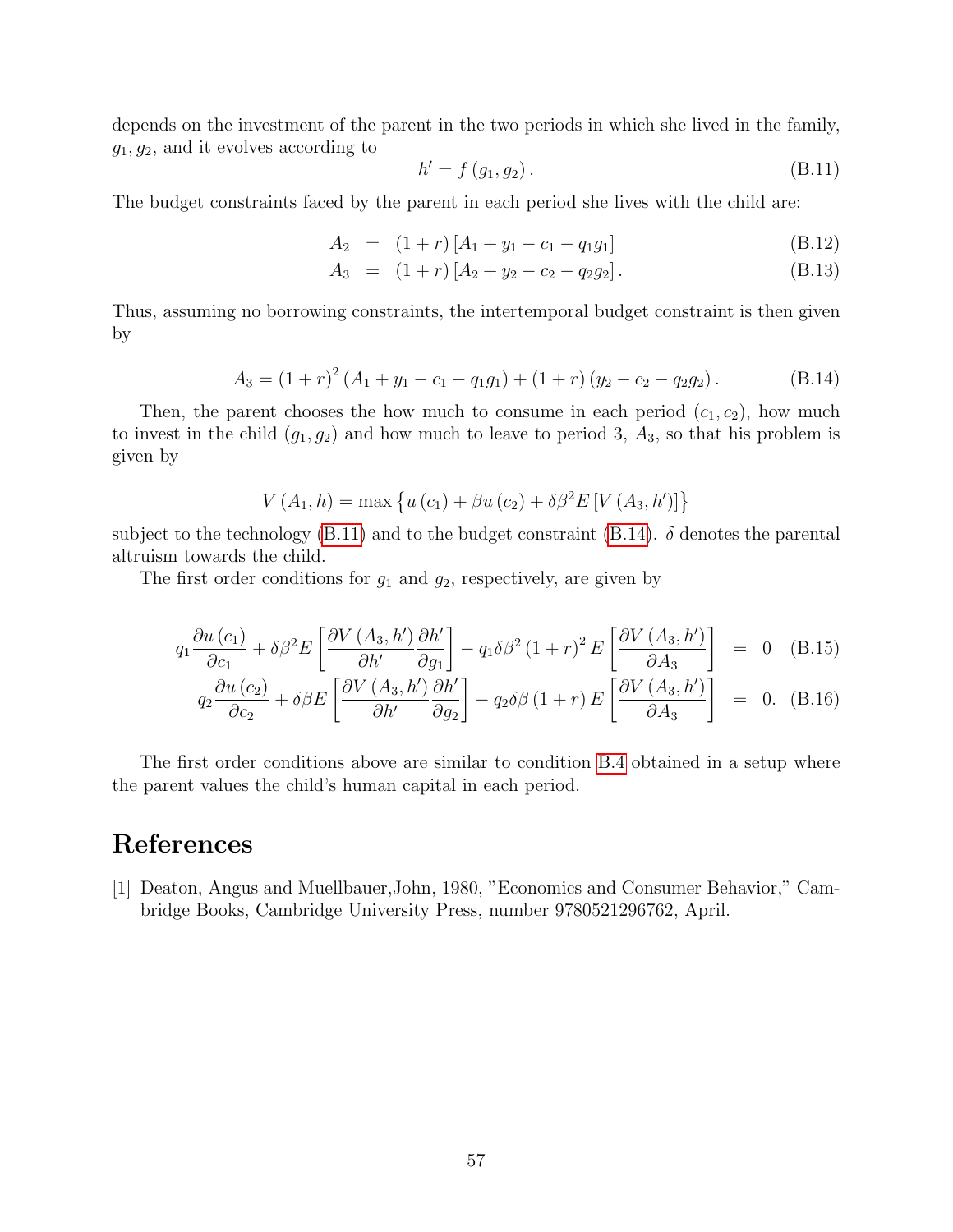### <span id="page-59-0"></span>C Moment conditions

We assume that real (log) income,  $logY$ , can be decomposed into a permanent component,  $P$ , and a mean-reverting transitory component,  $v$ . Thus, we can write the income process of each family of child i at age a as

$$
logY_{it} = \mathbf{Z'_{it}}\varphi_t + P_{it} + v_{it}
$$
\n(C.1)

where  $\alpha$  is the child's age and  $\mathbf Z$  is a set of observable characteristics which affect income, including demographics, education of parents, ethnicity, common shocks to all families and local of residence. We allow the effects of most of these characteristics to vary with calendar year. We assume that the permanent component  $P_{it}$  follows a random walk process

$$
P_{it} = P_{it-1} + \eta_{it} \tag{C.2}
$$

where  $\eta_{it}$  is serially uncorrelated, and the transitory component  $v_{it}$  an  $MA(q)$  process, where the order  $q$  is established empirically

$$
v_{it} = \sum_{j=0}^{q} \theta_j \varepsilon_{it-j}
$$
 (C.3)

with  $\theta_0 = 1$ . Then, the (unexplained) income growth is given by

$$
\Delta y_{it} = \eta_{it} + \Delta v_{it} \tag{C.4}
$$

where  $y_{it} = logY_{it} - \mathbf{Z'_{it}}\varphi_t$  is the log of real income net of predictable components.

The CNLSY only records information on parental involvement biannually, implying that we can only construct second differences for inputs, that is,  $\Delta^2 g_t = \Delta g_t + \Delta g_{t-1}$ . Additionally, our interest lies on the child's life cycle, which implies that our time reference is the age of each child not calendar years. Thus, starting at age 0 we can construct the following pairs of ages in which we observe both family income and parental inputs: 0-1, 2-3, 4-5, 6-7, 8-9, 10-11, 12-13 and 14-15. Since, we different both income and parental inputs, the panels we construct have at most length 7.

Therefore, we can write the equation that relates changes in (residual of) parental inputs to permanent and transitory income changes as:

$$
\Delta^2 g_t = \phi_1 (\eta_t + \eta_{t-1}) + \psi_1 (\varepsilon_t + \varepsilon_{t-1}) + \xi_t^g + \xi_{t-1}^g
$$
 (C.5)

Unless stated otherwise, we assume stationarity.

#### C.1 One type of parental inputs and separability across periods

Moments for income The biannual structure of the CNLSY implies that we construct panels in second differences. The relevant income moments to identify the variance of per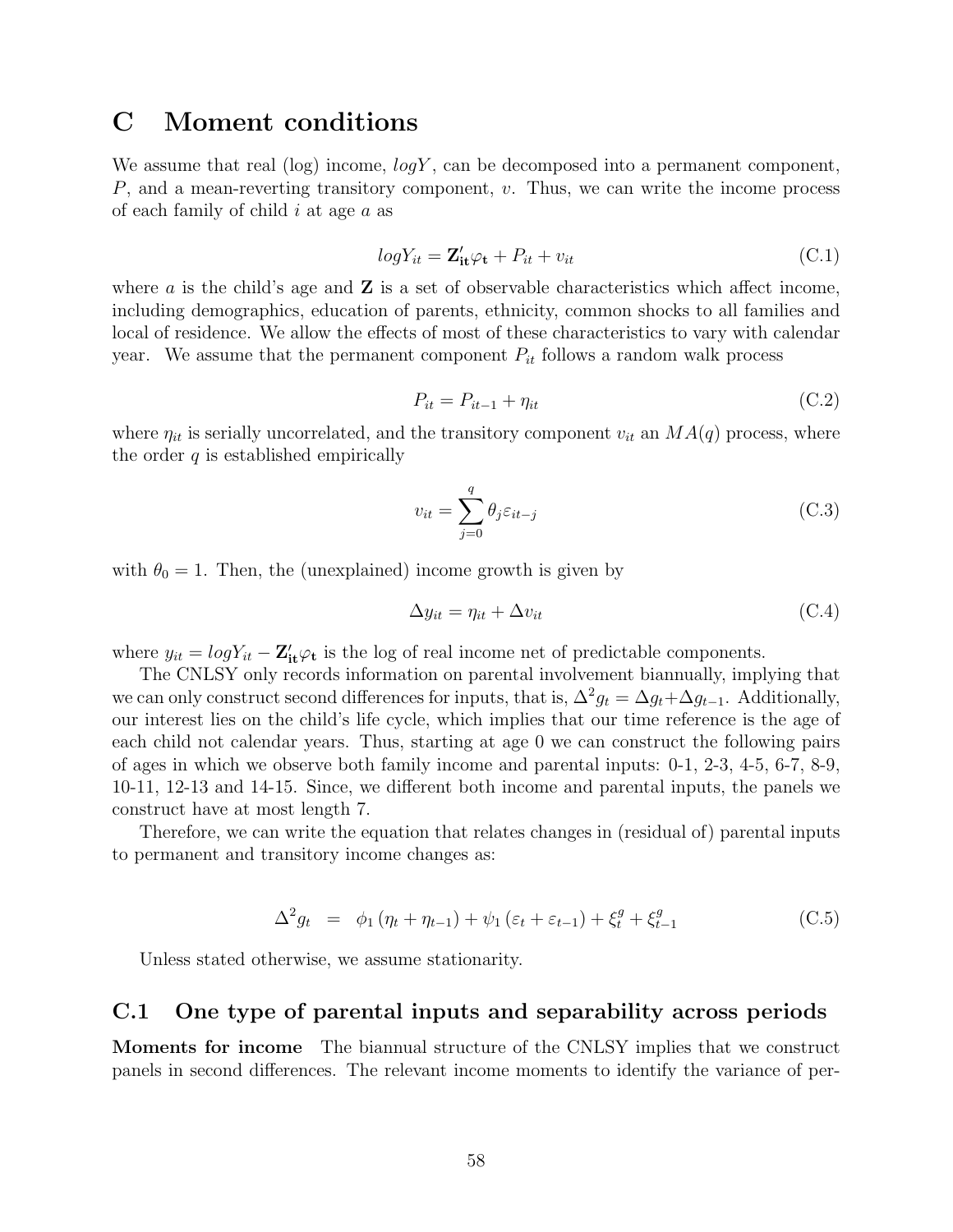manent and transitory shock are given by

$$
E[\Delta^2 y_t (\Delta^2 y_{t-2} + \Delta^2 y_t + \Delta^2 y_{t+2})] = 2\sigma_\eta^2
$$
  

$$
E[\Delta^2 y_t \Delta^2 y_{t+2}] = E[\Delta^2 y_t \Delta^2 y_{t-2}] = -\sigma_\varepsilon^2.
$$

Variance and covariance of parental inputs The variance and autocovariance for the index of parental inputs is given by:

$$
E\left[\left(\Delta^2 g_t\right)^2\right] = 2\phi^2 \sigma_\eta^2 + 2\psi^2 \sigma_\varepsilon^2 + 2\sigma_\xi^2 \tag{C.6}
$$

$$
E\left[\left(\Delta^2 g_t\right)\left(\Delta^2 g_{t-j}\right)\right] = E\left[\left(\Delta^2 g_t\right)\left(\Delta^2 k_{t+j}\right)\right] = 0, j > 1.
$$
 (C.7)

The covariances between income and the index of parental investment in children are given by

$$
E\left[\Delta^2 g_t \Delta^2 y_t\right] = 2\phi \sigma_\eta^2 + \psi \sigma_\varepsilon^2
$$
  

$$
E\left[\Delta^2 g_t \Delta^2 y_{t+2}\right] = -\psi \sigma_\varepsilon^2
$$
 (C.8)

$$
E\left[\Delta^2 g_t \Delta^2 g_{t-2}\right] = 0 \tag{C.9}
$$
  

$$
E\left[\Delta^2 g_t \Delta^2 g_{t-2}\right] = 0 \tag{C.9}
$$

$$
E\left[\Delta^2 g_t \Delta^2 y_{t+j}\right] = 0, j > 2 \tag{C.10}
$$

Then, the parameters for partial insurance are identified by the following moments

$$
\frac{E\left[\Delta^2 g_t \left(\Delta^2 y_{t-2} + \Delta^2 y_t + \Delta^2 y_{t+2}\right)\right]}{E\left[\Delta^2 y_t \left(\Delta^2 y_{t-2} + \Delta^2 y_t + \Delta^2 y_{t+2}\right)\right]} = 2\phi
$$
\n(C.11)

$$
\frac{E\left[\Delta^2 g_t \Delta^2 y_{t+2}\right]}{E\left[\Delta^2 y_t \Delta^2 y_{t+2}\right]} = \psi.
$$
\n(C.12)

As Blundell, Pistaferri and Preston, 2008, show,  $\sigma_{\xi}^2$  can be identified using the following condition

$$
E(\Delta^2 g_t)^2 - \frac{\left\{E\left[\Delta^2 g_t(\Delta^2 y_{t-2} + \Delta^2 y_t + \Delta^2 y_{t+2})\right]\right\}^2}{E\left[\Delta^2 y_t(\Delta^2 y_{t-2} + \Delta^2 y_t + \Delta^2 y_{t+2})\right]} - \frac{\left\{E\left[\Delta^2 g_t \Delta^2 y_{t+2}\right]\right\}^2}{E\left[\Delta^2 y_t \Delta^2 y_{t+2}\right]} = \sigma_{\xi}^2.
$$

Measurement error in income and parental inputs As Meghir and Pistaferri, 2004, and Blundell et al., 2008, show if income and the index of parental inputs are measured with error, we can write them as

$$
y_{it}^* = y_{it} + u_{it}^y
$$
  

$$
g_{it}^* = g_{it} + u_{it}^g
$$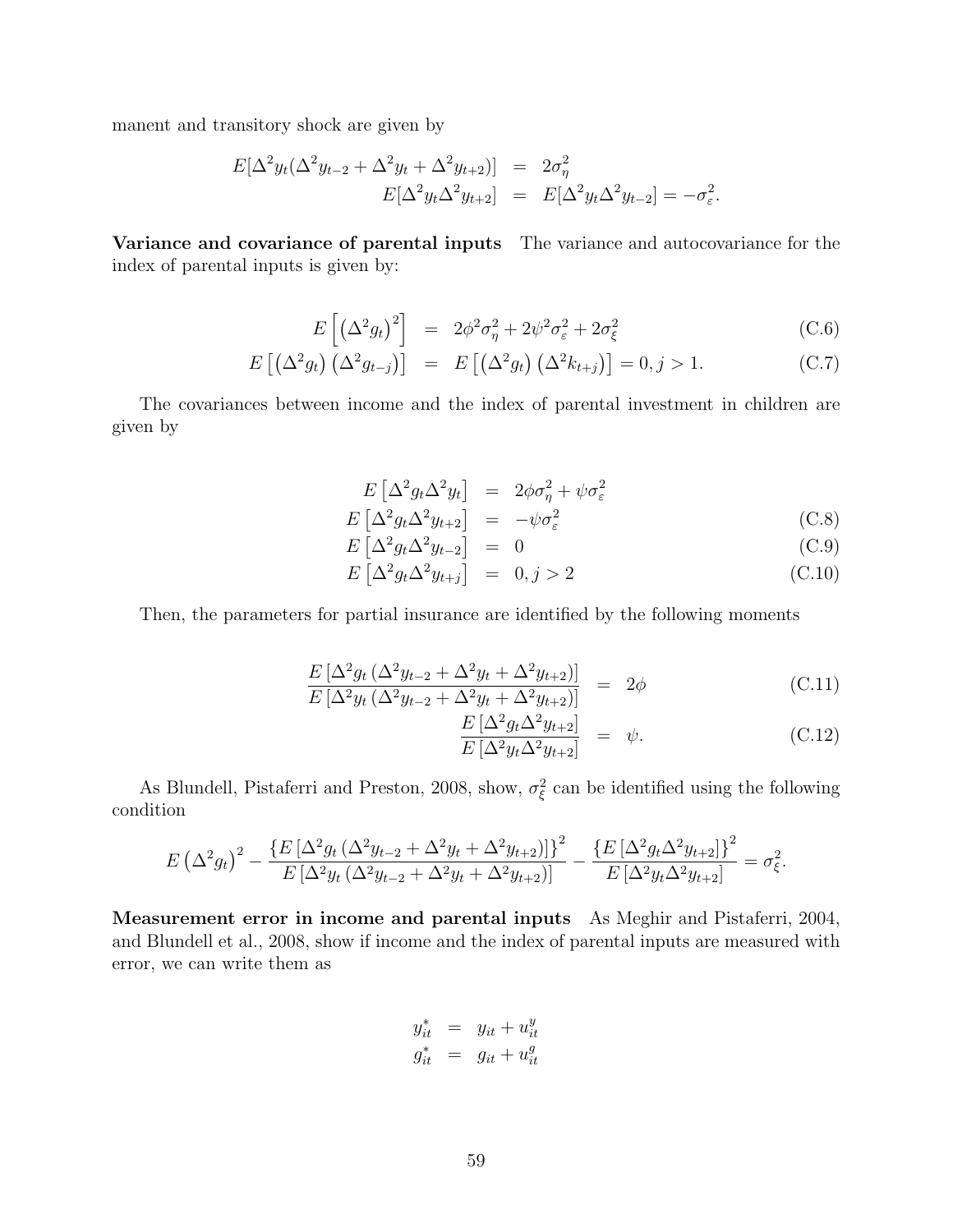where  $x^*$  denotes the observed measure and  $x$  is true measure. Measurement error in consumption/parental inputs induces serial correlation in consumption/parental inputs growth so that in the context of the CNLSY where we can only second differences can be constructed we have

$$
\Delta^2 g_{it}^* = \Delta g_{it}^* + \Delta g_{it-1}^* = \Delta g_{it} + \Delta g_{it-1} + u_{it}^g - u_{it-2}^g.
$$

Then  $\sigma_{ug}^2$  is identified by

$$
E\left[\Delta^2 g_t \Delta^2 g_{t-2}\right] = -\sigma_{ug}^2 = E\left[\Delta^2 g_t \Delta^2 g_{t+2}\right].
$$

If income is measured with error, then  $\sigma_{\varepsilon}^2$  and  $\sigma_{uy}^2$  cannot be separately identified. Also, only a lower bound for  $\psi$  is identified. Notice that the variance for parental inputs is given by

$$
E\left[\left(\Delta^2 g_t\right)^2\right] = 2\phi^2 \sigma_\eta^2 + 2\psi^2 \sigma_\varepsilon^2 + 2\sigma_\xi^2 + 2\sigma_{ug}^2.
$$

The variances and autocovariances of income are given by:

$$
E[(\Delta^2 y_t)^2] = 2\sigma_\eta^2 + 2\sigma_\varepsilon^2 + 2\sigma_{uy}^2
$$

$$
E[\Delta^2 y_t \Delta^2 y_{t-2}] = -\sigma_\varepsilon^2 - \sigma_{uy}^2 = E[\Delta^2 y_t \Delta^2 y_{t+2}].
$$

Timing of investments matter This is the case in which the response of parental inputs to permanent and transitory income shocks varies with the age of the child. In this case the following moments can be used to identify the variance of the permanent shock

$$
E[\Delta y_t^2 (\Delta y_{t-2}^2 + \Delta y_t^2 + \Delta y_{t+2}^2)] = \sigma_{\eta,a}^2
$$

for  $t = 3, ..., T - 1$ . The variance of the transitory shock is identified using

$$
E[\Delta y_t^2 \Delta y_{t+2}^2] = -\sigma_{\varepsilon,a}^2
$$

for  $t = 2, ..., T - 1$ . The insurance parameters are identified by:

$$
\frac{E[\Delta g_t^2(\Delta y_{t-2}^2 + \Delta y_t^2 + \Delta y_{t+2}^2)]}{E[\Delta y_t^2(\Delta y_{t-2}^2 + \Delta y_t^2 + \Delta y_{t+2}^2)]} = \psi_t
$$

for  $t = 3, ..., T - 1$ , and

$$
\frac{E[\Delta g_t^2 \Delta y_{t+2}^2]}{E[\Delta y_t^2 \Delta y_{t+2}^2]} = \phi_t
$$

for  $t = 2, ..., T - 1$ .

#### C.2 One type of parental inputs and non-separability across periods

This is the case in which parental inputs respond to past shocks. Then we write: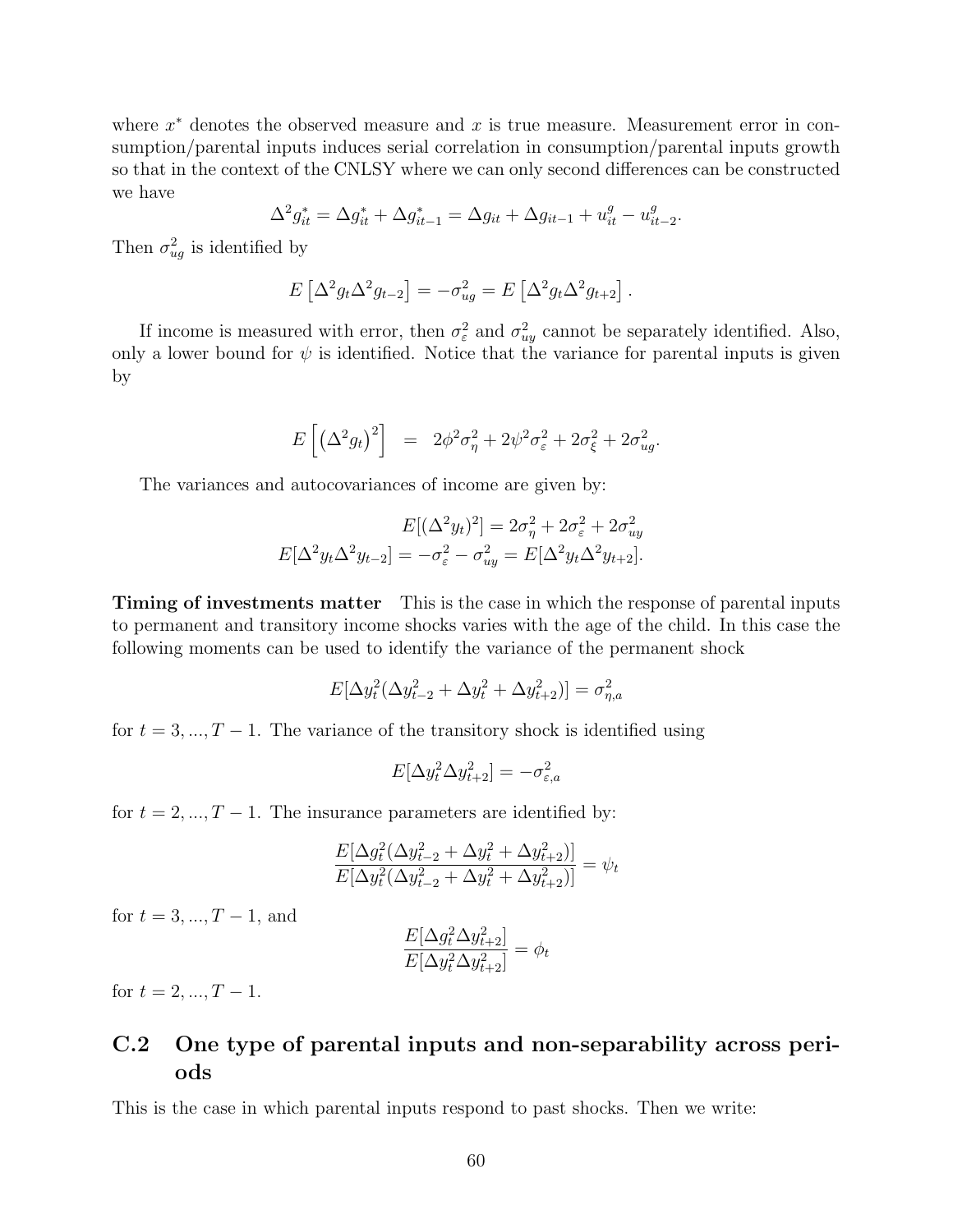<span id="page-62-0"></span>
$$
\Delta^2 g_t = \phi^0(\eta_t + \eta_{t-1}) + \phi^1(\eta_{t-1} + \eta_{t-2}) + \psi^0(\varepsilon_t + \varepsilon_{t-1}) + \psi^1(\varepsilon_{t-1} + \varepsilon_{t-2}).
$$
 (C.13)

Then, the (auto)variance of parental investments is then given by:

$$
E\left[\left(\Delta^2 g_t\right)^2\right] = 2\sigma_\eta^2 \left( (\phi^0)^2 + (\phi^1)^2 \right) + 2\sigma_\varepsilon^2 \left( (\psi^0)^2 + (\psi^1)^2 \right) + 2\sigma_{ug}^2. \tag{C.14}
$$

$$
E\left[\Delta^2 g_t \Delta g_{t-2}\right] = E\left[\Delta^2 g_t \Delta y_{t+2}\right] = \phi^0 \phi^1 \sigma_\eta^2 + \psi^0 \psi^1 \sigma_\varepsilon^2 \tag{C.15}
$$

The covariance between income and measures of parental investment in children are given by

$$
E\left[\Delta^2 g_t \Delta^2 y_t\right] = \left(2\phi^0 + \phi^1\right)\sigma_\eta^2 + \psi^0 \sigma_\varepsilon^2 - \psi^1 \sigma_\varepsilon^2 \tag{C.16}
$$

$$
E\left[\Delta^2 g_t \Delta y_{t-2}\right] = \phi^1 \sigma_\eta^2 + \psi^1 \sigma_\varepsilon^2 \tag{C.17}
$$

$$
E\left[\Delta^2 g_t \Delta^2 y_{t+2}\right] = -\psi^0 \sigma_\varepsilon^2
$$
  
\n
$$
E\left[\Delta^2 g_t \Delta y_{t-j}\right] = E\left[\Delta^2 g_t \Delta y_{t+j}\right] = 0, j > 1
$$
 (C.18)

Then the variances of permanent and transitory shocks  $(\sigma_{\eta}^2, \sigma_{\varepsilon}^2)$  are still identified by the same conditions as in the basic case. It is still true that  $\frac{E[\Delta^2 g_t \Delta^2 g_{t+2}]}{E[\Delta^2 g_t \Delta^2 g_{t+2}]} = \psi^0$ . With lagged shocks

$$
\frac{E[\Delta^2 g_t(\Delta^2 g_{t-2} + \Delta^2 g_t + \Delta^2 g_{t+2})]}{E[\Delta^2 g_t(\Delta^2 g_{t-2} + \Delta^2 g_t + \Delta^2 g_{t+2})]} = 2(\phi^0 + \phi^1). \tag{C.19}
$$

## C.3 Assumptions: Two types of parental inputs and non-separability within periods

As we mention in the main text, we have two sets of parental inputs: time and consumption related. Here we present a generalization of the setup above which allows for interaction between the two sets of investments. To keep the exposition simpler we abstract from measurement error issues, but we consider them in the empirical implementation. Consider the following set of equations

$$
\Delta^2 e_t = \phi_e \eta_t + \phi_e \eta_{t-1} + \psi_e \varepsilon_t + \psi_e \varepsilon_{t-1} + \varphi_e \Delta^2 g_t \tag{C.20}
$$

$$
\Delta^2 g_t = \phi_g \eta_t + \phi_g \eta_{t-1} + \psi_g \varepsilon_t + \psi_g \varepsilon_{t-1} + \varphi_g \Delta^2 e_t \tag{C.21}
$$

where  $e$  and  $g$  represent time and goods inputs, respectively. This is a system that can be solved to write  $\Delta^2 e_t$  and  $\Delta^2 g_t$  as functions of the permanent and persistent shocks and the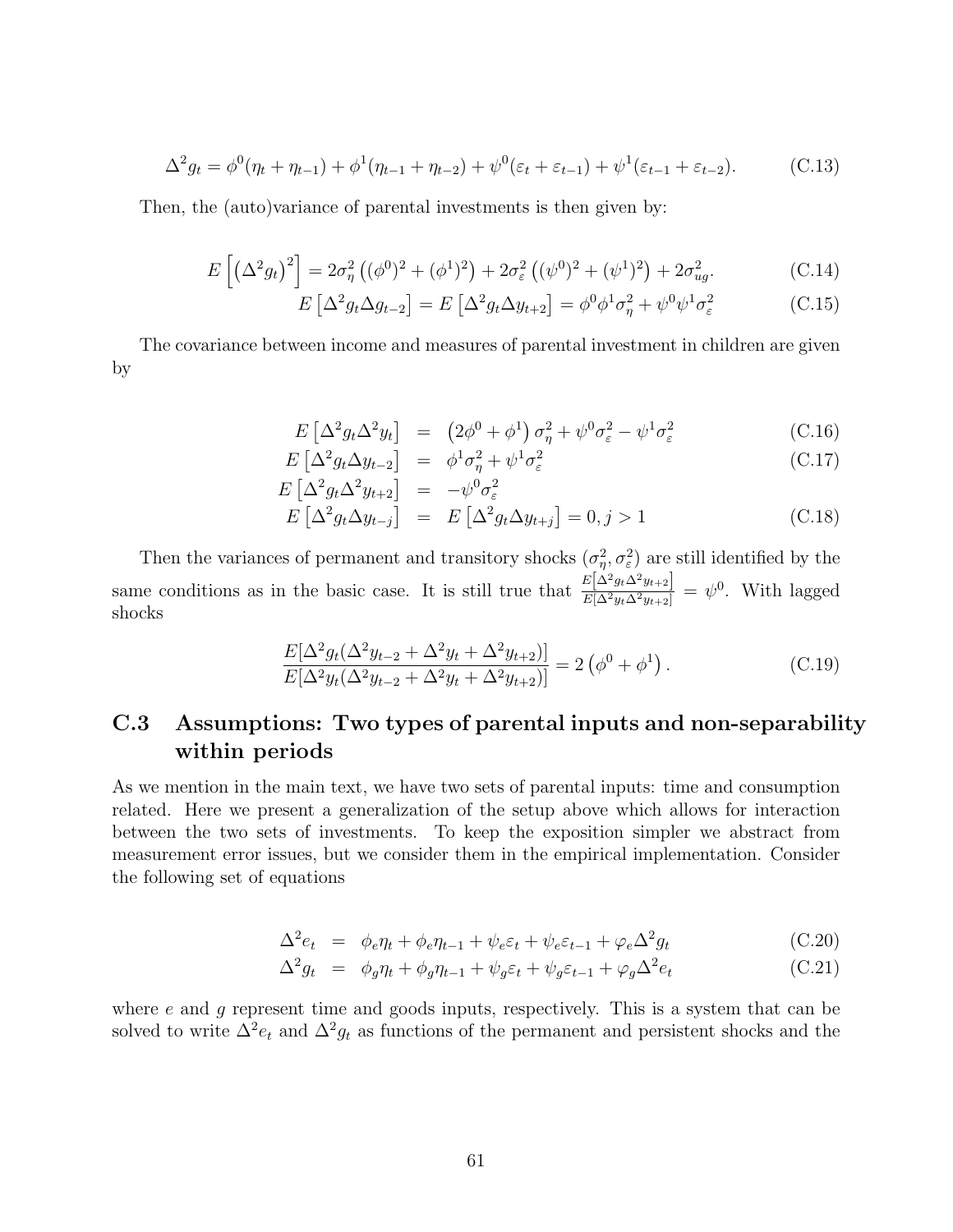degree of substitution/complementarity between the two sets of inputs. Then,

$$
\Delta^2 e_t = \frac{(\phi_e + \varphi_e \phi_g) (\eta_t + \eta_{t-1}) + (\psi_e + \varphi_e \psi_g) (\varepsilon_t + \varepsilon_{t-1})}{1 - \varphi_e \varphi_g}
$$
  

$$
\Delta^2 g_t = \frac{(\phi_g + \varphi_g \phi_e) (\eta_t + \eta_{t-1}) + (\psi_g + \varphi_g \psi_e) (\varepsilon_t + \varepsilon_{t-1})}{1 - \varphi_e \varphi_g}
$$

The variance of investments is then given by:

$$
E\left[\left(\Delta^2 e_t\right)^2\right] = \frac{2\sigma_\eta^2 \left(\phi_e + \varphi_e \phi_g\right)^2 + 2\sigma_\varepsilon^2 \left(\psi_e + \varphi_e \psi_g\right)^2}{\left(1 - \varphi_e \varphi_g\right)^2} \tag{C.22}
$$

$$
E\left[\left(\Delta^2 g_t\right)^2\right] = \frac{2\sigma_\eta^2 \left(\phi_g + \varphi_g \phi_e\right)^2 + 2\sigma_\varepsilon^2 \left(\psi_g + \varphi_g \psi_e\right)^2}{\left(1 - \varphi_e \varphi_g\right)^2}.
$$
 (C.23)

The covariance between the two sets of investment is given by:

$$
E\left[\Delta^2 e_t \Delta^2 g_t\right] = \frac{2\left(\phi_e + \varphi_e \phi_g\right)\left(\phi_g + \varphi_g \phi_e\right) \sigma_\eta^2 + 2\left(\psi_e + \varphi_e \psi_g\right)\left(\psi_g + \varphi_g \psi_e\right) \sigma_\varepsilon^2}{\left(1 - \varphi_e \varphi_g\right)^2}
$$
  

$$
E\left[\Delta^2 e_t \Delta^2 g_{t-k}\right] = 0, k \ge 2
$$

The contemporanous covariance between the two set of inputs is used to identify  $\varphi$ . We show below how this moment is essential to identify  $\varphi$  and all other parameters  $\phi_1, \phi_2, \psi_1, \psi_2$ .

The covariances between income and parental inputs are given by:

$$
E\left[\Delta^2 e_t \Delta^2 y_t\right] = \frac{2\left(\phi_e + \varphi_e \phi_g\right) \sigma_\eta^2 + \left(\psi_e + \varphi_e \psi_g\right) \sigma_\varepsilon^2}{1 - \varphi_e \varphi_g} \tag{C.24}
$$

$$
E\left[\Delta^2 g_t \Delta^2 y_t\right] = \frac{2\left(\phi_g + \varphi_g \phi_e\right) \sigma_\eta^2 + \left(\psi_g + \varphi_g \psi_e\right) \sigma_\varepsilon^2}{1 - \varphi_e \varphi_g} \tag{C.25}
$$

$$
E\left[\Delta^2 e_t \Delta^2 y_{t+2}\right] = -\frac{\left(\psi_e + \varphi_e \psi_g\right) \sigma_\varepsilon^2}{1 - \varphi_e \varphi_g} \tag{C.26}
$$

$$
E\left[\Delta^2 g_t \Delta^2 y_{t+2}\right] = -\frac{\left(\psi_g + \varphi_g \psi_e\right) \sigma_\varepsilon^2}{1 - \varphi_e \varphi_g} \tag{C.27}
$$

$$
E\left[\Delta^2 g_t \Delta^2 y_{t-2}\right] = E\left[\Delta^2 e_t \Delta^2 y_{t-2}\right] = 0
$$
\n(C.28)

And

$$
E\left[\Delta^2 g_t \Delta^2 y_{t+j}\right] = E\left[\Delta^2 e_t \Delta y_{t+1}\right] = E\left[\Delta^2 g_t \Delta^2 y_{t-j}\right] = E\left[\Delta^2 e_t \Delta y_{t-1}\right] = 0, j > 2 \quad \text{(C.29)}
$$

Then,  $\sigma_{\eta}^2$  and  $\sigma_{\varepsilon}^2$  are identified as before. Then, we are left with the 5 equations below to identify 6 parameters:  $\phi_e, \phi_g, \psi_e, \psi_g, \varphi_e, \varphi_g$ .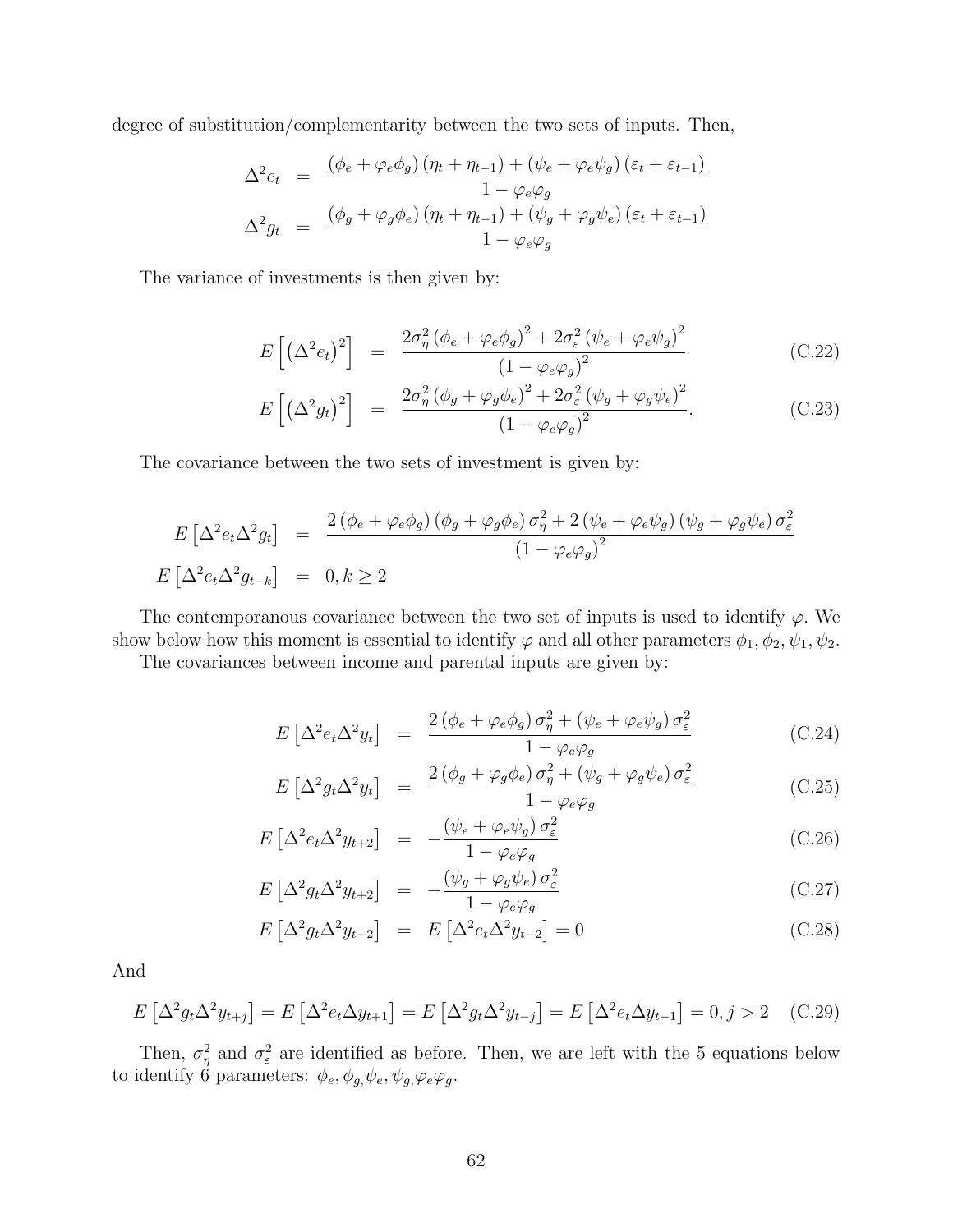$$
\frac{E[\Delta^2 e_t (\Delta^2 y_{t-2} + \Delta^2 y_t + \Delta^2 y_{t+2})]}{E[\Delta^2 y_t (\Delta^2 y_{t-2} + \Delta^2 y_t + \Delta^2 y_{t+2})]} = \frac{2(\phi_e + \varphi_e \phi_g)}{1 - \varphi_e \varphi_g}
$$
\n(C.30)

$$
\frac{E[\Delta^2 g_t(\Delta^2 g_{t-2} + \Delta^2 g_t + \Delta^2 g_{t+2})]}{E[\Delta^2 g_t(\Delta^2 g_{t-2} + \Delta^2 g_t + \Delta^2 g_{t+2})]} = \frac{2(\phi_g + \varphi_g \phi_e)}{1 - \varphi_e \varphi_g}
$$
\n(C.31)

$$
\frac{E\left[\Delta^2 e_t \Delta^2 y_{t+2}\right]}{E\left[\Delta^2 y_t \Delta^2 y_{t+2}\right]} = -\frac{\psi_e + \varphi_e \psi_g}{1 - \varphi_e \varphi_g} \tag{C.32}
$$

$$
\frac{E[\Delta^2 g_t \Delta^2 g_{t+2}]}{E[\Delta^2 g_t \Delta^2 g_{t+2}]} = -\frac{\psi_g + \varphi_g \psi_e}{1 - \varphi_e \varphi_g} \tag{C.33}
$$

$$
E\left[\Delta^2 e_t \Delta^2 g_t\right] = \frac{2\left[\begin{array}{c} \left(\phi_e + \varphi_e \phi_g\right)\left(\phi_g + \varphi_g \phi_e\right) \sigma_\eta^2 + \\ \left(\psi_e + \varphi_e \psi_g\right)\left(\psi_g + \varphi_g \psi_e\right) \sigma_\varepsilon^2 \end{array}\right]}{\left(1 - \varphi_e \varphi_g\right)^2}.
$$
 (C.34)

Since this system is under-identified, we impose the restriction that  $\varphi_e = \varphi_g = \varphi$  in the results presented in the main text. Estimates with  $\varphi_e \neq \varphi_g$  proved to be too unstable, but the results are available from the authors.